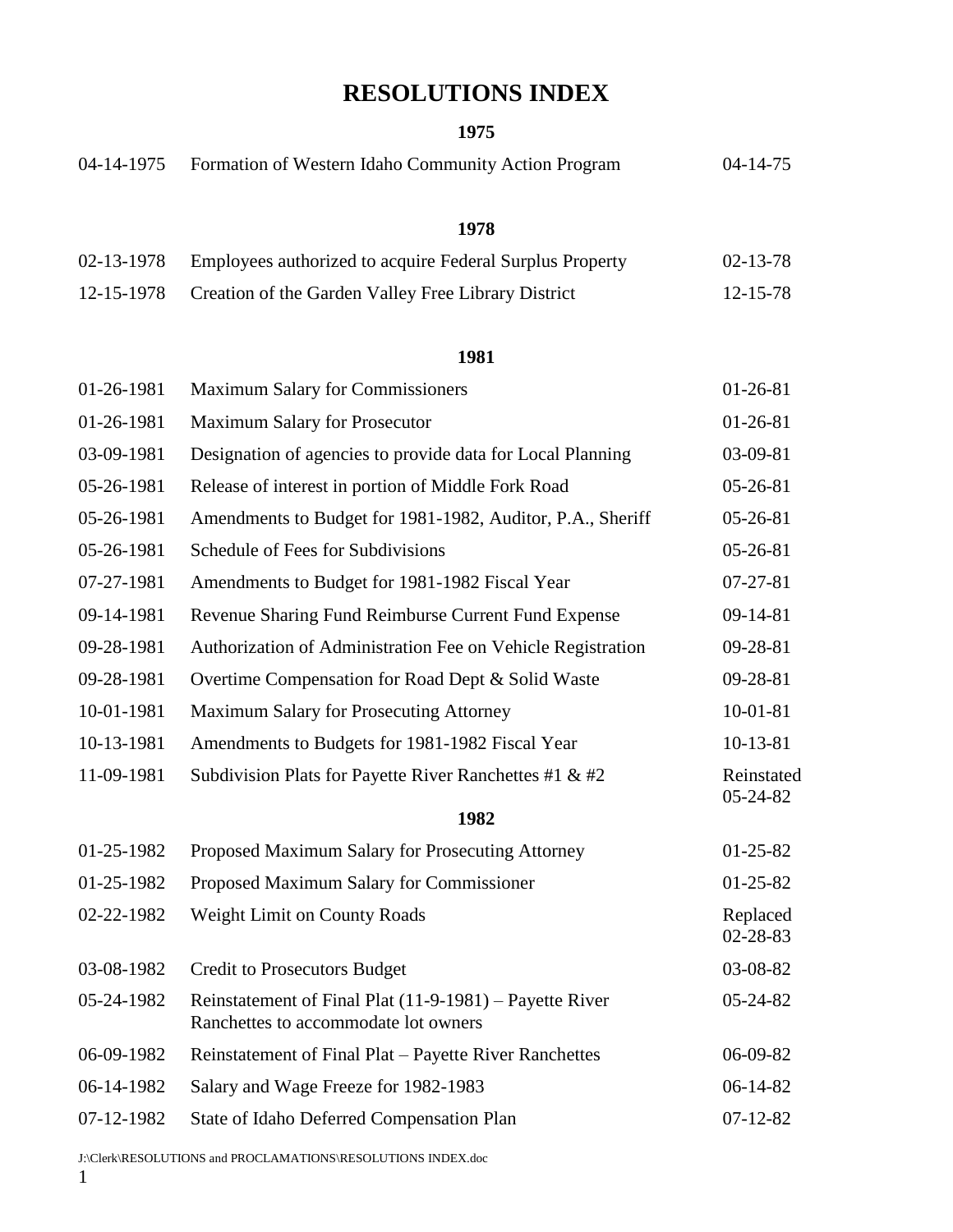| 07-26-1982    | <b>Office Hours for County Employees</b>                                                                                     |          | $07 - 26 - 82$        |
|---------------|------------------------------------------------------------------------------------------------------------------------------|----------|-----------------------|
| 08-23-1982    | adoption of Revision of Water Quality Standards as Proposed<br>by USFS                                                       |          | $08 - 23 - 82$        |
| 10-12-1982    | <b>Building Permit Fee</b>                                                                                                   | Replaced | by $84-2$             |
| 10-12-1982    | Amendment to 1982-1983 Budget                                                                                                |          | $10-12-82$            |
|               | 1983                                                                                                                         |          |                       |
| 01-10-1983    | Support for Gem County Extension $- U$ of I                                                                                  |          | $01 - 10 - 83$        |
| 02-1983       | Acquisition of Winter Range and feeding Area Near<br>Banks-Lowman Highway.                                                   |          | 02-1983               |
| 02-28-1983    | <b>Weight Limits on County Roads</b>                                                                                         |          | $02 - 28 - 83$        |
| 05-09-1983    | <b>Reduction on Current Expense Budget</b>                                                                                   |          | 05-09-83              |
| 05-10-1983    | Amended Budget for District Court                                                                                            |          | $05 - 10 - 83$        |
| 1983-A        | Declaring Emergency due to Funds Shortage                                                                                    |          | $05-10-83$            |
|               | 1984                                                                                                                         |          |                       |
| $84-1$        | Tax Anticipated Note Issued                                                                                                  |          | $04 - 23 - 84$        |
| $84 - 2$      | <b>Building Permit Fee</b>                                                                                                   |          | 06-25-84              |
| $84-3$        | <b>Transfer of Funds</b>                                                                                                     |          | $07 - 23 - 84$        |
| 84-3A         | Joint Powers of Agreement Establishing Catastrophic<br><b>Health Care Costs Program</b>                                      |          | 08-01-84              |
| 84-4          | Employees Authorized to Acquire Federal Surplus Property                                                                     |          | $08-13-84$            |
| $84 - 5$      | Draft for Budget                                                                                                             |          | 08-13-84              |
| 84-6          | Uniform County Guidelines on Indigent Eligibility Adopted<br>As Guidelines                                                   |          | 08-13-84              |
| $84 - 7$      | Solid Waste disposal Fees for 1984-1985 Fiscal Year                                                                          |          | $08-13-84$            |
| 84-8          | Set Certain Fees for NSF and Mail-out Registrations and<br><b>Search Fees</b>                                                |          | Replaced<br>by $96-3$ |
| 84-9          | Adjustments of Wages and Working Hours for County Employees                                                                  |          | 08-13-84              |
| 84-10         | Agreement with City of HSB for Oiling and Chipping Streets<br>within City Limits.                                            |          | 08-27-84              |
| 84-11         | salaries and Conditions for landfill Employees                                                                               |          | 08-27-84              |
|               | 1985                                                                                                                         |          |                       |
| $1 - 85$      | <b>Weight Limit for County Roads</b>                                                                                         |          | $03-11-85$            |
| $3 - 85$      | Fee Schedule for Subdivision Ordinance                                                                                       |          |                       |
| $4 - 85$      | Construction Standards for Roads, Streets, Alleys and Travelways<br><b>Within Boise County</b>                               |          |                       |
| $5 - 85$<br>2 | Boise County Clerk/Auditor/Recorders Appointed Administrator<br>J:\Clerk\RESOLUTIONS and PROCLAMATIONS\RESOLUTIONS INDEX.doc |          | Replaced              |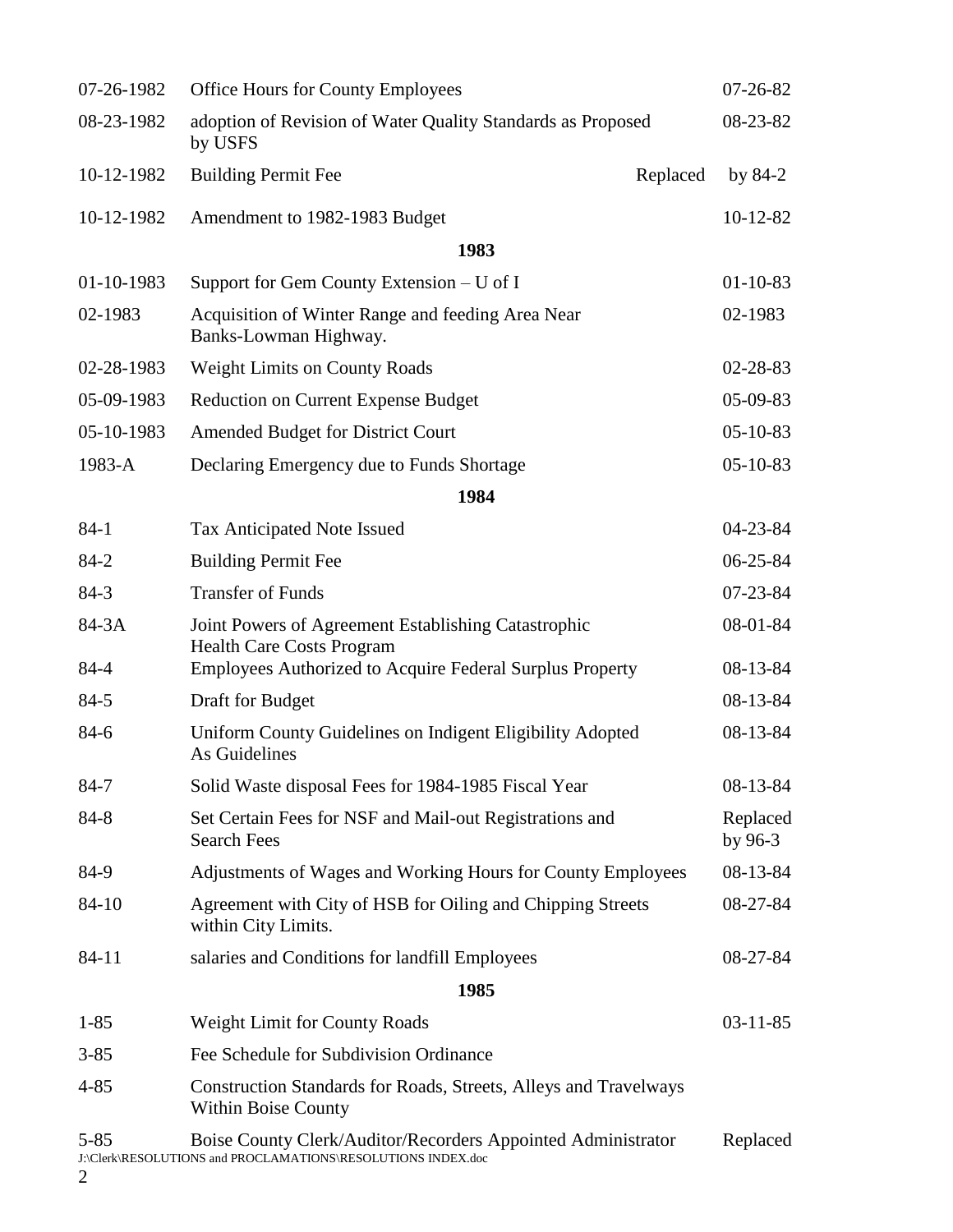|            | of Subdivision Ordinance                                                                                            | $95 - 11$      |
|------------|---------------------------------------------------------------------------------------------------------------------|----------------|
| $6 - 85$   | <b>County Engineer Duties</b>                                                                                       | $03 - 25 - 85$ |
| $7 - 85$   | <b>Transfer of Excess Funds</b>                                                                                     | $04 - 22 - 85$ |
| $8 - 85$   | Intent to Issue Tax Anticipation Note                                                                               | $04 - 22 - 85$ |
| $9 - 85$   | Preliminary Figures Dept. of Lands                                                                                  | $05-07-85$     |
| $10 - 85$  | <b>Transfer of Funds</b>                                                                                            | $05-13-85$     |
| 11-85      | Extension of 1985-1986 Fiscal Year Budget of The Boise<br>County's Waterways Account                                | $05 - 28 - 85$ |
| 12-85      | Signature of County Engineer and Commissioners Required<br>before Record of Survey can be Recorded                  | $06 - 24 - 85$ |
| 13-85      | <b>Reinstatement of Salaries</b>                                                                                    | 09-09-85       |
| 14-85      | Solid Waste Disposal Fees for 1985-1986                                                                             | $09 - 23 - 85$ |
| 15-85      | Public Funds Deposited in Compliance with Public Depository Law                                                     | 10-28-85       |
| 16-85      | Authorization for Commissioner Baumhoff to Sign Joint<br>Powers Agreement                                           | 11-29-85       |
| 17-85      | Time-and-a-half Compensation Time Adopted                                                                           | $11 - 25 - 85$ |
| 11-12-1985 | Tax Anticipated Notes – Revaluation and Indigent                                                                    | $11 - 12 - 85$ |
| 11-29-1985 | Boise County Entering Joint Powers Agreement Establishing the<br>Idaho Counties Risk Management Program             | 11-29-85       |
|            | 1986                                                                                                                |                |
| $86-1$     |                                                                                                                     |                |
|            | <b>Weight Limits on County Roads</b>                                                                                | $01-13-86$     |
| $86-2$     | State of Extreme Emergency in Boise County<br>Federal and State Assistance Requested                                | $02 - 23 - 86$ |
| $86-3$     | Boise County Support of Civil Rights as in Declaration of<br>Independence, U.S. Constitution and Idaho Constitution | 06-09-86       |
| 86-4       | Solid Waste Disposal Fees for 1986-1987 Fiscal Year                                                                 | 09-22-86       |
| $86 - 5$   | Increase in Fees of Mail Out Registrations                                                                          | 12-22-86       |
| 12-01-1986 | Fees for Processing Segregation Plats                                                                               | 12-01-86       |
|            | 1987                                                                                                                |                |
| $87 - 1$   | <b>Required Certificates on Segregation Plats</b>                                                                   | $02 - 02 - 87$ |
| $87 - 2$   | Support of Position of Justice and Public Safety Steering<br>Committee of the National Association of Counties      | 05-26-87       |
| $87-3$     | <b>Plat Fees</b>                                                                                                    | 05-26-87       |
| $87 - 4$   | Solid Waste Disposal Fees for 1986-1987                                                                             | 09-14-87       |
| $87 - 5$   | Formation of Partial County Ambulance Taxing District                                                               | $11 - 12 - 87$ |
| $87 - 6$   | Procedure for Acceptance and Maintaining of Applications                                                            | 12-07-87       |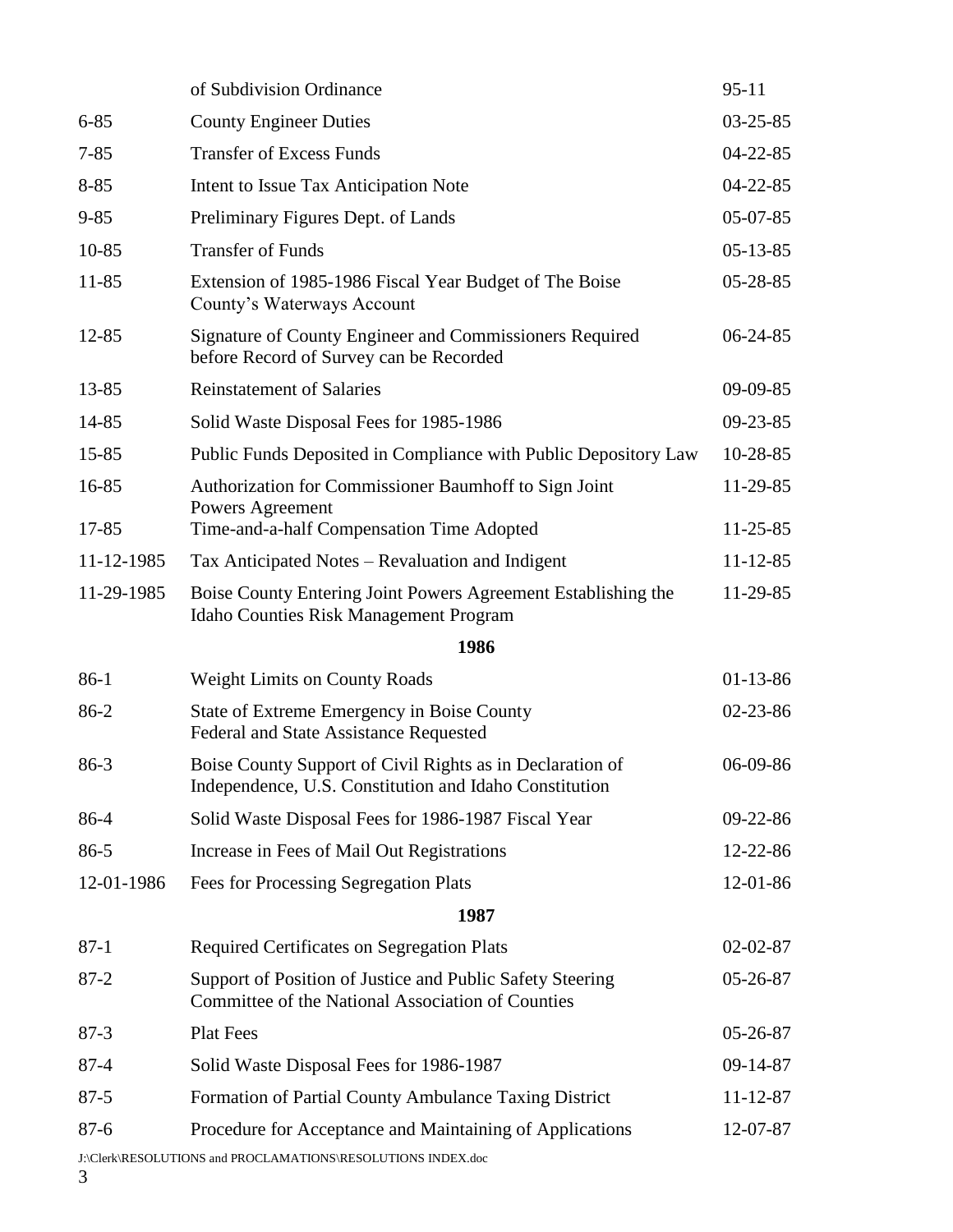for Employment

| 88-2       | Appointments to Serve on the Board of Commissioners of the<br>Southwestern Idaho Cooperative Housing Authority | 04-28-88       |
|------------|----------------------------------------------------------------------------------------------------------------|----------------|
| 88-3       | <b>Tax Anticipation Note</b>                                                                                   | 06-06-88       |
| 88-4       | <b>County Administration Fees</b>                                                                              | 06-20-88       |
| 7-12-1988  | Proclaimed as "Summer Youth Jobs Day"                                                                          | $07 - 12 - 88$ |
| $88-5$     | Solid Waste Disposal Fees                                                                                      | $09-12-88$     |
| 88-6       | Warrant Redemption Funds Established                                                                           | 09-12-88       |
| 88-7       | Formation of East Boise County Ambulance District                                                              | $10-17-88$     |
| 88-8       | State/County Agreement – Local Federal Aid Secondary<br><b>Exchange Program</b>                                | 12-19-88       |
|            | 1989                                                                                                           |                |
| 10-23-89   | Greetings to Elise Webb on her 100 <sup>th</sup> Birthday                                                      | 10-23-89       |
| $89-1$     | <b>Establish Official County Centennial Committee</b>                                                          | 05-08-89       |
| 89-2       | <b>Excess Funds</b>                                                                                            | $07-10-89$     |
| $89-3$     | Idaho Community Action Grant Lowman Fire District                                                              | 07-30-89       |
| 89-4       | Imminent Threat Fund – Idaho Dept. Of Commerce                                                                 | 08-14-89       |
| 89-5       | Residential Anti-Displacement and Relocation Assistance Plan                                                   | 08-14-89       |
| 89-6       | <b>Fair Housing Resolution</b>                                                                                 | 08-14-89       |
| 89-7       | Citizen Participation Plan for the Idaho Community<br>Development Black Grant Program                          | 08-14-89       |
| 89-8       | Solid Waste Disposal Fees                                                                                      | 09-18-89       |
| 89-9       | Telephonic or Written Instructions concerning Wire Transfers                                                   | 10-16-89       |
| 89-10      | <b>Account with Merrill-Lynch</b>                                                                              | 10-16-89       |
|            | 1990                                                                                                           |                |
| $90-1$     | Relinquished to Idaho Fish and Game .71 Miles of Hwy 55<br>(MP 81.10 to MP 81.82)                              | $03-05-90$     |
| $90-2$     | Status Upgrade in Harris Creek and Placerville Roads                                                           | 06-04-90       |
| $90 - 3$   | 1990 Solid Waste Disposal Fees                                                                                 | 09-10-90       |
|            | 1991                                                                                                           |                |
| 4-1991     | "Railroad Crossing Safety Awareness Week"<br>Proclaimed week of April 1-6 1991                                 |                |
| $91-1$     | Purchase New IBM AS400 for Boise County                                                                        | 06-10-91       |
| 09-16-1991 | Resolutions for Public Honor and Appreciation to                                                               |                |
|            | J:\Clerk\RESOLUTIONS and PROCLAMATIONS\RESOLUTIONS INDEX.doc                                                   |                |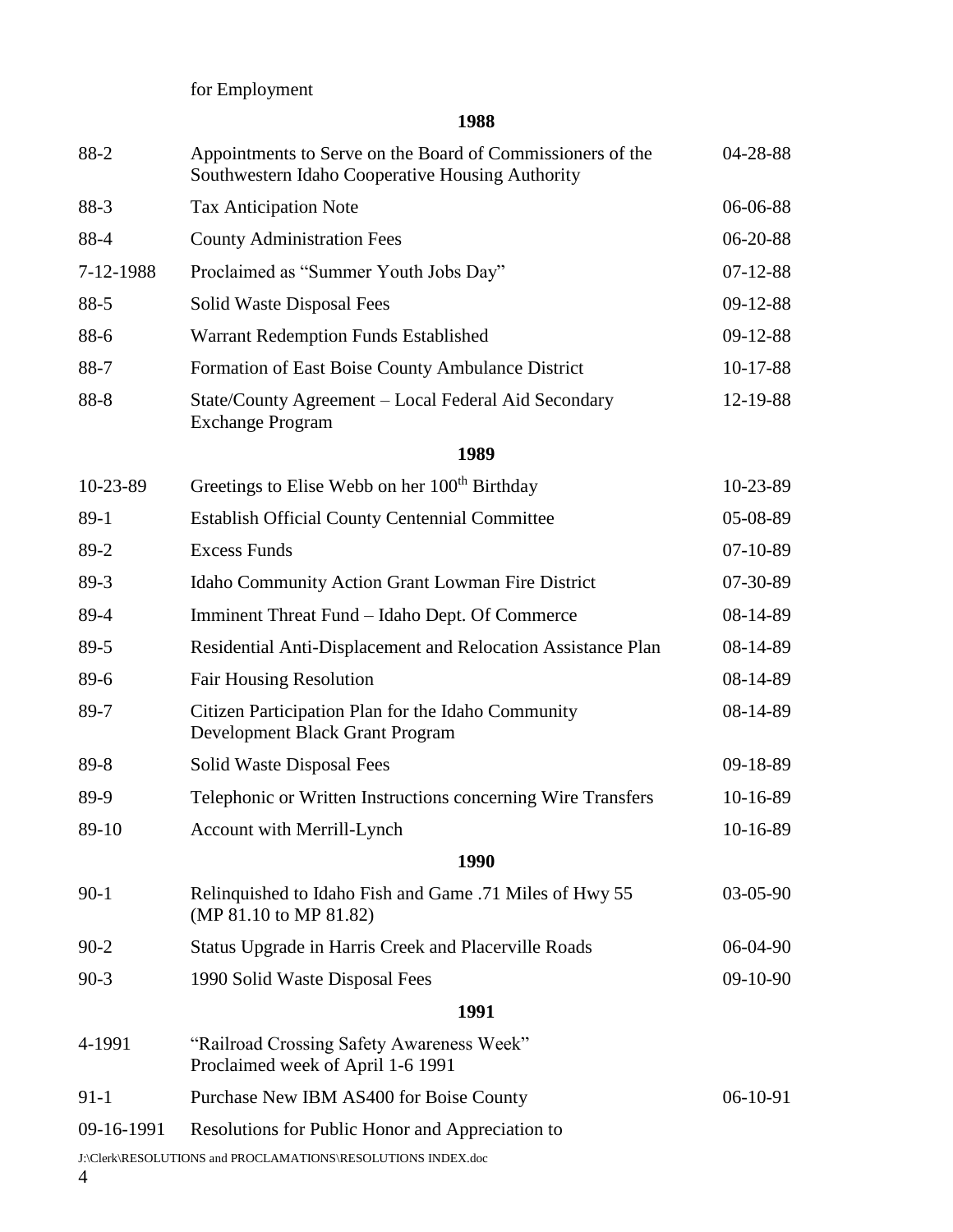|           | Governor John V. Evans, Senator Steve Symms, and<br>Treasurer Lydia Justice Edwards for Assistance with State Hwy 55                                             |                       |
|-----------|------------------------------------------------------------------------------------------------------------------------------------------------------------------|-----------------------|
| $91-2$    | Solid Waste Disposal Fees for Year Beginning 10-1-1991                                                                                                           | 09-30-91              |
|           | 1992                                                                                                                                                             |                       |
| $92-1$    | Administration and Mailing Fees for Issuing Idaho Vehicle<br><b>License Plates</b>                                                                               | 10-15-91              |
| $92 - 2$  | Personnel Policy Handbook Effective 1-1-1992                                                                                                                     | Rescinded<br>by 93-19 |
| $92-2A$   | Authorization of Negotiable Revenue Anticipation Note                                                                                                            | 11-5-91               |
| $92 - 3$  | Planning and Zoning Commission Established                                                                                                                       | 04-13-92              |
| $92 - 4$  | <b>Indirect Cost Accounting System</b>                                                                                                                           | 04-27-92              |
| $92 - 5$  | Timecards Submitted Bi-Monthly and Most Prior to Issuing Check                                                                                                   | $05-11-92$            |
| $92 - 6$  | EMT's Reimburse County for Hepatitis Immunizations                                                                                                               | 06-08-92              |
| $92 - 7$  | Peace Officers Required to Reimburse for P.O.S.T. Costs                                                                                                          | 06-08-92              |
| $92 - 8$  | Procedure for Investigating Accidents Involving Employees,<br>Vehicles or Equipment of County                                                                    | 06-08-92              |
| 92-9      | Special Permit Issued to Road Dept for all Independent<br><b>Contractors on Middlefork Road Project</b>                                                          | 009-14-92             |
| $92 - 10$ | Designation of Public Depository                                                                                                                                 | 09-14-92              |
| $92 - 11$ | Solid Waste Disposal Fees for 1992 – 1993 Fiscal Year                                                                                                            | Replaced by 93-5      |
| $92 - 12$ | <b>Transfer of Surplus Fund</b>                                                                                                                                  | 09-28-92              |
|           | 1993                                                                                                                                                             |                       |
| $93-1$    | Warrant Redemption Fund                                                                                                                                          | 10-19-92              |
| $93 - 2$  | Local emergency Response Authority                                                                                                                               | 11-23-92              |
| $93 - 3$  | Acceptance of Jurisdiction over Roadway from Cottonwood<br>Creek Estates to USFS Road #377                                                                       | 12-21-92              |
| $93 - 4$  | Adjustment of Budget for 1992 - 1993 Fiscal Year                                                                                                                 | 12-28-92              |
| $93 - 5$  | <b>Solid Waste Fees</b>                                                                                                                                          | $01 - 04 - 93$        |
| $93 - 6$  | State Police – Local Emergency Response Authority for<br><b>Hazardous Substance Incidents</b>                                                                    | 01-04-93              |
| $93 - 7$  | Adjustments to Budget for 1992 – 1993 Fiscal Year                                                                                                                | $03 - 15 - 93$        |
| $93 - 8$  | <b>Emergency Declaration for Road Closures</b>                                                                                                                   | 03-18-93              |
| 93-9      | Interim Land Use                                                                                                                                                 | 05-24-93              |
| $93-10$   | <b>Limitations on Prosecuting Attorney</b>                                                                                                                       | 06-14-93              |
| $93 - 11$ | Request for Special Land Use Permit from USFS for Solid<br>Waste Transfer Station in Lowman Area<br>J:\Clerk\RESOLUTIONS and PROCLAMATIONS\RESOLUTIONS INDEX.doc | 08-16-93              |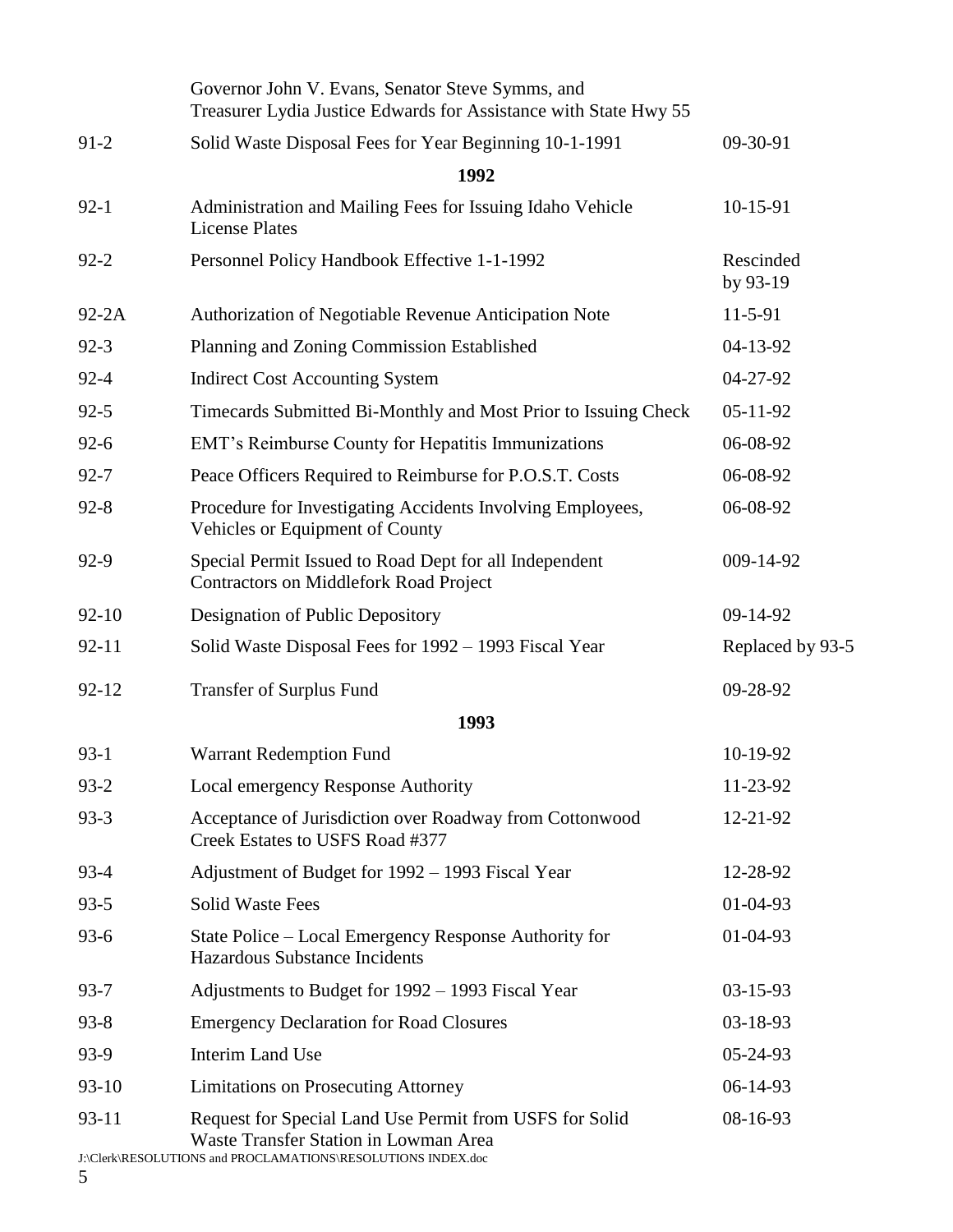| 93-12         | Solid Waste Disposal fees for 1993 – 1994 Fiscal Year                                                |          | 09-27-93               |
|---------------|------------------------------------------------------------------------------------------------------|----------|------------------------|
| $93 - 13$     | <b>Subdivision Fees</b>                                                                              | Replaced | by $95-12$             |
| $93 - 14$     | Standards for Establishing Roads, Streets, Alleys, and<br>Travelways                                 |          | Repealed<br>by 94-8    |
| $93 - 15$     | Clerk/Auditor/Recorder Administrator of Subdivision Ordinance                                        |          | Replaced<br>by $95-11$ |
| $93 - 16$     | Appointing County Engineer and/or Surveyor for<br><b>Subdivision Ordinance</b>                       |          | 10-25-93               |
| $93 - 17$     | Procedure for Authorization of Warrant for Payment                                                   |          | $10-4-93$              |
| 93-18         | Declaring Crouch Bridge a Public Safety Emergency                                                    |          | $11 - 8 - 93$          |
| 93-19         | Personnel Policy Handbook Effective 1-1-1994                                                         |          | Replaced<br>by 95-6    |
|               | 1994                                                                                                 |          |                        |
| $94-1$        | Schedule of Solid Waste Disposal Fees for Extraordinary Items                                        |          | Repealed<br>by $94-3$  |
| $94 - 2$      | Opposition to Bruce Babbit and National Biological Survey Plan                                       |          | Replaced<br>by $95-5$  |
| $94-3$        | Schedule of Fees                                                                                     |          | Replaced<br>by $99-11$ |
| $94 - 4$      | <b>Trust Fund for Child Security Protection Services</b>                                             |          | 03-21-94               |
| $94 - 5$      | Policies for Claims to County Goods and Services                                                     |          | Rescinded<br>04-18-94  |
| $94-6$        | Adoption of FLSA Section $207$ (K) – Establishing 28-day Work<br>Period for Law Enforcement Officers |          | 05-09-94               |
| 04-11-1994    | Moratorium                                                                                           |          |                        |
| 94-6A         | Disaster Emergency Declaration due to Fires                                                          |          | 07-29-94               |
| $94 - 7$      | Comprehensive Plan                                                                                   |          | Replaced<br>by 2000-02 |
| $94 - 8$      | <b>Subdivision Standards</b>                                                                         |          | 08-29-94               |
| 94-9          | County Office Hours Recorder, Assessor, Treasurer, Court<br><b>Prosecuting Attorney</b>              |          | 09-19-94               |
| $94 - 10$     | Solid Waste Disposal Fees for 1994-1995 Fiscal Year                                                  |          | 09-19-94               |
|               | 1995                                                                                                 |          |                        |
| $95-1$        | Travel Regulations & Reimbursements including meals                                                  |          | $01-23-95$             |
| $95 - 2$      | Agreement for LID Bond Counsel                                                                       |          | 03-06-95               |
| $95-3$        | Local Improvement District Creation – Bunch Drive Bridge                                             |          | 03-06-95               |
| $95 - 4$<br>6 | Drug/Alcohol Policy for Drivers<br>J:\Clerk\RESOLUTIONS and PROCLAMATIONS\RESOLUTIONS INDEX.doc      |          | 03-27-95               |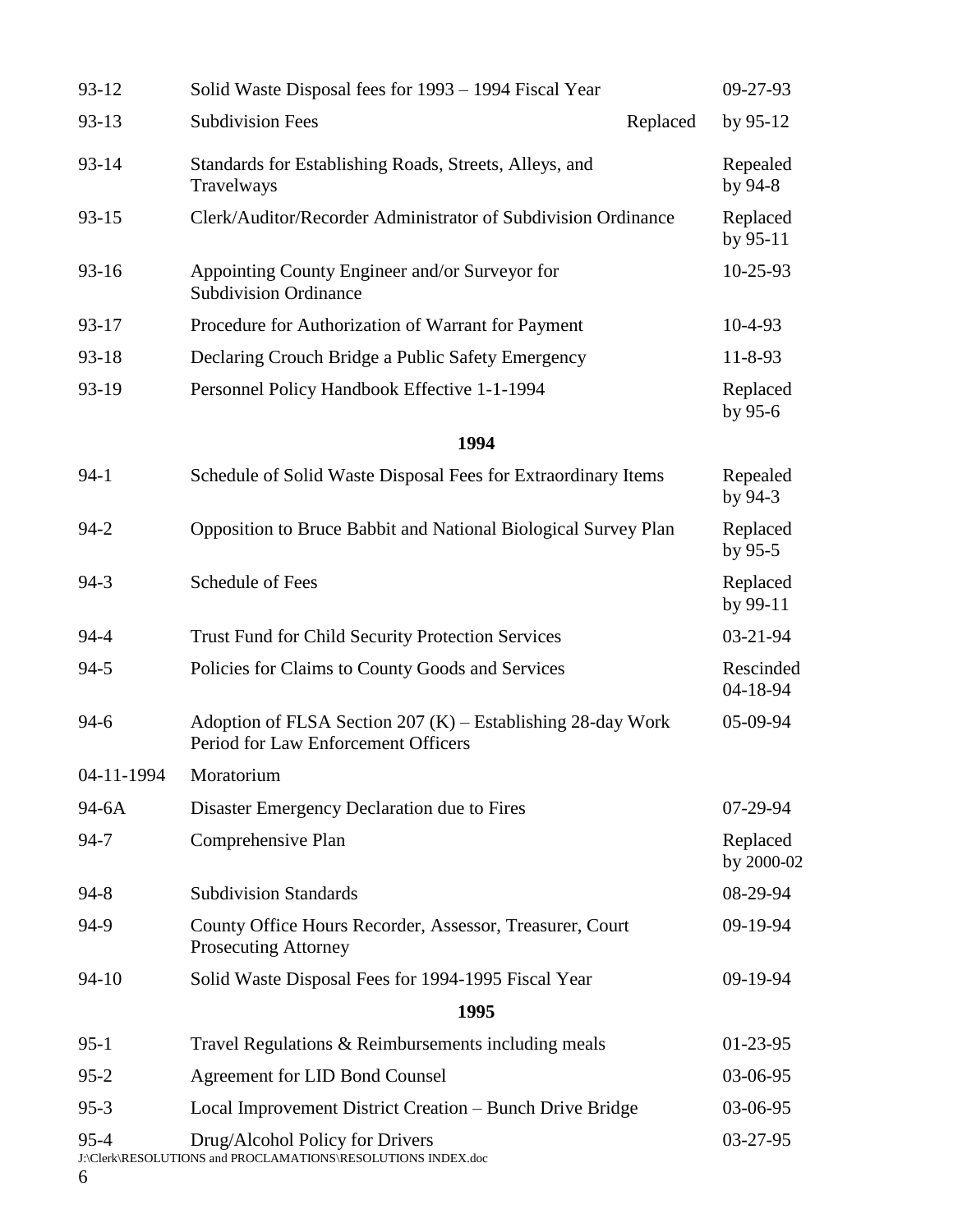| $95 - 5$      | Fees: Plats/Subdivision                                                                                | Replaced         | By 95-12   |
|---------------|--------------------------------------------------------------------------------------------------------|------------------|------------|
| $95 - 6$      | <b>Updated Personnel Policy</b>                                                                        | Replaced         | By 98-6    |
| $95 - 7$      | Jail Bond Election                                                                                     |                  | $06-12-95$ |
| $95 - 8$      | Issue Sale of Interim Warrants                                                                         |                  | $06-12-95$ |
| $95-9$        | <b>Bond Counsel Services</b>                                                                           |                  | $06-12-95$ |
| $95-10$       | Surplus Sale: Roads Funds                                                                              |                  | 06-26-95   |
| $95 - 11$     | Administrator of Subdivisions: P&Z                                                                     |                  | $07-10-95$ |
| $95 - 12$     | Fees: Plats and Subdivisions                                                                           | Replaced         | By 98-1    |
| $95-13$       | Equipment Lease/Purchase Agreement for Ambulance                                                       |                  | 08-14-95   |
| $95 - 14$     | Solid Waste Fees for 1995 - 1996 Fiscal Year                                                           | Replaced         | By 96-12   |
|               | 1996                                                                                                   |                  |            |
| $96-1$        | Assessment Roll Local Improvement District 95-1                                                        | Replaced         | by 96-2    |
| $96-2$        | <b>Local Improvement District Hearing</b>                                                              |                  | 11-20-95   |
| $96-3$        | <b>Returned Check Fees</b>                                                                             |                  | 02-05-96   |
| 96-4          | <b>Disaster Declaration for Snow</b>                                                                   |                  | 01-09-96   |
| $96 - 5$      | <b>Snow Removal/Sanding Policy</b>                                                                     |                  | 02-26-96   |
| $96 - 7$      | Agreement with Olson & Associates for Sheriff's Department                                             |                  | 04-22-96   |
| $96 - 8$      | User Fees for 911                                                                                      |                  | 06-10-96   |
| $96-10$       | Robie Creek Road Bridge Purchase                                                                       |                  | 07-08-96   |
| $96 - 11$     | <b>Sheriff Department Budget Increase</b>                                                              |                  | 07-22-96   |
| 96-12         | Solid Waste Disposal Fees for 1995 Fiscal Year                                                         | Replaced         | By 96-16   |
| $96-13$       | <b>Fees for House Numerals</b>                                                                         | Replaced         | By 97-37   |
| $96 - 14$     | <b>Emergency Declaration for Wildfires</b>                                                             |                  | 08-27-96   |
| $96 - 15$     | <b>Budget Appropriations</b>                                                                           |                  | 09-09-96   |
| 96-16         | Solid Waste Disposal Fees for 1996 Fiscal Year                                                         |                  | 10-15-96   |
| 96-17         | Transfer of Appropriations with Solid Waste                                                            |                  | 10-28-96   |
|               | 1997                                                                                                   |                  |            |
| $97-1$        | Road Standard Variance Application Fees                                                                |                  | 11-04-96   |
| $97 - 2$      | Interim Sign on County Roads Right of Way                                                              |                  | 11-25-96   |
| $97 - 3$      | <b>Official Road Name List</b>                                                                         | Amended By 97-25 |            |
| $97 - 4$      | <b>Emergency Declaration for Winter Storms/Electric Power</b>                                          |                  | 12-30-96   |
| $97 - 5$      | Snow Groomer Area 8B Maintenance & Storage                                                             |                  | 12-30-96   |
| $97 - 6$<br>7 | Disaster Declaration due to Mud Slides<br>J:\Clerk\RESOLUTIONS and PROCLAMATIONS\RESOLUTIONS INDEX.doc |                  | 12-30-96   |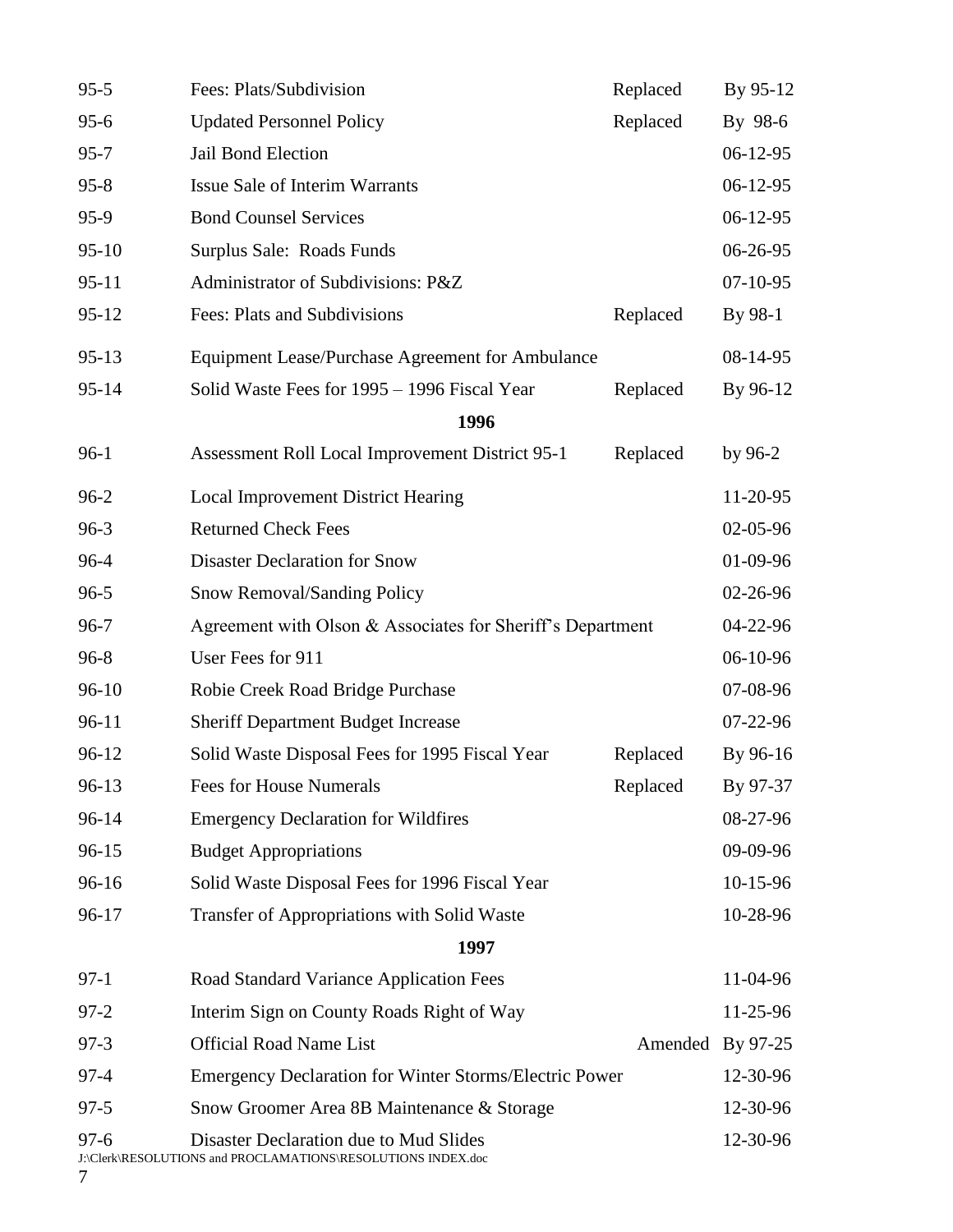| $97 - 7$         | Hazardous Development Sites (Knights)                                                                    | Replaced             | by 97-19                 |
|------------------|----------------------------------------------------------------------------------------------------------|----------------------|--------------------------|
| $97 - 8$<br>97-9 | Hazardous Development Sites (Powell)<br>Hazardous Development Sites (Alpha Corp)                         | Replaced<br>Replaced | by $97-20$<br>by $97-21$ |
| $97-10$          | Hazardous Development Sites (Coriell)                                                                    | Replaced             | by $97-22$               |
| $97 - 11$        | Disaster Fund 1997 Initialized to Receive Monies                                                         |                      | 03-03-97                 |
| 97-12            | Hazardous Development Sites (Bottoms)                                                                    | Replaced             | by 97-23                 |
| $97-13$          | <b>Intent to Abandon Thorn Creek</b>                                                                     |                      | 03-10-97                 |
| 97-14            | Imminent Threat (Due to Mud Slides) Grant Assistance from<br>The Idaho Community Development Block Grant |                      | 03-10-97                 |
| $97 - 15$        | <b>Investment Policy of Boise County Funds</b>                                                           |                      | 03-17-97                 |
| $97 - 16$        | <b>Fair Housing Resolution</b>                                                                           |                      | 03-17-97                 |
| 97-17            | Schedule of Fees for P&Z                                                                                 | Replaced             | by $99-21$               |
| $97 - 18$        | <b>Volunteer Recognition Week</b>                                                                        |                      | 03-31-97                 |
| 97-19            | Designation of Hazardous Development Site (Knights)                                                      |                      | $04 - 21 - 97$           |
| 97-20            | Designation of Hazardous Development Site (Powells)                                                      |                      | $04 - 21 - 97$           |
| 97-21            | Designation of Hazardous Development Site (Alpha Corp)                                                   |                      | 04-21-97                 |
| 97-22            | Designation of Hazardous Development Site (Coriell)                                                      |                      | $04 - 21 - 97$           |
| 97-23            | Designation of Hazardous Development Site (Bottoms)                                                      |                      | $04 - 21 - 97$           |
| 97-24            | Bogus Basin Joint Exercise of Powers Agreement w/ACHD                                                    |                      | 04-28-97                 |
| 97-25            | <b>Official Road Name List</b>                                                                           |                      | 06-30-97                 |
| 97-26            | 911 Budget                                                                                               |                      | $07 - 21 - 97$           |
| 97-27            | Surplus Lot                                                                                              |                      | Rescinded                |
| 97-28            | <b>Vouchers for Bills</b>                                                                                |                      | 07-07-97                 |
| 97-29            | Unscheduled Revenue to Current Expense 1996-1997 Budget                                                  |                      | 07-28-97                 |
| 97-30            | P&Z Budget FY96-97                                                                                       |                      | 07-28-97                 |
| 97-31            | Justice Fund Fiscal Year 1997-1998                                                                       |                      | 08-04-97                 |
| 97-32            | <b>Transportation Rates Collection of SW Miller Enterprises</b>                                          |                      | 08-11-97                 |
| 97-33            | Fiscal Year 1997-1998 Budget                                                                             |                      | 09-08-97                 |
| 97-34            | Cancel Declaration of Emergency dated 12/25/96                                                           |                      | 09-08-97                 |
| 97-35            | Transfer of Current Expense Contingency Funds to Current Expense                                         |                      | 09-08-97                 |
| 97-36            | Adopting a Policy of Nondiscrimination on the Basis of Disability                                        |                      | 09-29-97                 |
| 97-37            | Fee Schedule House Number Plaque and Numerals                                                            |                      | 09-22-97                 |
|                  |                                                                                                          |                      |                          |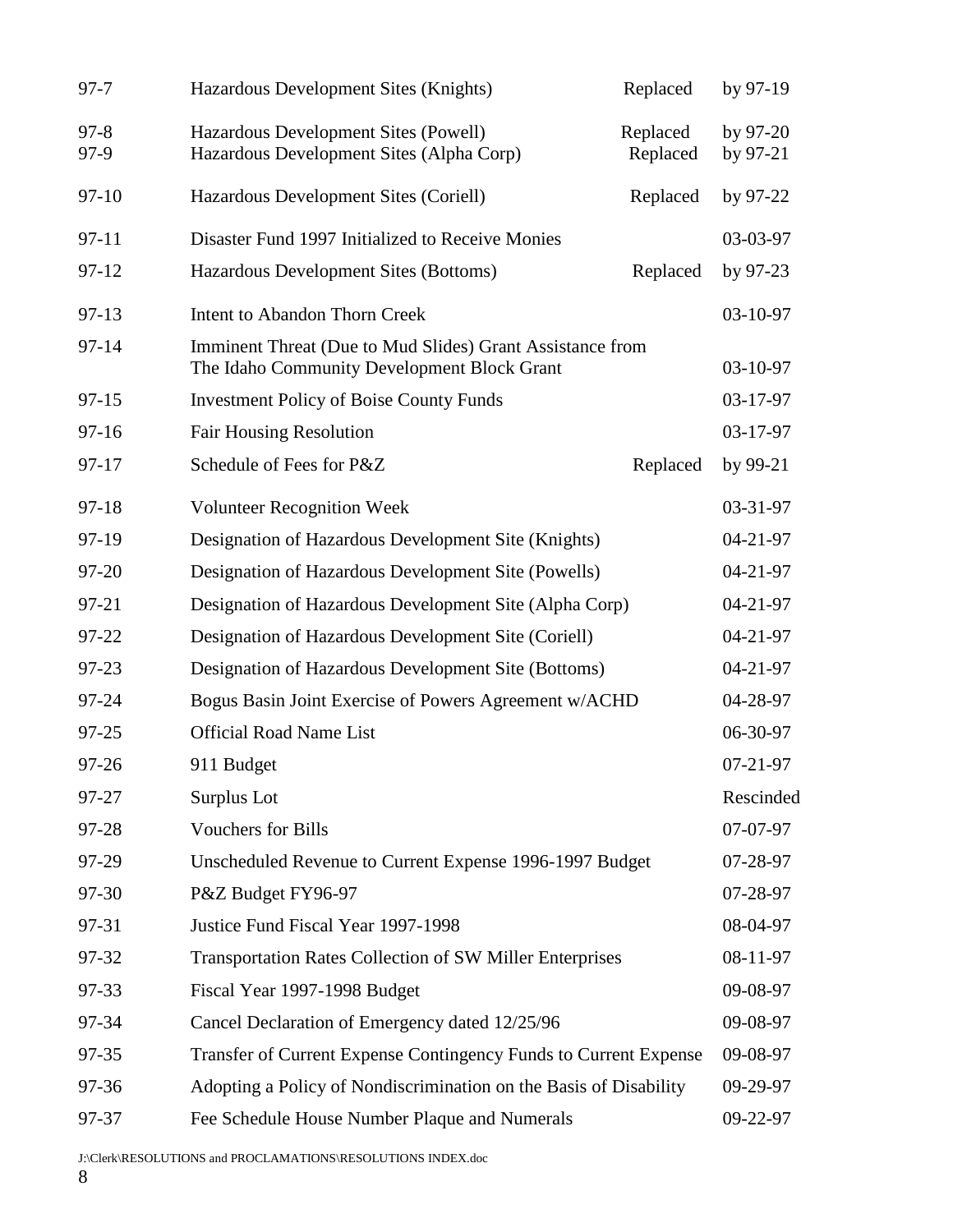| 97-38  | Fee for Lot Line Adjustments on Real Property                             | Replaced                | by 98-12   |
|--------|---------------------------------------------------------------------------|-------------------------|------------|
| 97-39  | Transfer of Current Expense Sheriff Funds                                 |                         | 09-22-97   |
| 97-40  | <b>Transfer of Current Expense Funds</b>                                  |                         | 10-14-97   |
|        | 1998                                                                      |                         |            |
| $98-1$ | Schedule of Fees - Subdivision Plats                                      | Replaced                | By 985B    |
| 98-2   | Solid Waste Disposal Fees                                                 | Replaced                | By 98-21   |
| 98-4   | Declaration and Intent to Abandon and Vacate Grimes Pass Road             |                         | 12-08-97   |
| 98-5A  | Transfer of Appropriations from Road and Bridge to Justice Fund           |                         | 12-15-97   |
| 98-5B  | <b>Establishing Fees for Subdivision Applicants</b>                       | Replaced                | by 98-20A  |
| 98-6   | <b>Personnel Policy</b><br>Replaced by                                    | 01-09, 2003-01, 2011-14 |            |
| 98-7   | Destroy Records Auditor/EBCA                                              |                         | 03-09-98   |
| 98-8   | <b>Destroy Sheriff Records</b>                                            |                         | 03-09-98   |
| 98-9   | <b>Destroy Treasurer's Records</b>                                        |                         | 03-09-98   |
| 98-10  | Voided                                                                    |                         |            |
| 98-11  | Transfer of Monies from Trust Accounts to Fund Balances                   |                         | 03-09-98   |
| 98-12  | Schedule of Fees subdivision Ordinance                                    | Replaced                | by $01-06$ |
| 98-13  | <b>Grizzly Bear</b>                                                       |                         | 05-18-98   |
| 98-14  | Business Day & Times for Various County Offices                           |                         | 06-29-98   |
| 98-15  | Unscheduled Revenue to the Justice Fund                                   |                         | 07-27-98   |
| 98-16  | Unscheduled Revenue to the Road and Bridge Fund                           |                         | 07-27-98   |
| 98-17  | Unscheduled Revenue to the District Court Fund                            |                         | 07-27-98   |
| 98-18  | Unscheduled Revenue to the Noxious Weed Fund                              |                         | $07-27-98$ |
| 98-19  | Moving Funds from "B" Budget to "A" Budget                                |                         | 07-27-98   |
| 98-20A | Schedule of Fees for Subdivision Applicants                               | Replaced                | By 2000-15 |
| 98-20B | <b>Public Hearing Budget Appropriations</b>                               |                         | 09-08-98   |
| 98-21  | Solid Waste Disposal Fees                                                 | Replaced                | By 99-11   |
| 98-22  | Acquiring and Financing Office Building (Sheriffs Office)                 |                         | 09-21-98   |
| 98-23  | Agreeing to Sell Lower Banks Property                                     |                         | 09-21-98   |
| 98-24  | Moving Funds from "B" Budget to "A" Budget<br><b>Current Expense Fund</b> |                         | 10-06-98   |
| 98-25  | Moving Funds from "B" Budget to "A" Budget, Tort Fund                     |                         | 10-06-98   |
| 98-26  | Moving Funds from "B" Budget to "A" Budget, P&Z                           |                         | 10-19-98   |
|        |                                                                           |                         |            |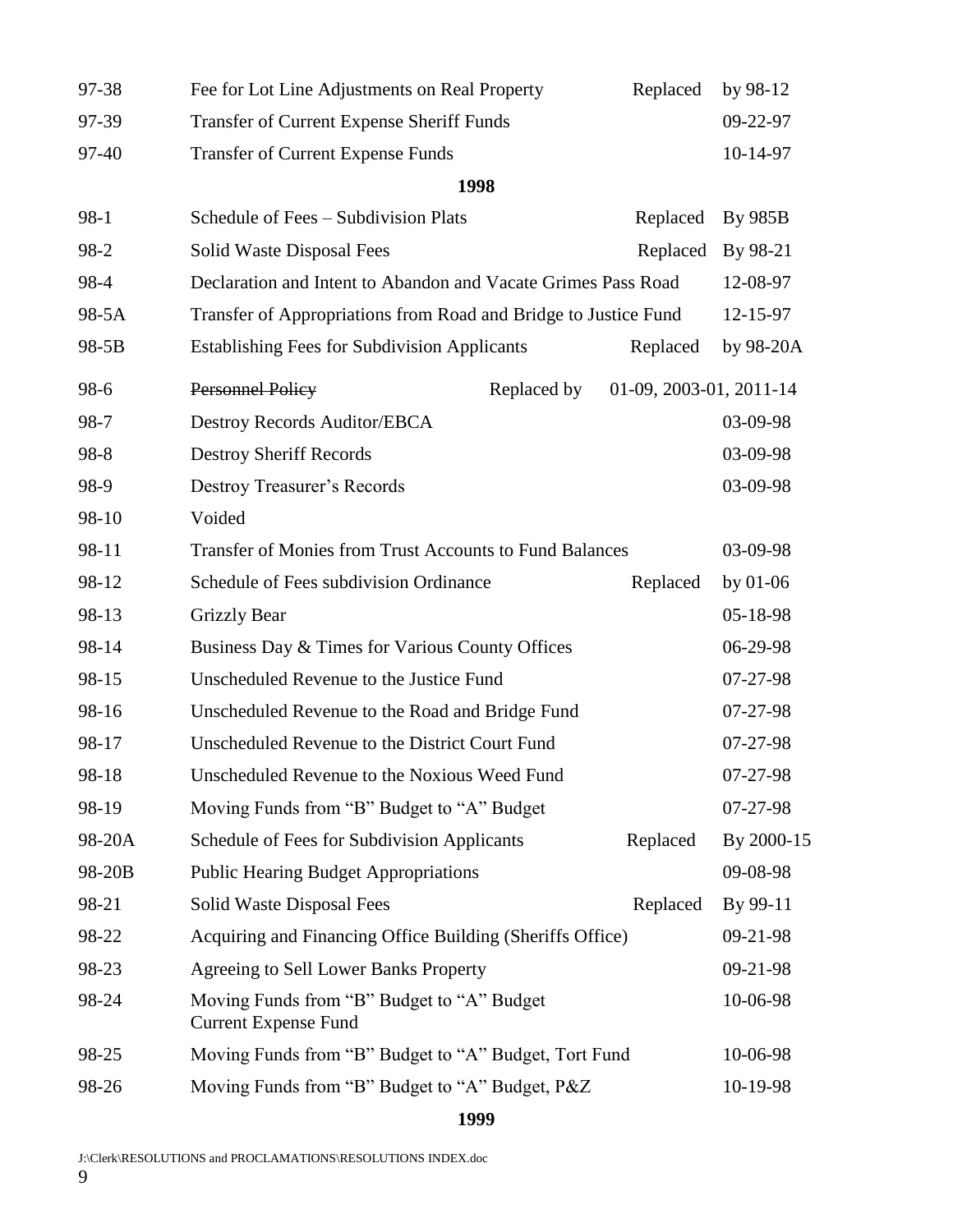| $99-1$ | Approving Joint Powers Agreement Crating Idaho Capital<br>Crimes Defense Program                                               |          | 10-19-98   |
|--------|--------------------------------------------------------------------------------------------------------------------------------|----------|------------|
| $99-2$ | Not Approved                                                                                                                   |          |            |
| $99-3$ | Designating Local Response Authority for Hazardous Incidents                                                                   |          | 10-19-98   |
| 99-4   | Designating Local Workforce Investment Area                                                                                    |          | 10-19-98   |
| $99-5$ | <b>County Fair Board Advisory Committee</b>                                                                                    |          | 12-01-98   |
| $99-6$ | Snow Removal and Sanding Policy                                                                                                | Replaced | By 06-25   |
| 99-7   | <b>Canine Policy for Sheriff Department</b>                                                                                    |          | 12-01-98   |
| $99-8$ | <b>Sheriff Policy for Holding Facility</b>                                                                                     | Replaced | By 99-27   |
| 99-10  | Not Approved                                                                                                                   |          |            |
| 99-11  | Solid waste Disposal Fees for Miscellaneous Items                                                                              | Replaced | By 99-42   |
| 99-12  | Adjusting Fiscal Year 1998-1999 Budget to Reflect Receipt of<br>Unscheduled Revenue to the Community Justice Fund Budget       |          | $01-25-99$ |
| 99-13  | Adjusting Fiscal Year 1998-1999 Budget to Transfer Unscheduled<br>Revenue to General Disaster Services and Justice Fund        |          | 01-25-99   |
| 99-14  | Tax Cancellation for M.W. Renfro & Sons                                                                                        |          | 03-08-99   |
| 99-15  | Administration Policy for Use of Information Technology Systems                                                                |          | 03-22-99   |
| 99-16  | Year 2000 Compliant Issue Policy                                                                                               |          | 03-15-99   |
| 99-17  | Office Telephone Policy                                                                                                        |          | 05-10-99   |
| 99-18  | Declaration of Intent to Abandon and Vacate South Fork<br><b>Thorn Creek Road</b>                                              |          | 05-17-99   |
| 99-20  | Establishes Natural Resources Advisory Committee rescinded by 2002-19 06-28-99                                                 |          |            |
| 99-21  | Fee Schedule for Building Permits                                                                                              | Replaced | by 2000-01 |
| 99-22  | <b>Lobbying Policy</b>                                                                                                         |          | 07-06-99   |
| 99-23  | Policy on Public Safety Communications Officials 25<br>(APCO 25) Communications Standard                                       |          | $07-12-99$ |
| 99-24  | <b>Vehicle Policy for Community Justice Department</b>                                                                         | Replaced | by 04-04   |
| 99-25  | <b>Trust Fund for Idaho Community Development Block Grant</b>                                                                  |          | $07-12-99$ |
|        | <b>Program Garden Valley Senior Center</b>                                                                                     |          |            |
| 99-26  | Donation Trust Funds for Planning and Zoning                                                                                   | Replaced | by 2000-06 |
| 99-27  | Holding Facility for Sheriff's Department                                                                                      |          | 08-09-99   |
| 99-29  | Adjusting Fiscal Year 1998-1999 Budget Moving Funds from "B"<br>& "A" Budgets to "A" Budget Within Current Expense Budget Fund |          | 08-03-99   |
| 99-30  | Adjusting Fiscal Year 1998-1999 Budget to Transfer Unscheduled<br>Revenue to the Justice Fund Sheriff and Prisoner Budget      |          | 08-03-99   |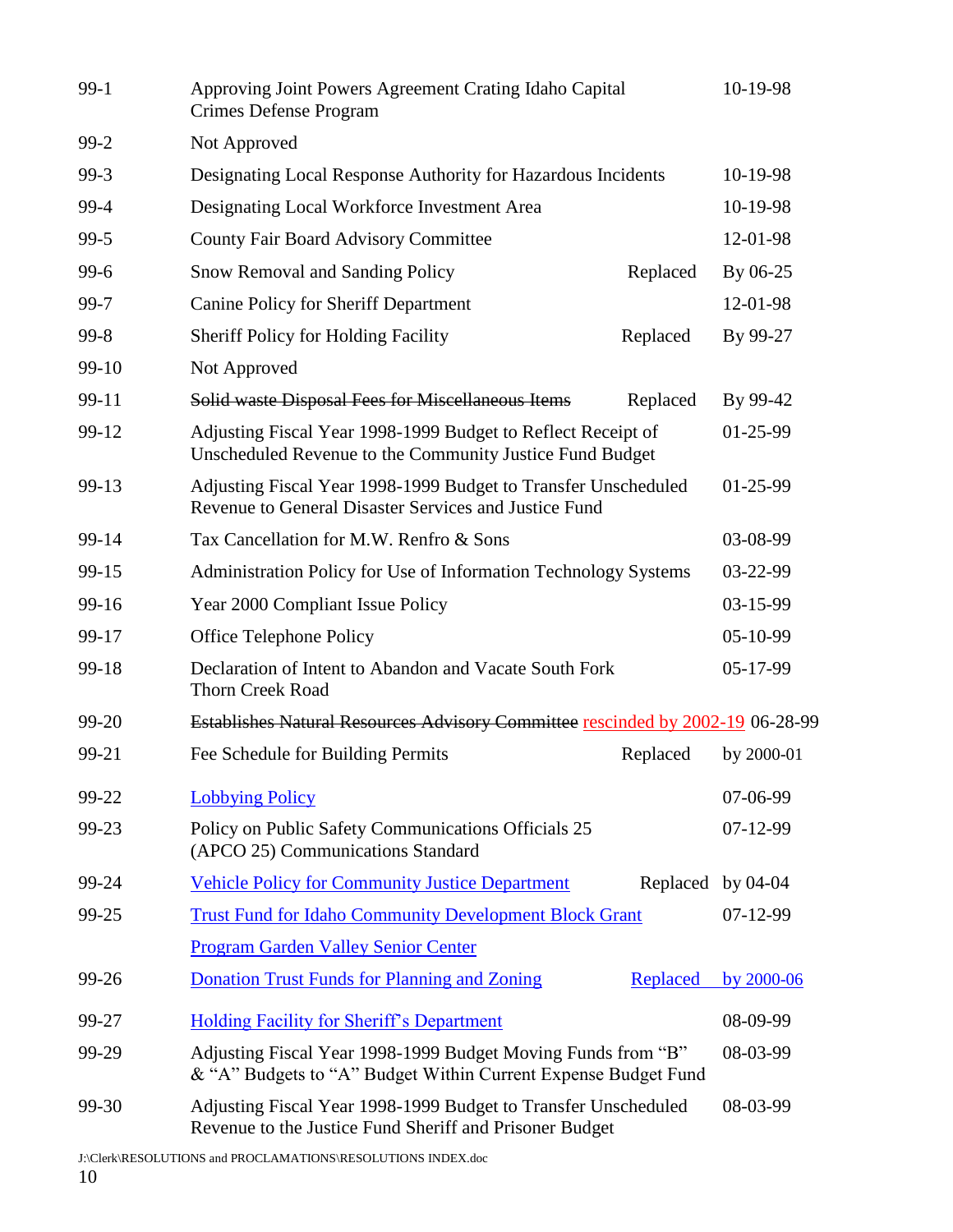| 99-31   | Adjusting Fiscal Year 1998-1999 Budget Moving Funds from "B"<br>& "A" Budgets to "A" Budget Within Justice Fund                                                                          | 08-03-99            |
|---------|------------------------------------------------------------------------------------------------------------------------------------------------------------------------------------------|---------------------|
| 99-32   | Transfer of Current Expense Funds for Fiscal Year 1998-1999                                                                                                                              | 08-03-99            |
| 99-33   | Fiscal Year 1998-1999 Budget to Transfer Unscheduled Revenue<br>to General Fund Clerk/Auditor, Planning and Zoning & to Justice<br>Fund Sheriff and Prisoner Budget                      | 08-03-99            |
| 99-34   | Fiscal Year 1998-1999 Budget to Allocate Unscheduled Revenue<br>to Noxious Weed Fund Budget                                                                                              | 08-03-99            |
| 99-35   | Fiscal Year 1998-1999 Budget Moving Funds from "B"<br>Budget to "A" Budget Within General Fund Planning & Zoning                                                                         | 08-03-99            |
| 99-36   | Fiscal Year 1998-1999 Budget to Budget Unanticipated Revenue<br>to Snowmobile IC1-A Fund                                                                                                 | 08-23-99            |
| 99-37   | <b>Voluntary Fire Protection Guidelines for Residential Development</b><br>in the Urban-Wildland Interface                                                                               | 09-13-99            |
| 99-38   | Budget for Fiscal Year 1999-2000                                                                                                                                                         | 08-30-99            |
| 99-39   | <b>Records Management Policy</b>                                                                                                                                                         | 10-12-99            |
| 99-40   | Fiscal Year 1998-1999 Budget Moving Funds from "B" Budget<br>to "A" Budget with the Solid Waste Fund                                                                                     | 09-27-99            |
| 99-41   | Fiscal Year 1998-1999 Budget to Budget Unanticipated Revenue<br>to the East Boise County Ambulance Fund                                                                                  | 09-27-99            |
| 99-42   | Solid Waste Disposal Fees for 1999 Tax Year                                                                                                                                              | Replaced By 2000-24 |
|         | 2000                                                                                                                                                                                     |                     |
| 2000-01 | <b>Establishing a Schedule of Fees for Building Permits</b>                                                                                                                              | Replaced By 2000-07 |
| 2000-02 | Adopting Comprehensive Plan, Repealing Res. #94-7 rescinded by 2006-27 11-22-99                                                                                                          |                     |
| 2000-03 | <b>Adopting a Purchasing Policy</b>                                                                                                                                                      | 11-22-99            |
| 2000-04 | <b>Supporting the Wilderness Act Reform Coalition</b>                                                                                                                                    | $01 - 04 - 00$      |
| 2000-05 | <b>Destroying Boise County Records</b>                                                                                                                                                   | $01-03-00$          |
| 2000-06 | Dissolve Planning & Zoning Trust Fund, Rescind Res. #99-26                                                                                                                               | $02 - 07 - 00$      |
| 2000-07 | <b>Establishing Building Permit Fees</b><br>Replaced                                                                                                                                     | by 2000-08          |
| 2000-08 | <b>Establishing Building Permit Fees,</b><br>Replaced                                                                                                                                    | by $2000-18$        |
| 2000-09 | Adjusting Fiscal Year 1999-2000 Moving Funds from District<br>Court Fund "A" & "B" Budgets to Early Childhood Education Fund                                                             | $04-04-00$          |
| 2000-10 | Adjusting Fiscal Year 1999-2000 Budget Unanticipated Revenue<br>to Current Expense, Road & Bridge, Justice, District Court, Indigent<br>Revaluation, Solid Waste and Noxious Weeds Funds | $04-10-00$          |
| 2000-11 | Assuming Control, Jurisdiction of and Responsibility for a Portion<br>of Old State Highway 55                                                                                            | $04 - 24 - 00$      |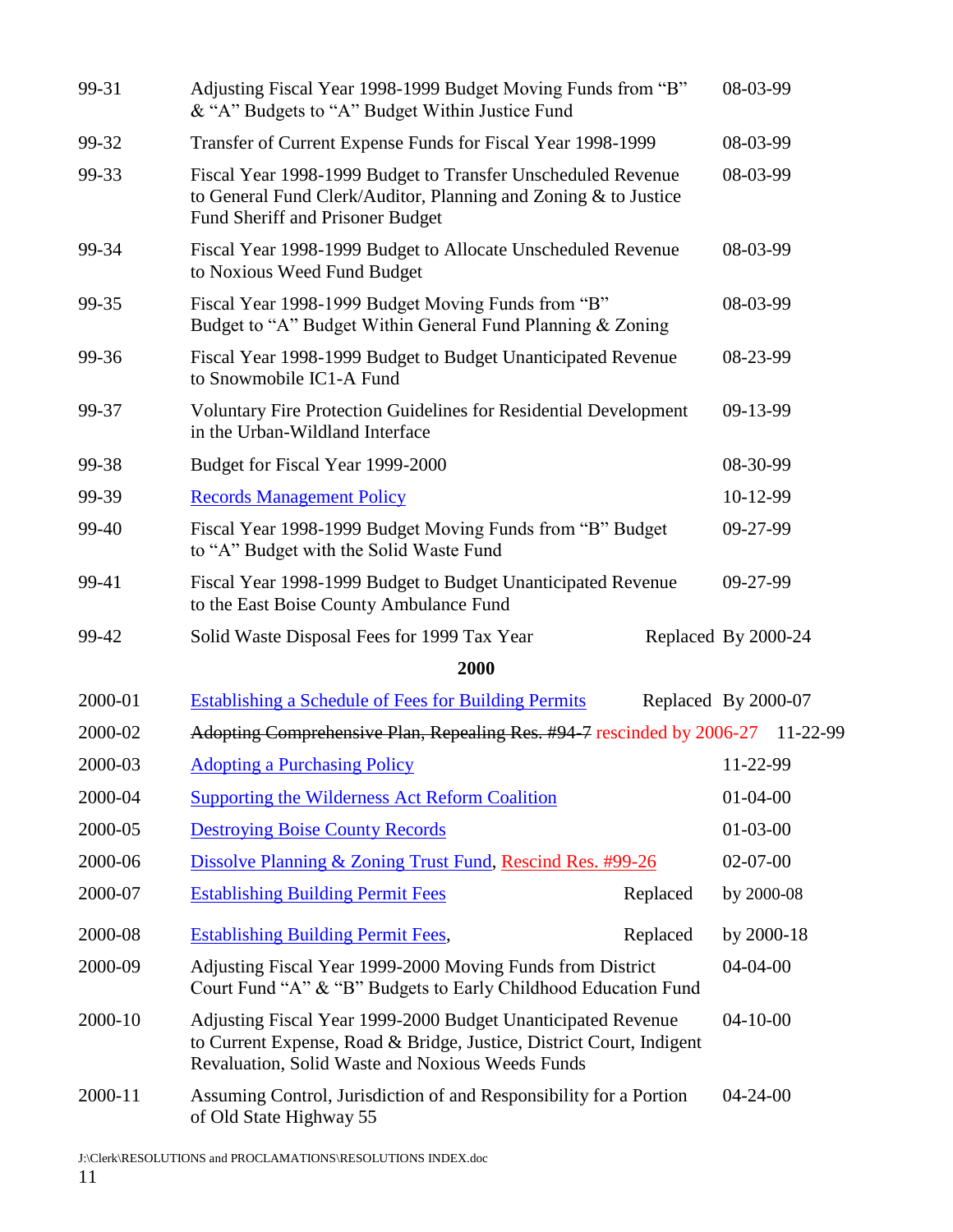| 2000-12 | Establishing First Security Bank as Official Public Depository                                                |           | $04 - 24 - 00$      |
|---------|---------------------------------------------------------------------------------------------------------------|-----------|---------------------|
| 2000-13 | <b>Adjusting Fiscal Year 1999-2000 Snowmobile IC8-A Budget</b>                                                |           | $04 - 24 - 00$      |
| 2000-14 | Accepting Responsibility for the Workforce Investment Programs<br>with IDA-ORE                                |           | $05-02-00$          |
| 2000-15 | <b>Establishing Subdivision Application Fees</b>                                                              | Replaced  | By 01-06            |
| 2000-16 | Granting Exemption to Subdivision Ordinance for Fenton                                                        |           | $05 - 22 - 00$      |
| 2000-17 | Adjusting Fiscal Year 1999-2000 Snowmobile IC8-A Budget                                                       |           | $06-12-00$          |
| 2000-18 | <b>Establishing Building Permit Fees</b>                                                                      | Replaced  | by 01-31            |
| 2000-19 | Allow Limited & Temporary Recycling & Salvaging at Landfills                                                  |           | $08-14-00$          |
| 2000-20 | Adjusting Fiscal Year 1999-2000 Budget with Unanticipated<br>Revenue to Current Expense and Revaluation Funds |           | $08-21-00$          |
| 2000-21 | Declaration of Emergency for Fires Near Atlanta, Elmore County                                                |           | $08-17-00$          |
| 2000-22 | Adjusting Fiscal Year 1999-2000 Budget with Unanticipated<br>Revenue to Current Expense and Revaluation Funds |           | $08-21-00$          |
| 2000-23 | <b>EBCA Rates and Fee Schedule</b>                                                                            | Replaced  | by 2002-12          |
| 2000-24 | Solid Waste Disposal Fees for FY 2000                                                                         | Replaced  | By 01-07            |
| 2000-25 | Adoption of Fiscal Year 2000-2001 Budget                                                                      | Rescinded | by 2000-26          |
| 2000-26 | Adoption of Fiscal year 2000-2001 Budget                                                                      |           | $09-11-00$          |
| 2000-27 | Establishing Administrative Policy for Records of Survey Recinded 8-11-03 09-25-00                            |           |                     |
| 2000-28 | Amending Resolution #2000-21 to Add Telephone Service                                                         |           | $09 - 25 - 00$      |
|         | 2001                                                                                                          |           |                     |
| 2001-01 | Establishing Standard Operating Procedures for Sheriff's<br><b>Shooting Range</b>                             |           | $10-23-00$          |
| 2001-02 | <b>Right of Way Permit Fees</b>                                                                               |           | 11-06-00            |
| 2001-03 | Adjusting Fiscal Year 1999-2000 EBCA Budget for Unanticipated<br>Revenue                                      |           | 11-20-00            |
| 2001-04 | Adjusting Fiscal Year 1999-2000 Budget for Unanticipated<br><b>Revenue to Current Expense</b>                 |           | $11-20-00$          |
| 2001-05 | Closure of 1997 Disaster Fund and Allocation to Other Funds                                                   |           | 12-05-00            |
| 2001-06 | <b>Establishing Subdivision Application Fees</b>                                                              | Replaced  | by $01-30$          |
| 2001-07 | Solid Waste Disposal Fees for Fiscal Year 2000                                                                | Replaced  | by $01-29$          |
| 2001-08 | <b>Establishing Disposal of Personal Property Guidelines</b>                                                  |           | $01-22-01$          |
| 2001-09 | <b>Addition to Personnel Policy of Nepotism Prohibition</b>                                                   |           | Replaced by 2003-01 |
| 2001-10 | Establishing Residential Anti-Displacement and Relocation<br><b>Assistance Plan</b>                           |           | $02 - 20 - 01$      |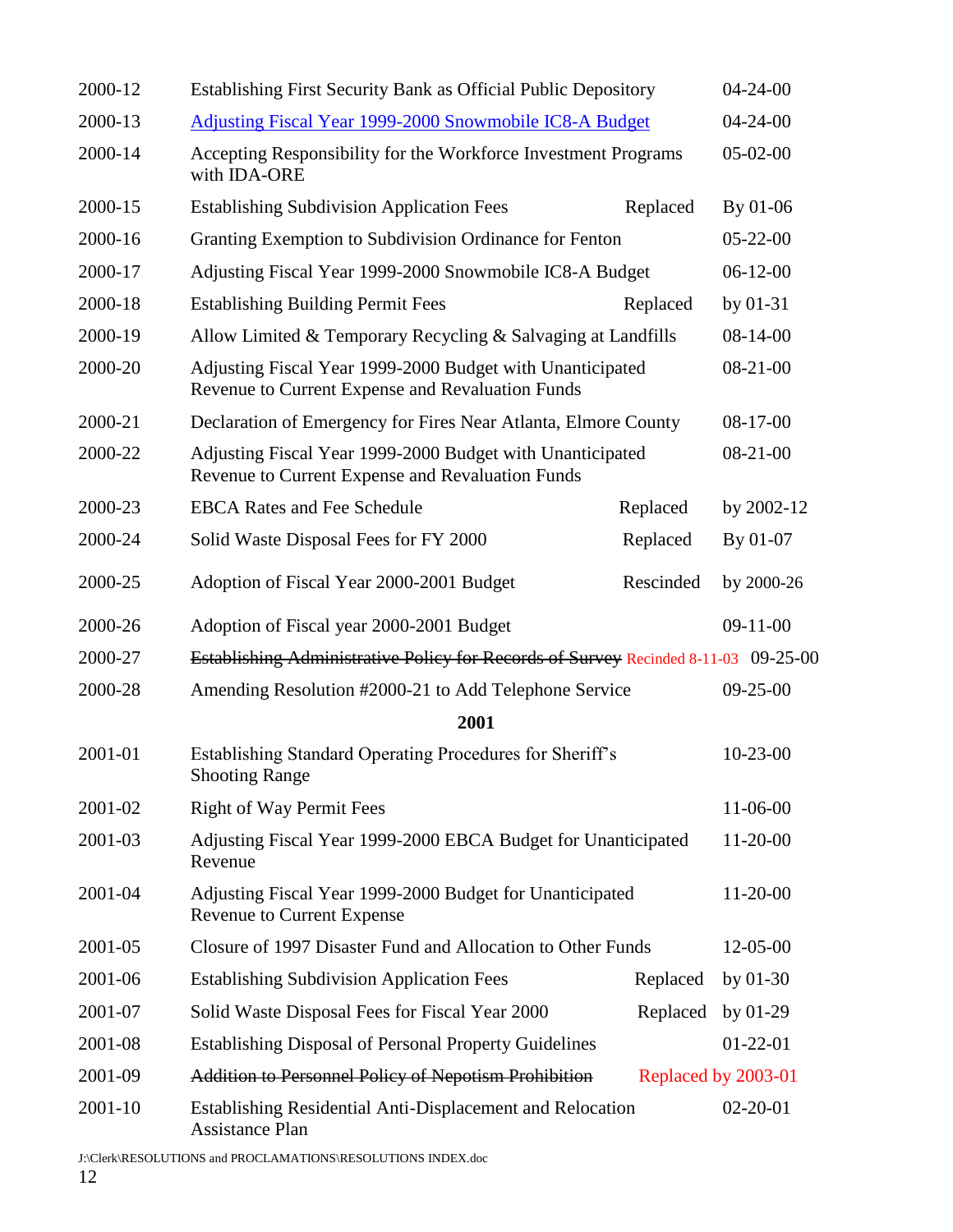| 2001-11  | Establishing Support for Banks/Lowman Chip Seal Project                                                                                                                      | $02 - 26 - 01$ |
|----------|------------------------------------------------------------------------------------------------------------------------------------------------------------------------------|----------------|
| 2001-12  | Forest Reserve HR2389 Safety Net                                                                                                                                             | $07 - 23 - 01$ |
| 2001-13  | Safety Net Full Payment Option                                                                                                                                               | 07-23-01       |
| 22001-14 | HR22389 funds to Title II & III projects                                                                                                                                     | 09-04-01       |
| 2001-15  | Adjusting Fiscal Year 2000-2001 Snowmobile IC8-A Budget<br>with Unanticipated Revenue                                                                                        | $03-12-01$     |
| 2001-16  | Establishing Designated Smoking Areas within Boise County Replaced by 02-14<br><b>Owned Buildings</b>                                                                        |                |
| 2001-17  | Adjusting the FY2000-2001 Boise County Road & Bridge Budget<br>to Allocate Unanticipated Revenue                                                                             | $04-03-01$     |
| 2001-18  | A Resolution declaring a local drought disaster emergency                                                                                                                    | $05-29-01$     |
| 2001-19  | A Resolution Adjusting The Fy 2000-2001 Boise County General<br>Fund Boise Cascade Judgment Budget To Allocate Unanticipated<br>Revenue                                      | $06-11-01$     |
| 2001-20  | A Resolution Adjusting The Fy 2000-2001 Boise County Budget<br>Moving Funds From District Court "C" Budget To District Court<br>Community Justice "C" Budget                 | $06-11-01$     |
| 2001-21  | A Resolution Adjusting The Fy 2000-2001 Boise County<br>Noxious Weed Budget To Allocate Unanticipated Revenue.                                                               | $06-11-01$     |
| 2001-22  | A Resolution Adjusting The Fy 2000-2001 Boise County Solid<br>Waste Budget To Allocate Unanticipated Revenue                                                                 | $06-11-01$     |
| 2001-23  | A Resolution Adjusting The Fy 2000-2001 East Boise County<br>Ambulance Budget To Allocate Unanticipated Revenue                                                              | $06-11-01$     |
| 2001-24  | A Resolution Adjusting The Fy 2000-2001 Idaho City 8-A<br>Snowmobile Budget To Allocate Unanticipated Revenue Balance                                                        | $06-11-01$     |
| 2001-25  | A Resolution Adjusting The Fy 2000-2001 Boise County Road<br>Fund Budget To Allocate Unanticipated Revenue Balance                                                           | $06-11-01$     |
| 2001-26  | Declaration Of Local Emergency (Rainbow Family Event)                                                                                                                        | $06 - 25 - 01$ |
| 2001-27  | A Resolution To Establish A Fund And Budget For Revenue<br>And Expense Associated With The Declaration Of Local Emergency<br>Per Resolution #2001-27 And Idaho Code §46-1011 | $07-03-01$     |
| 2001-28  | <b>Resolution To Cancel Declaration Of Emergency (Rainbow Event)</b>                                                                                                         | $07 - 23 - 01$ |
| 2001-29  | Solid Waste Fees For Tax Year 2001<br>Replaced                                                                                                                               | by $02-33$     |
| 2001-30  | A Resolution Establishing A Schedule Of Fees For Applicants<br>In Accordance With Boise County's Current Subdivision Ordinance                                               | 08-07-01       |
| 2001-31  | A Resolution Establishing A Schedule Of Fees For Applicants In/Replaced by 04-24<br>Accordance With Boise County's Current Zoning And Development<br>Ordinance               |                |
| 2001-32  | A Resolution To Establish A Fund And Budget For Revenue And                                                                                                                  | 08-20-01       |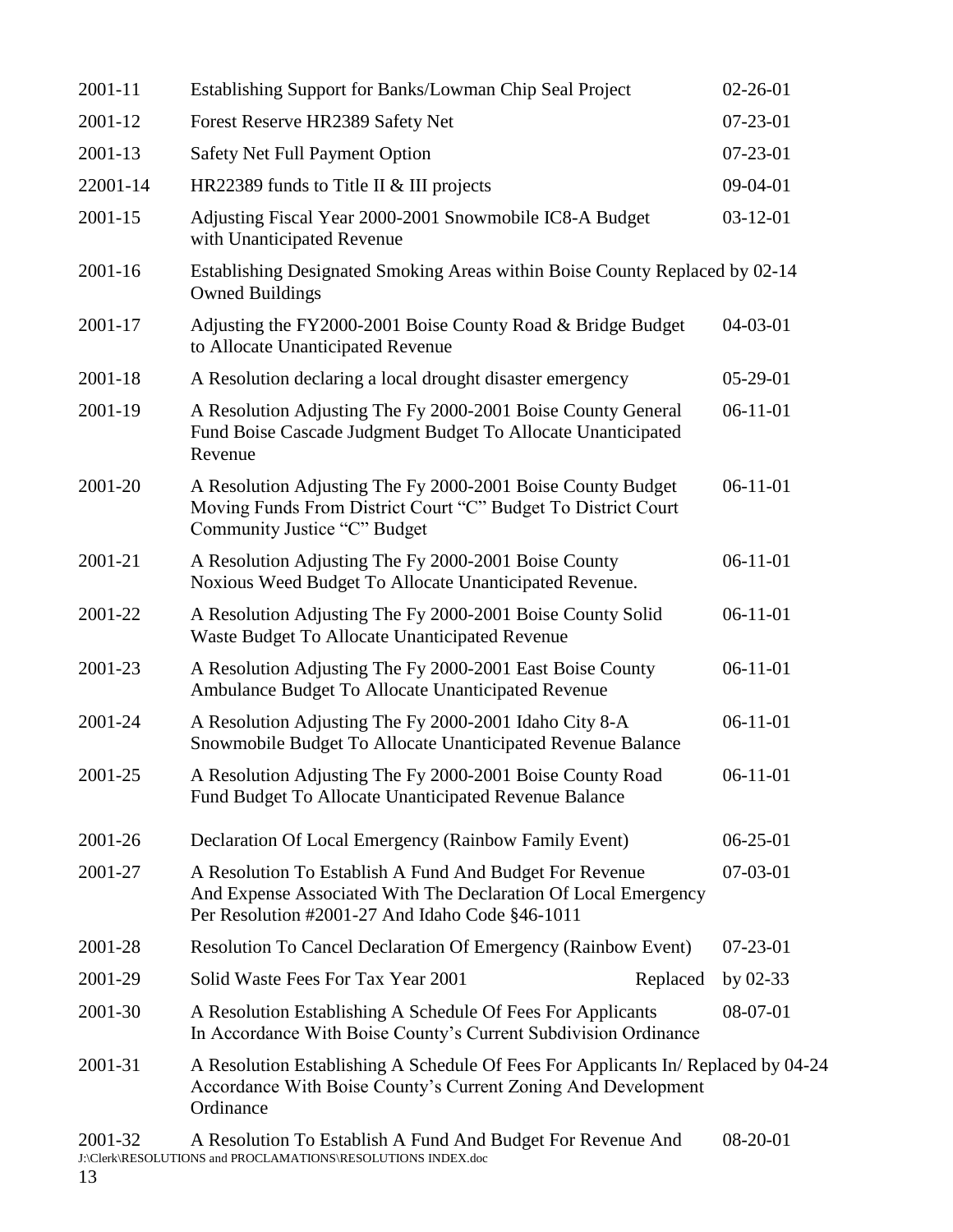|         | Expense Associated With The Declaration Of Local Emergency Per Resolution #2001-26,                                                                                                                                             |               |
|---------|---------------------------------------------------------------------------------------------------------------------------------------------------------------------------------------------------------------------------------|---------------|
|         | rescinding Resolution #2001-27, And Idaho Code §46-1011.                                                                                                                                                                        |               |
| 2001-33 | A Boise County Resolution To Transfer Revenue From The<br>Highway 55 Trust Fund To Other County Funds                                                                                                                           | $08-27-01$    |
| 2001-34 | Boise County Declaration Of Intent To Abandon And Vacate<br>The Middle Portion Of Old Highway 55                                                                                                                                | <b>VOIDED</b> |
| 2001-35 | A Resolution Adopting The Boise County Budget For FY 2001/2002                                                                                                                                                                  | $09-04-01$    |
| 2001-36 | A Boise County Resolution To Establish A Grievance Procedure<br>For Boise County, Idaho To Meet The Requirements Of Section 504<br>Of The Rehabilitation Act As Amended And The Americans With Disabilities Act Of<br>1990(Ada) | 08-27-01      |
| 2001-37 | A Resolution To Destroy Tax Records Of Boise County                                                                                                                                                                             | $09-24-01$    |
| 2001-38 | A Resolution To Condemn Recent Terrorist Actions And<br>Support The President Of The United States                                                                                                                              | 09-24-01      |
| 2001-39 | Boise County Emergency Declaration For Mud Slides                                                                                                                                                                               | $09-14-01$    |
| 2001-40 | A Boise County Resolution Revising The Fees Per Ordinance<br>#9-2000 For Funding Of The Sewage Disposal And Land<br>Development Programs For Public Health District Iv                                                          | $09-24-01$    |
| 2001-41 | A Boise County Resolution Adjusting The Fy 2000-2001<br><b>Current Expense Fund</b>                                                                                                                                             | 10-09-01      |
| 2001-42 | A Boise County Resolution Adjusting The Fy 2000-2001 Idaho<br>City 8-A Snowmobile Budget To Allocate Unanticipated Revenue                                                                                                      | 10-09-01      |
| 2001-43 | A Boise County Resolution Adjusting The Fy 2000-2001<br>General Fund Budget To Allocate Unanticipated Revenue                                                                                                                   | 10-09-01      |
|         | 2002                                                                                                                                                                                                                            |               |
| 2002-01 | Voiding Tax Deed and Restoring to Mick A. Courtney Title To Real<br>Property                                                                                                                                                    | <b>VOIDED</b> |
| 2002-02 | Adjusting The FY 2001-2002 Idaho City 8-A Snowmobile Budget<br>To Allocate Unanticipated Revenue                                                                                                                                | $10-22-01$    |
| 2002-03 | Declaration Of Intent To Abandon And Vacate The Middle<br>Portion Of Old Highway 55                                                                                                                                             | <b>VOIDED</b> |
| 2002-04 | Authorizing The Boise County Clerk And Treasurer To Transfer<br>Funds From The Current Expense Fund To The Tort Fund                                                                                                            | 11-05-01      |
| 2002-05 | Authorizing the Execution and Delivery of a Governmental Lease-Purchase<br><b>Master Agreement</b>                                                                                                                              | 12-10-01      |
| 2002-06 | A Resolution To Destroy Records Of Boise County                                                                                                                                                                                 | $01-28-02$    |
| 2002-07 | Implementing Participation In A National Fire Plan Grant                                                                                                                                                                        | $01-28-02$    |
| 2002-08 | <b>Establishing Election Precincts</b>                                                                                                                                                                                          | 01-28-02      |
|         | J:\Clerk\RESOLUTIONS and PROCLAMATIONS\RESOLUTIONS INDEX.doc                                                                                                                                                                    |               |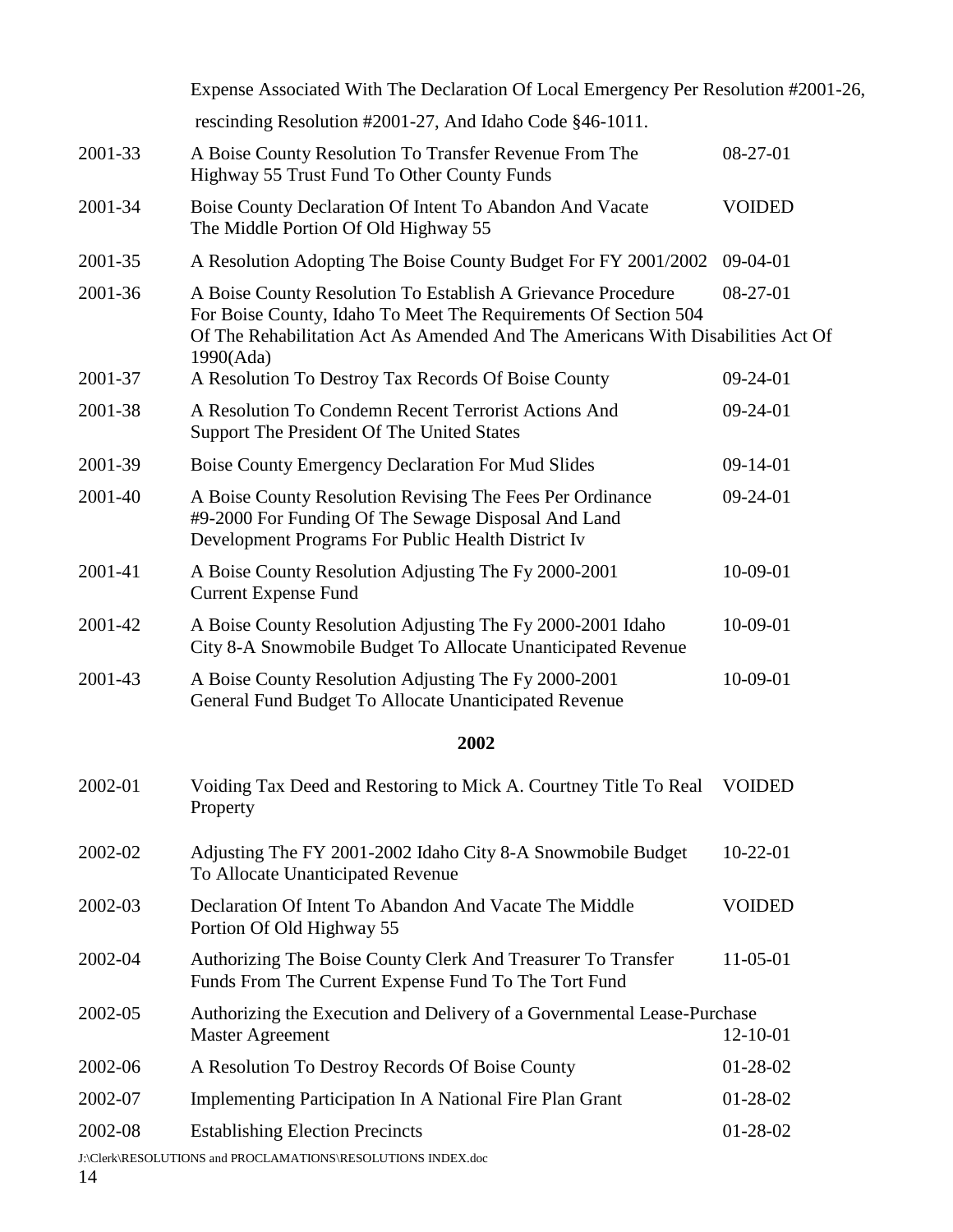| 2002-09  | <b>Establishing Commissioner Districts</b>                                                                                      | $01 - 28 - 02$      |
|----------|---------------------------------------------------------------------------------------------------------------------------------|---------------------|
| 2002-10  | Establishing A Procedure For Providing GIS Data To The Public-                                                                  | $04 - 17 - 02$      |
|          | Rescinded 12-13-2016                                                                                                            |                     |
| 2002-11  | Authorizing The Execution And Delivery Of A Governmental Lease<br>Purchase Master Agreement No. 76583, Supplement No. 76583-402 | $02 - 11 - 02$      |
| 2002-12  | <b>Establishing Revised EBCA Fees</b>                                                                                           | Replaced by 2003-16 |
| 2002-13  | Establishing The County Government's Role In The Policy Process<br><b>Relationship With State And Federal Governments</b>       | $03 - 18 - 02$      |
| 2002-14  | Establishing No Smoking in Any Boise County Owned Building                                                                      | 03-18-02            |
| 2002-15  | Adjusting the FY 2001-2002 IC 8A Snowmobile Budget                                                                              | 04-08-02            |
| 2002-16  | Adjusting the FY 2001-2002 GV 8B Snowmobile Budget                                                                              | 04-08-02            |
| 2002-17  | Adjusting the FY 2001-2002 Tort Fund for Unanticipated Revenue                                                                  | <b>VOIDED</b>       |
| 2002-18  | Establishing Allocation of 15% of the Safety Net to Local Projects                                                              | $04 - 29 - 02$      |
| 2002-19  | Revising the Natural Resources Advisory Comm. rescinded res 99-20 04-29-02                                                      |                     |
| 2002-20  | Supporting Congressional Amendment of HJR 81 Restoring<br>Freedom to Pray without Discrimination                                | $04 - 29 - 02$      |
| 2002-21  | Declaration of Local Emergency due to slides on Hwy 17                                                                          | $04 - 15 - 02$      |
| 2002-22  | Adjusting the FY 2001-2002 Budget                                                                                               | $05 - 13 - 02$      |
| 2002-23  | Accepting an Easement on Meadow Drive                                                                                           | $05 - 20 - 02$      |
| 2002-24  | Declaration of Local Emergency for Mormon Crickets                                                                              | $05 - 20 - 02$      |
| 2002-25  | <b>Community Justice Budget</b>                                                                                                 | <b>VOIDED</b>       |
| 2002-26  | Adjusting the Junior College Budget FY 2001-2002                                                                                | $05 - 20 - 02$      |
| 2002-27  | Appoint One Person to Serve on the SICHA Board                                                                                  | $07 - 02 - 02$      |
| 2002-28  | Declaration of Local Emergency for Idaho Power                                                                                  | $07 - 15 - 02$      |
| 2002-29  | Establishing Amount of Funding Assigned to Title II & Title III                                                                 | $07-29-02$          |
| 2002-30  | Commemorating Sept. 11 <sup>th</sup> & Declaring National Patriot Day                                                           | 08-26-02            |
| 2002-31  | Adopting the Boise County Budget for Fiscal Year 2002/2003                                                                      | 09-03-02            |
| 2002-32  | Destruction of misc. correspondence from Treasurer Dept.                                                                        | 09-23-02            |
| 2002-33  | Solid Waste fees for FY 2002-03<br>Replaced                                                                                     | by $03-21$          |
| 2002-34  | GV Snowmobile 8B allocated unanticipated funds FY 01-02                                                                         | 09-23-02            |
| 2002-35  | Adjusting FY01-02 Current Expense Fund Contingency Acct.                                                                        | 09-23-02            |
| 2002-36  | Adjusting FY01-02 Justice Budget unanticipated revenue                                                                          | 09-23-02            |
| 2002-36A | (Amended) Adjusting FY01-02 Justice Budget unanticipated revenue                                                                | $10-01-02$          |
| 2002-37  | Adjusting FY01-02 Justice Budget for Unanticipated funds                                                                        | 09-23-02            |
|          | J:\Clerk\RESOLUTIONS and PROCLAMATIONS\RESOLUTIONS INDEX.doc                                                                    |                     |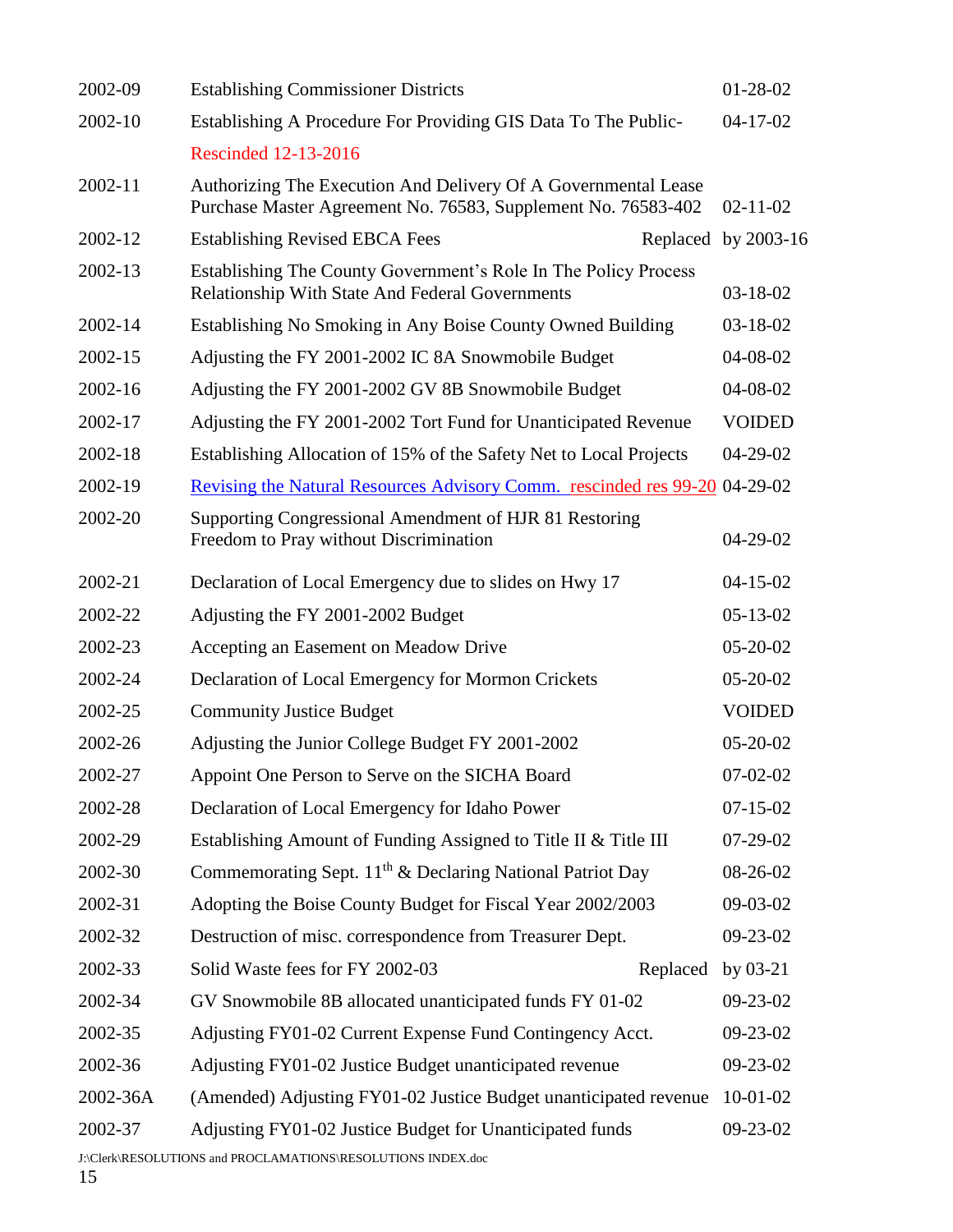| 2003-01 | Updated Personnel Manual recinded, see 2011-14                                  | 12-03-02       |
|---------|---------------------------------------------------------------------------------|----------------|
| 2003-02 | Establishing the Official Public Depository                                     | 11-25-02       |
| 2003-03 | Declaration of Local Emergency for Idaho Power                                  | $01 - 03 - 03$ |
| 2003-04 | Authorizing Execution of Government Lease-Purchase                              | $01 - 21 - 03$ |
| 2003-05 | Establishing Civil Fees for the Boise County Sheriff's Dept.                    | $04 - 14 - 03$ |
| 2003-06 | <b>EBCA GIS-Technology Policy</b>                                               | $05 - 19 - 03$ |
| 2003-07 | Establishing Allocation Of 15% of the Safety Net Full                           | $05 - 27 - 03$ |
| 2003-08 | Establishing Funding To Be Assigned To Title II and Title III Projects 05-27-03 |                |
| 2003-09 | <b>Local Emergency Declaration for Mormon Crickets</b>                          | $05 - 27 - 03$ |
| 2003-10 | Joint Powers Economic Development – Valley County                               | 06-09-03       |
| 2003-11 | Destroy Boise County Sheriff Dept. Records                                      | 06-03-03       |
| 2003-12 | Joint Powers Economic Development - Gem County                                  | 06-09-03       |
| 2003-13 | Safety and Loss Prevention-County's Personnel Policy-Replaced                   | $08 - 25 - 03$ |
|         | by 2004-03 on 1-6-04                                                            |                |
| 2003-14 | Authorizing Delivery of Severance and Release – Gary Brown                      | $06 - 24 - 03$ |
| 2003-15 | Declaring Local Drought Disaster Emergency Exists – Boise County                | $07 - 28 - 03$ |
| 2003-16 | <b>Setting EMS Fees Distribution</b><br>Replaced                                | by 05-29       |
| 2003-17 | Setting Retail Sale of Port, Sherry and Madeira Wines                           | 08-08-03       |
| 2003-18 | Adopting the Boise County Budget for Fiscal Year 2003/2004                      | $09-02-03$     |
| 2003-19 | Adjusting FY 2002-2003 Justice Fund Budget Unanticipated Revenue 09-29-03       |                |
| 2003-20 | Adjust FY 2002-2003 Sheriff's Reserves Budget Unanticipated Rev                 | 10-07-03       |
| 2003-21 | Solid Waste Fees for Tax Year 2003<br>Replaced                                  | by 04-22       |

#### **2004**

| 2004-01 | Adopting Standard Operating Procedures for EBCARescinded 06-41                           | $10-14-03$     |
|---------|------------------------------------------------------------------------------------------|----------------|
| 2004-02 | Records Destruction—Election records & Warrants                                          | $11 - 24 - 03$ |
| 2004-03 | Safety & Loss Prevention-County's Personnel Policy Rescinds Res.03-13<br>revises 2003-01 | $01 - 06 - 04$ |
| 2004-04 | Vehicle Policy for Community Justice Department Rescinds Res. 99-24                      | $04 - 12 - 04$ |
| 2004-05 | Declaring a Local Disaster Due to Rockslides-Closure on<br>Banks/Lowman Road             | $02 - 23 - 04$ |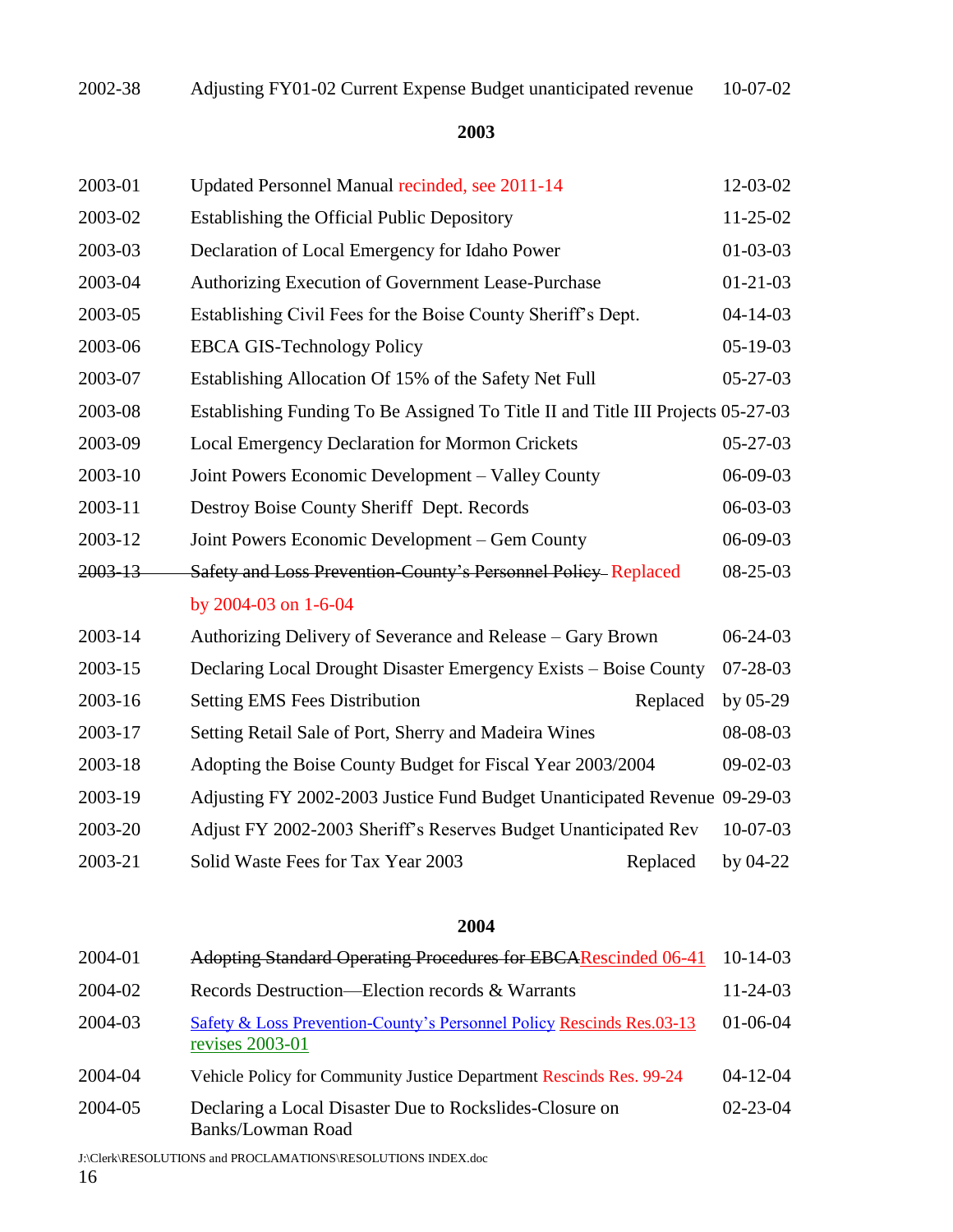| 2004-06 | Establishing Business Days & Times for County Offices &<br><b>Employees May Not Work From Home Unless Approved by the Board</b><br><b>Rescinds res. 1998-14</b> | $02 - 22 - 04$ |
|---------|-----------------------------------------------------------------------------------------------------------------------------------------------------------------|----------------|
| 2004-07 | Establishing HIPPA Privacy Officer and HIPAA Compliance, Rules                                                                                                  | $04 - 12 - 04$ |
|         | for Protecting Privacy and Security of Health Information                                                                                                       |                |
| 2004-08 | Number Voided and Not Used                                                                                                                                      |                |
| 2004-09 | Removal of Wolves from Boise County                                                                                                                             | 06-01-04       |
| 2004-10 | Sunday Sale of Alcoholic Liquor                                                                                                                                 | 06-01-04       |
| 2004-11 | Transfer Ownership of the Banks to Lowman Hwy to ITD                                                                                                            | 06-28-04       |
| 2004-12 | Establishing Allocation of 15% of the Safety Net Full Payment to                                                                                                | 07-06-04       |
|         | <b>Local Projects</b>                                                                                                                                           |                |
| 2004-13 | Amount of Funding to be Assigned to Title II and Title III Projects                                                                                             | $07-06-04$     |
| 2004-14 | Ordering a Holdback on Spending by the Justice Fund                                                                                                             | $07 - 12 - 04$ |
| 2004-15 | Adjusting the FY 2003-04 Justice Fund Budget to Allocate for                                                                                                    | $07 - 12 - 04$ |
|         | <b>Unanticipated Revenue</b>                                                                                                                                    |                |
| 2004-16 | Ordering a Correction in the Justice Fund FY 2004 Budget                                                                                                        | $07 - 12 - 04$ |
| 2004-17 | Adjusting the FY 2003-04 CE-D.S. Budget for Unanticipated Revenue                                                                                               | $07 - 12 - 04$ |
| 2004-18 | Adjusting the FY 2003-04 Justice Fund Budget Moving "A" and "D"                                                                                                 | 08-16-04       |
|         | Appropriations to "B" line Items                                                                                                                                |                |
| 2004-19 | Adoption of the Boise County Budget for Fiscal Year 2005                                                                                                        | $09-07-04$     |
| 2004-20 | Opposing Proposed Settlement Agreement to the Snake River Basin                                                                                                 | 08-30-04       |
|         | Adjudication and Water Claims of the Nez Perce Tribe                                                                                                            |                |
| 2004-21 | Adoption of General Conditions for Conditional Use Permit                                                                                                       | 09-28-04       |
| 2004-22 | Replaced by 07-03<br><b>Setting Solid Waste Fees for Tax Year 2004</b>                                                                                          |                |
| 2004-23 | <b>Administrative Policy for Records of Survey to P &amp; Z First</b>                                                                                           | 09-28-04       |
| 2004-24 | Building Permit Fee Schedule Per Ordinance revised by 2006-10                                                                                                   | 09-13-04       |
| 2004-25 | Adjusting the FY 2003-04 CE Fund-Coroner and Cont. Acct.                                                                                                        | 09-28-04       |
| 2004-26 | Correction to the FY03-04 CE Fund-Coroner and Cont. Accts.                                                                                                      | 10-05-04       |
| 2004-27 | Adj. FY03-04 Just Fund Bdgt for Unanticipated Revenue                                                                                                           | 11-29-04       |
| 2004-28 | Adj. FY03-04 Just Fund Bdgt for Unanticipated Revenue                                                                                                           | 11-29-04       |
| 2004-29 | <b>Adjust FY 2003-04 Indigent Fund Budget for Fund Balance</b>                                                                                                  | 12-20-04       |
| 2004-30 | Adj. FY03-04 Snowmobile IC8-A Budget for Fund Balance                                                                                                           | 12-20-04       |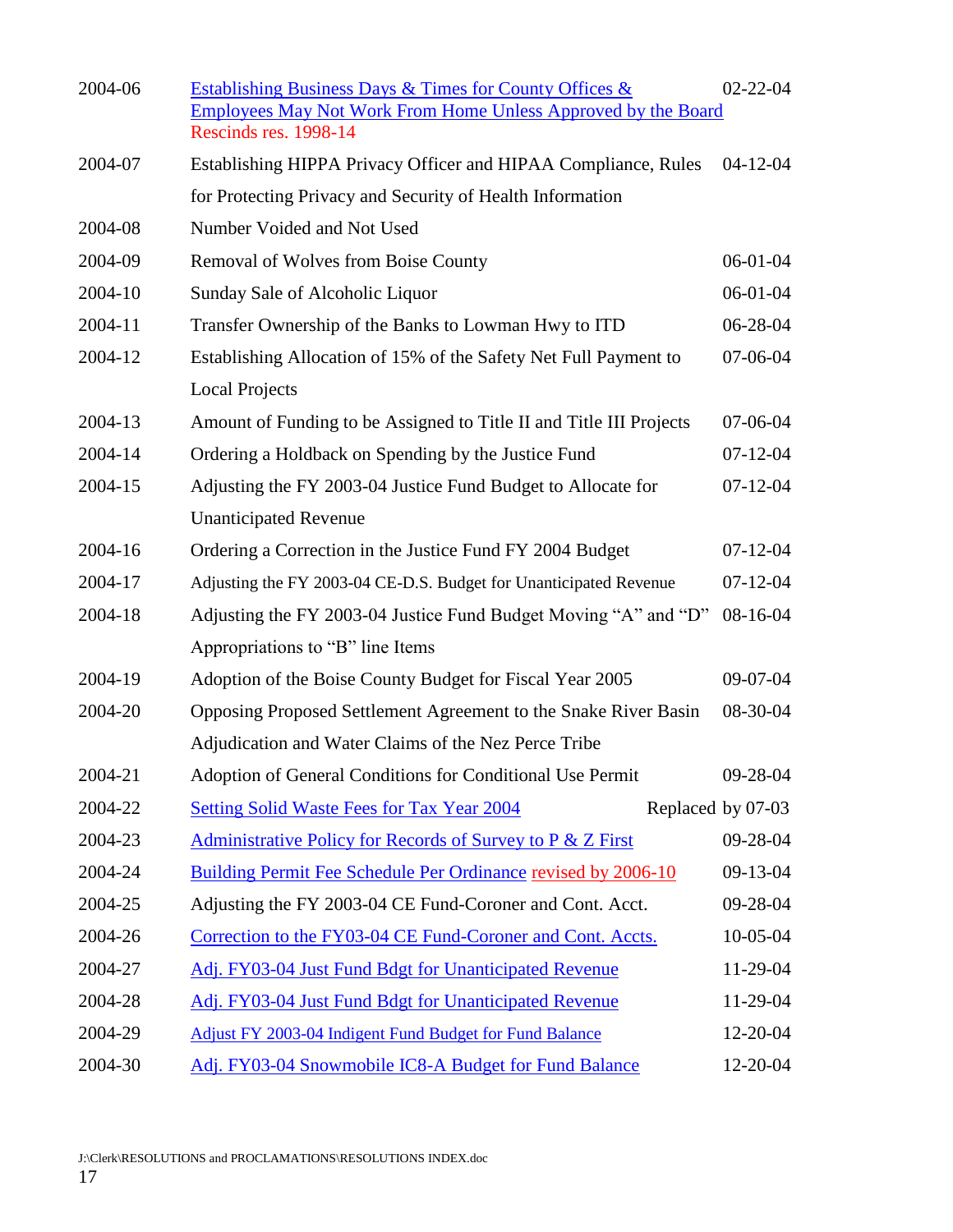| 2005-01 | Adj. FY04-05 Just Fund Bdgt for Cont Funds to Sheriff/Prisoner Bdgt 10-25-04 |                |
|---------|------------------------------------------------------------------------------|----------------|
| 2005-02 | Adj. FY04-05 Just Fund Bdgt for Cont Funds to Sheriff/Prisoner Bdgt 11-08-04 |                |
| 2005-03 | Procurement of a Pugmill from a Single Vendor-Road Dept. has                 | 11-29-04       |
|         | Opportunity to Purchase a Base Mixer                                         |                |
| 2005-04 | <b>Search and Rescue Fees for EBCA District</b>                              | 11-29-04       |
| 2005-05 | <b>Adjust FY 2004-05 Justice Fund Budget for Contingency Funds to</b>        | $11-22-05$     |
|         | <b>Sheriff and Prisoner Budgets</b>                                          |                |
| 2005-06 | <b>Adjust FY 2004-05 Justice Fund for Contingency Funds to the</b>           | $11-22-04$     |
|         | <b>Sheriff and Prisoner Budgets</b>                                          |                |
| 2005-07 | <b>Support for Purchase of Flusher/Deicer Truck</b>                          | 11-29-04       |
| 2005-08 | Adjust FY 2004-05 Garden Valley 8B Snowmobile Budget for                     | 12-07-04       |
|         | <b>Fund Balance</b>                                                          |                |
| 2005-09 | Adjust FY 2004-05 CE-D.S. Budget for Fund Balance                            | $01-04-05$     |
| 2005-10 | Adj FY 04-05 Jus Fund Bdgt for Contingency Funds to                          | 12-20-04       |
|         | <b>Sheriff and Prisoner Budgets</b>                                          |                |
| 2005-11 | <b>Create Multi-jurisdictional Transportation Planning Group-LHTAC</b>       | $02 - 01 - 05$ |
|         | for Grant Funding                                                            |                |
| 2005-12 | Adjust FY 2004-05 CE-D.S. Budget for Unanticipated Revenue                   | $02-01-05$     |
| 2005-13 | <b>Setting Policy for an Employee Identification System</b>                  | 03-28-05       |
| 2005-14 | <b>Adjust FY 2004-05 Justice Fund-Sheriff Budget for Unanticipated</b>       | $02-01-05$     |
|         | Revenue                                                                      |                |
| 2005-15 | <b>Adjust FY 2004-05 Garden Valley Snowgroomer 8B Budget</b>                 | $03-07-05$     |
| 2005-16 | <b>Adjust FY 2004-05 Revaluation Budget</b>                                  | $03-14-05$     |
| 2005-17 | <b>Adjust FY 2004-05 Justice Fund Planning Grant</b>                         | $03 - 21 - 05$ |
| 2005-18 | <b>Adjust FY 2004-05 To Destroy Certain Records</b>                          | $04 - 05 - 05$ |
| 2005-19 | To Lease One CAT 966G Two Wheel Loader                                       | 05-03-05       |
| 2005-20 | Lease for One Cat 938G Wheel Loader                                          | 05-03-05       |
| 2005-21 | <b>Supporting the Workforce Investment Act</b>                               | $05-16-05$     |
| 2005-22 | <b>Adjust FY 2004-05 Disaster Fund for Unanticipated Revenue</b>             | $05 - 23 - 05$ |
| 2005-23 | Adjust FY 2004-05 Planning and Zoning Budget Moving "B" to "A"               | $05 - 23 - 05$ |
|         | and $\mathbf{D}$ "                                                           |                |
| 2005-24 | Sch of Fees for Appl with Current Subdivision Ord.<br>Replaced by 05-25      |                |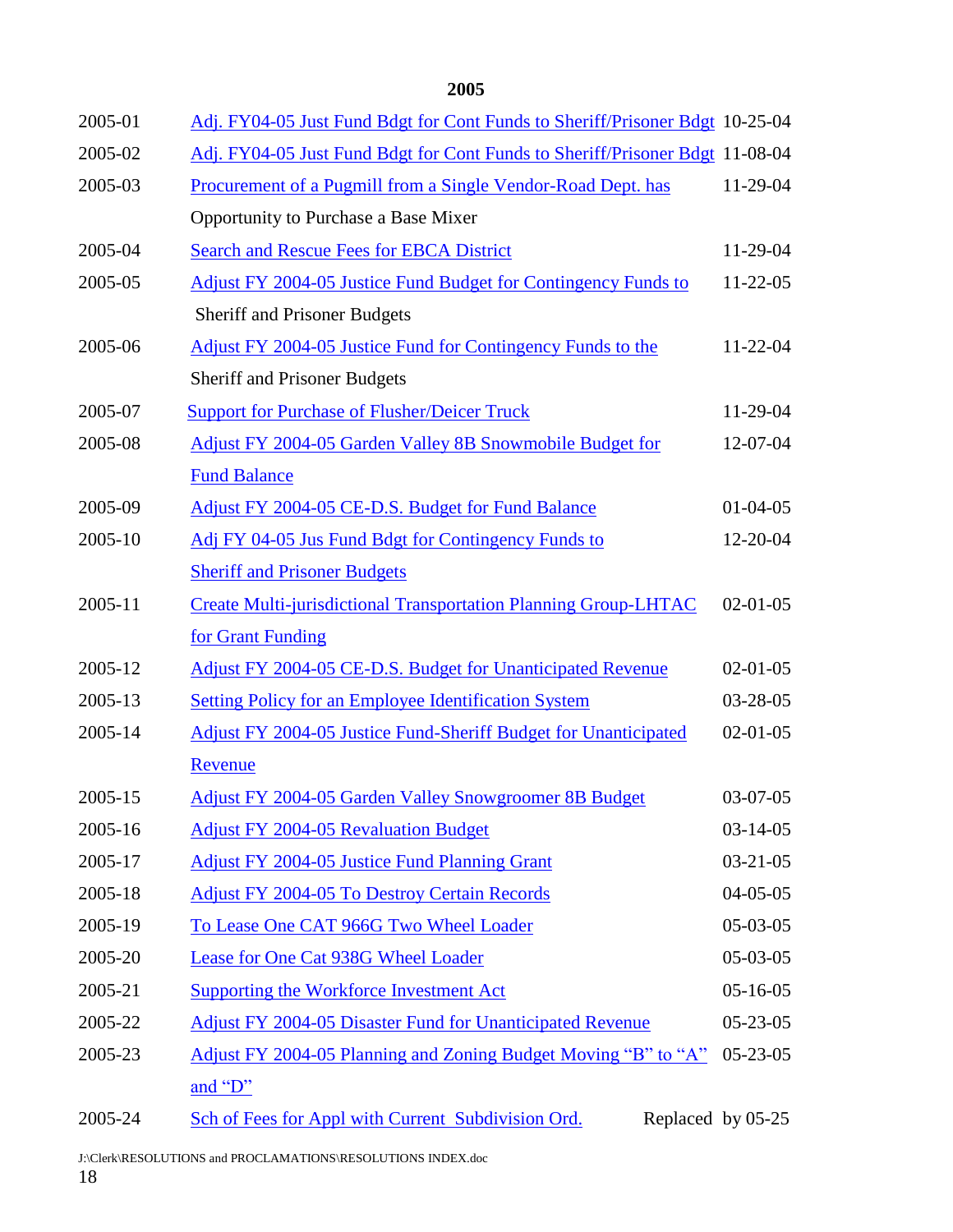| 2005-25   | Sch of Fees for Appl with Current Zoning & Dev Ord.<br>Replaced by 06-04 |                |
|-----------|--------------------------------------------------------------------------|----------------|
| 2005-26   | Adj FY04-05 Comm Justice Bdgt for Unanticipated Rev                      | $6 - 20 - 05$  |
| 2005-27   | Adj FY04-05 EBCA Budget for Unant. Rev.                                  | $6 - 20 - 05$  |
| 2005-28   | Adj FY04-05 CE Dis Serv Budget for Unant Rev                             | $6 - 20 - 05$  |
| 2005-29   | Set Rates/Fees for the Serv Provided by EBCA District                    | $6 - 20 - 05$  |
| 2005-30   | Order Amending Boundary of the Wilderness Ranch FPD                      | $6 - 20 - 05$  |
| 2005-30 A | Adjust FY 2004-05 Sheriff Vessel Budget for Unanticipated Revenue        | $7 - 05 - 05$  |
| 2005-31   | Adopting a County Purchasing Policy recinded by 2008-02                  | $7 - 11 - 05$  |
| 2005-32   | <b>Excavator Lease</b>                                                   | $7 - 11 - 05$  |
| 2005-33   | <b>Emergency Drought Ski Industry</b>                                    | $8 - 15 - 05$  |
| 2005-34   | Adj FY04-05 CE Disaster Service for Unant Revenue                        | 8-08-05        |
| 2005-35   | <b>Adjust FY 2004-05 Justice Fund Budget</b>                             | $8 - 02 - 05$  |
| 2005-36   | Adjust FY 2004-05 Justice Fund Budget PILT                               | $8 - 02 - 05$  |
| 2005-37   | <b>Adjust FY 2004-05 Justice Fund ICRMP</b>                              | $8 - 15 - 05$  |
| 2005-38   | Adj FY04-05 Disaster Fund and EBCA Fund                                  | $8 - 15 - 05$  |
| 2005-39   | Est Allocation of 15% of the Safety Net Full Payment to Local Prits      | $9 - 06 - 05$  |
| 2005-40   | Est Amnt of Funding to be Assigned to Title II and III Projects          | $9 - 06 - 05$  |
| 2005-41   | Adj FY04-05 CE Budget to move Contingency to CE Gen Ops                  | $9 - 6 - 05$   |
| 2005-42   | Adj FY04-05 CE Bdgt to move Contingency to CE Exp Assessor               | $9 - 6 - 05$   |
| 2005-43   | <b>Adoption of the Boise County Budget for Fiscal Year 2006</b>          | $9 - 6 - 05$   |
| 2005-44   | Adj FY04-05 CE Clerk and Disaster Service Bdgt for Unant Rev             | $9 - 6 - 05$   |
| 2005-45   | <b>Adjust FY 2004-05 Justice Fund and Tort Fund Budget for</b>           | $9 - 12 - 05$  |
|           | <b>Unanticipated Revenue</b>                                             |                |
| 2005-46   | Adjust FY 2004-05 Justice Fund-Prisoner Budget for                       | $9 - 12 - 05$  |
|           | <b>Unanticipated Revenue</b>                                             |                |
| 2005-47   | <b>NOT USED</b>                                                          |                |
| 2005-48   | <b>Adjust FY 2004-05 District Court-Community Justice Budget</b>         | $10 - 11 - 05$ |
|           | for Unanticipated Revenue                                                |                |

2006-01 [Establishing the Schedule of Fees for Eagle Springs Planned Unit](file://///6B-GIS01/common/Clerk/RESOLUTIONS/Resolutions%20FY%202006/Res%202006-01%20PUD%20FEES.doc) 10-11-05 [Development Application](file://///6B-GIS01/common/Clerk/RESOLUTIONS/Resolutions%20FY%202006/Res%202006-01%20PUD%20FEES.doc) RECINDED 01-31-11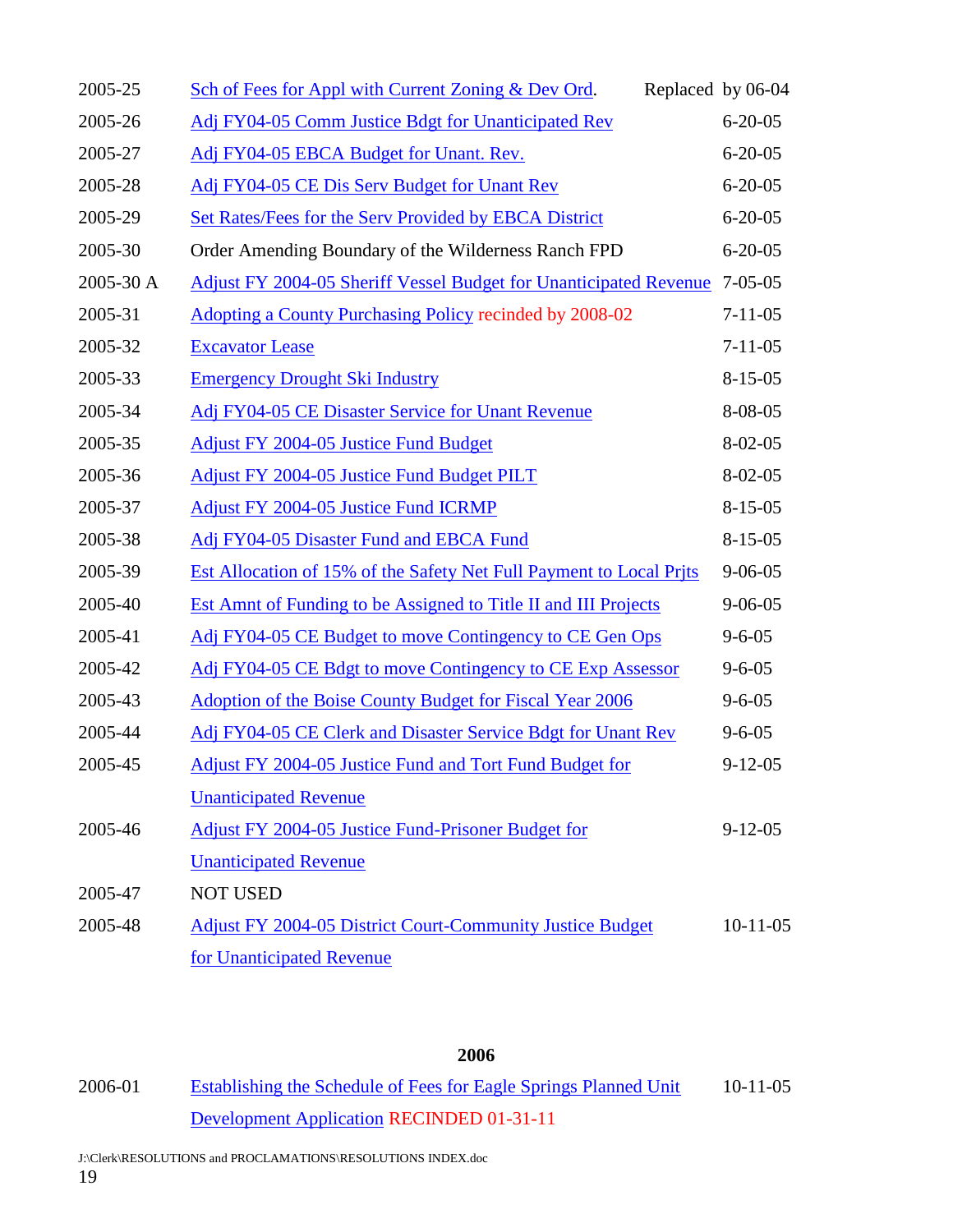| 2006-02 | <b>Establishing the Authorized Travel Reimbursement Rates for FY 2006 11-01-05</b> |                |
|---------|------------------------------------------------------------------------------------|----------------|
| 2006-03 | <b>Establishing Support for Widening of the Harris Creek Bridge</b>                | $11-01-05$     |
| 2006-04 | Adjust FY 06 Community Justice Budget for Non Receipt of Replaced by 07-10         |                |
|         | <b>Anticipated Revenue</b>                                                         |                |
| 2006-05 | <b>Adjust FY 06 Snowmobile IC8-A Budget for Fund Balance</b>                       | $11-01-05$     |
| 2006-06 | Adjust FY 06 Snowmobile GV8-B Budget for Fund Balance                              | 11-01-05       |
| 2006-07 | Adjust FY 06 Current Exp Fund Dis. Serv. & EBCA (CDH)                              | $12 - 12 - 05$ |
| 2006-08 | <b>Adjust FY 06 Current Exp Fund Disaster Service (SHS) (corrected)</b>            | 12-12-05       |
| 2006-09 | <b>Authorize Purchase of Turkeys</b>                                               | 12-19-05       |
| 2006-10 | <b>Schedule of Fees for Building Permits</b><br>Replaced                           | by $08-25$     |
| 2006-11 | <b>Fees for Combination of Taxing Parcels</b>                                      | $01-03-06$     |
| 2006-12 | <b>Winter Disaster Emergency Arrowrock Road</b>                                    | $01-03-06$     |
| 2006-13 | Adj FY 06 Current Exp Fund Dis Serv (WUI)                                          | $01-09-06$     |
| 2006-14 | <b>Boise County Sheriff Civil Fees</b>                                             | $01-09-06$     |
| 2006-15 | <b>Boise County Sheriff Writ Fees</b>                                              | $01-09-06$     |
| 2006-16 | Road Dept FY06 Bud Adj                                                             | $01-23-06$     |
| 2006-17 | Participate in the Gem Plan                                                        | $01-30-06$     |
| 2006-18 | <b>Lease/Purchase Master Agreement</b>                                             | $02 - 27 - 06$ |
| 2006-19 | <b>EBCA Non-Transport Protocol</b>                                                 | $01-30-06$     |
| 2006-20 | <b>EBCA Drug/Alcohol Testing Policy</b>                                            | $01-30-06$     |
| 2006-21 | <b>Title II Sec 504 Self-Evaluation</b>                                            | 03-07-06       |
| 2006-22 | <b>Setting Solid Waste fees rescinds Res 99-11</b>                                 | $03-13-06$     |
| 2006-23 | <b>Proclamation GV Girls BB</b>                                                    | 03-07-06       |
| 2006-24 | <b>Establishing Roadless Area Recommendations</b>                                  | 03-07-06       |
| 2006-25 | <b>Snow Removal Policy rescinds 99-6</b><br>Replaced by 19-38                      | $03-13-06$     |
| 2006-26 | Adj Nox Weed FY06 Budget                                                           | 03-20-06       |
| 2006-27 | Adopting BC Comp Plan as revised rescinds 2000-02                                  | $03-27-06$     |
| 2006-28 | Proclamation for the HSB Football Team                                             | $03-27-06$     |
| 2006-29 | Proclamation for the IC Cross Country Team                                         | 03-27-06       |
| 2006-30 | Adj FY05-06 Justice Fund Sheriff Search & Rescue Bdgt                              | $04-10-06$     |
| 2006-31 | <b>EBCA District Ambulance Driver Policy/Procedure</b>                             | $04-10-06$     |
| 2006-32 | Declaration of Emergency – Flooding/Rock Slides                                    | $04-10-06$     |
| 2006-33 | Fair Housing Resolution rescinds 97-16, recinded by 2013-32                        | $05-02-06$     |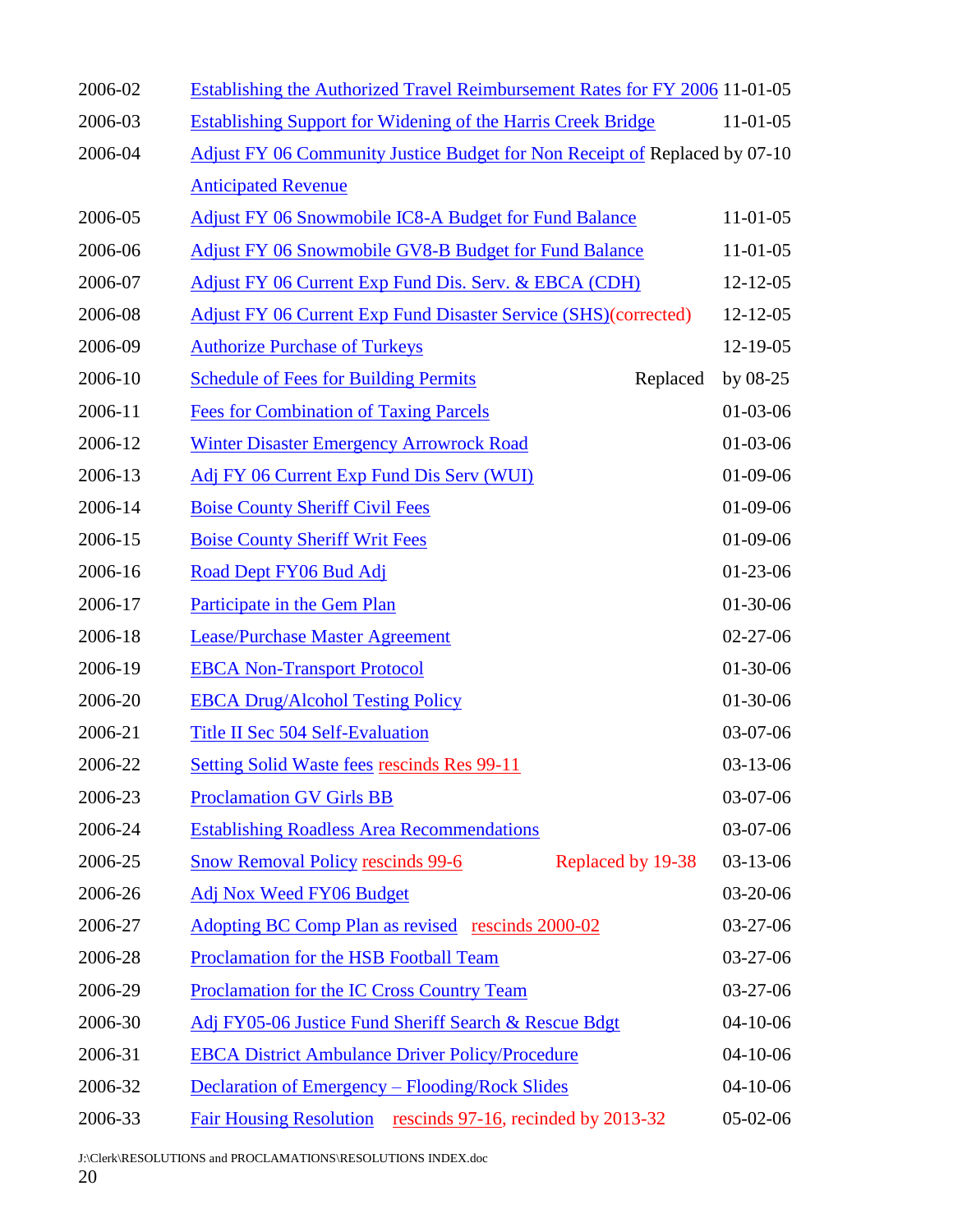| 2006-34 | <b>Declaration of Fair Housing Month</b>                              | $05-02-06$     |
|---------|-----------------------------------------------------------------------|----------------|
| 2006-35 | Adj. FY05-06 Dis. Serv. Current Exp. Fund                             | 05-08-06       |
| 2006-36 | <b>Government Lease/Purchase Master Agreement</b>                     | $05 - 25 - 06$ |
| 2006-37 | <b>All Hazards Mitigation Plan</b>                                    | $06-12-06$     |
| 2006-38 | Adj. FY05-06 Dis. Crt. - Comm Just. Fund                              | $06-19-06$     |
| 2006-39 | Adj. FY05-06 CE- Gen Ops- Courier                                     | $06-19-06$     |
| 2006-40 | <b>Childhood Cancer Awareness Week</b>                                | $06-19-06$     |
| 2006-41 | SOP for EBCA rescinds 2004-01                                         | 06-26-06       |
| 2006-42 | Adj. FY05-06 CE-Dis. Serv                                             | $07-10-06$     |
| 2006-43 | Adj. FY 05-06 Just. Fund - Sheriff Bdgt                               | $07-17-06$     |
| 2006-44 | Adj. FY 05-06 Just. Fund - Sheriff Bdgt.                              | $07-17-06$     |
| 2006-45 | Sch. Fees for Application to Amend Comp Plan                          | 08-07-06       |
| 2006-46 | Est. Allocation of 15% of Safety Net Full Paymnt to Local Projects    | 08-07-06       |
| 2006-47 | Est. Amount of Funding to Title II & Title III Projects               | 08-07-06       |
| 2006-48 | Contract between Aclesa Cremation & Burial & Boise County             | 08-28-06       |
| 2006-49 | <b>Adopting Revision to Contract Between BLM &amp; Boise County</b>   | 08-28-06       |
| 2006-50 | Adopting Boise County Budget for FY 2006-2007                         | $09-05-06$     |
| 2006-51 | <b>Emergency Declaration from Severe Forest Fires</b>                 | $09-11-06$     |
| 2006-52 | Adj FY05-06 CE – Disaster Service                                     | $09-11-06$     |
| 2006-53 | Adj FY05-06 CE – Planning & Zoning Department                         | $09-11-06$     |
| 2006-54 | Adj FY05-06 Sheriff Vessel Fund                                       | $09-11-06$     |
| 2006-55 | <b>Transferring LID Funds to CE Fund</b>                              | $10-10-06$     |
| 2006-56 | <b>Transferring General Trust Fund to FY06 Noxious Weed Fund Bdgt</b> | 10-10-06       |
| 2006-57 | Adj. CE-P&Z Bdgt and Dist Crt-Comm Just Bdgt FY05-06                  | 10-30-06       |
| 2006-58 | Adj. Just Fund - Search & Rescue Bdgt FY 2005-2006                    | $11 - 13 - 06$ |

| 2007-01  | Auth BC Tax Collector to make adj of late charges, interest & fees |          | $11 - 13 - 06$ |
|----------|--------------------------------------------------------------------|----------|----------------|
| 2007-02  | Adj. FY 2006-2007 CE-Emergency Management                          |          | $11 - 13 - 06$ |
| 2007-03  | Solid Waste Fees for Tax Year 2006 exh. A                          | Replaced | by $08-06$     |
| 2007-04  | not used                                                           |          |                |
| 2007-05  | Adj. FY06-07 Justice Fund-PA Budget                                |          | 12/11/2006     |
| 2007-05A | Joint Resolution w/Gem County PA (also 2006-16)                    |          | 11/20/2006     |

J:\Clerk\RESOLUTIONS and PROCLAMATIONS\RESOLUTIONS INDEX.doc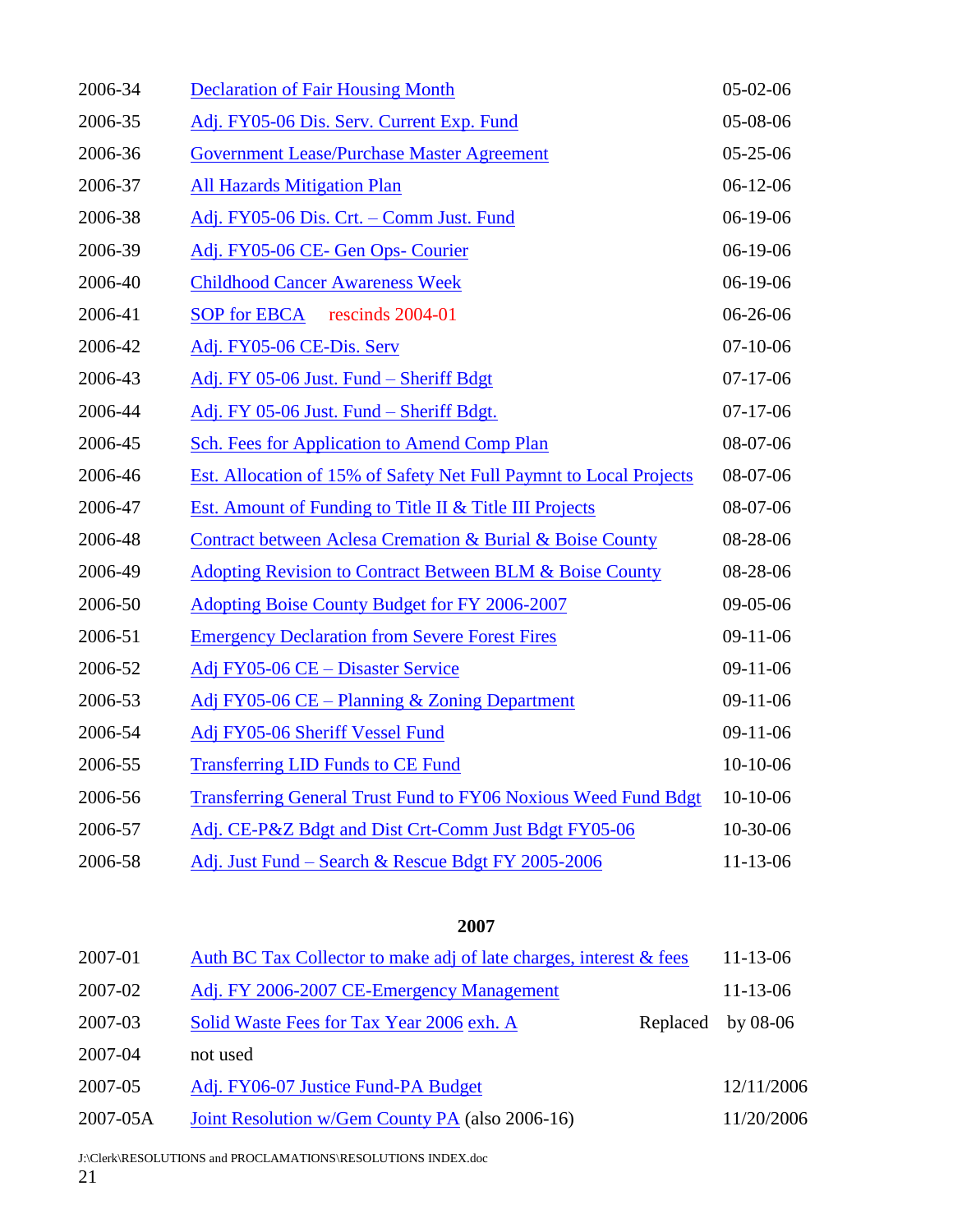| 2007-06 | Adj. FY2006-2007 Justice Fund-PA Bdgt moving D to A      | 12-18-2006 |
|---------|----------------------------------------------------------|------------|
| 2007-07 | <b>Support for Paving of Harris Creek Rd.</b>            | 2/12/2007  |
| 2007-08 | Deadline for Commissioner Mtg Agenda Items               | 2/12/2007  |
|         | amended by 2013-24                                       |            |
| 2007-09 | replaced by 2009-06<br><b>Mileage Rate for Jurists</b>   | 2/12/2007  |
| 2007-10 | <b>P&amp;Z</b> Engineer Fees                             | 3/05/2007  |
| 2007-11 | <b>Office Hours-Work from Home</b>                       | 3/19/2007  |
| 2007-12 | Mitigation of Subdivision Impact (attch A)               | 3/12/2007  |
| 2007-13 | <b>Unanticipated Revenue to Garden Valley Snowmobile</b> | 4/02/2007  |
| 2007-14 | <b>Unanticipated Revenue to Weeds</b>                    | 4/02/2007  |
| 2007-15 | Proclamation of April 2007 Fair Housing Month            | 4/16/2007  |
| 2007-16 | <b>Unanticipated Revenue for Emergency Management</b>    | 6/18/2007  |
| 2007-17 | Anti-Wolf Unacceptable Species                           | 7/09/2007  |
| 2007-18 | Percentages to Title II & Title III Forest Funding       | 6/25/2007  |
| 2007-19 | <b>NIMS</b>                                              | 7/09/2007  |
| 2007-20 | Budget Resolution for Sheriff Vessel Acct.               | 7/23/2007  |
| 2007-21 | Budget Adj. Emergency Mgmt.                              | 8/06/2007  |
| 2007-22 | Budget Adj. Noxious Weeds                                | 8/06/2007  |
| 2007-23 | <b>Surplus Crouch Ambulance Shed</b>                     | 8/27/2007  |
| 2007-24 | County Budget FY 07-08                                   | 9/10/2007  |
| 2007-25 | <b>Emergency Declaration for fires</b>                   | 9/10/2007  |
| 2007-26 | EBCA Budget Adjustment FY 06-07                          | 9/10/2007  |
| 2007-27 | EBCA Budget Adjustment FY 06-07                          | 9/24/2007  |
| 2007-28 | Noxious Weed Budget Adjustment FY 06-07                  | 9/24/2007  |
| 2007-29 | Community Justice Budget Adjustment FY 06-07             | 9/24/2007  |
| 2007-30 | Community Justice Budget Adjustment FY 06-07             | 10/01/2007 |
| 2007-31 | Community Justice Budget Adjustment FY 06-07             | 10/01/2007 |
| 2007-32 | Municipal Lease w/Mtn. West Bank - Road Graders          | 10/01/2007 |

| 2008-01 | Community Justice budget adjustment 07-08     |          | 10/09/2007 |
|---------|-----------------------------------------------|----------|------------|
| 2008-02 | Purchasing Policy revision                    | Replaced | by 14-44   |
| 2008-03 | Crouch Ambulance Building as Surplus Property |          | 10/22/2007 |

J:\Clerk\RESOLUTIONS and PROCLAMATIONS\RESOLUTIONS INDEX.doc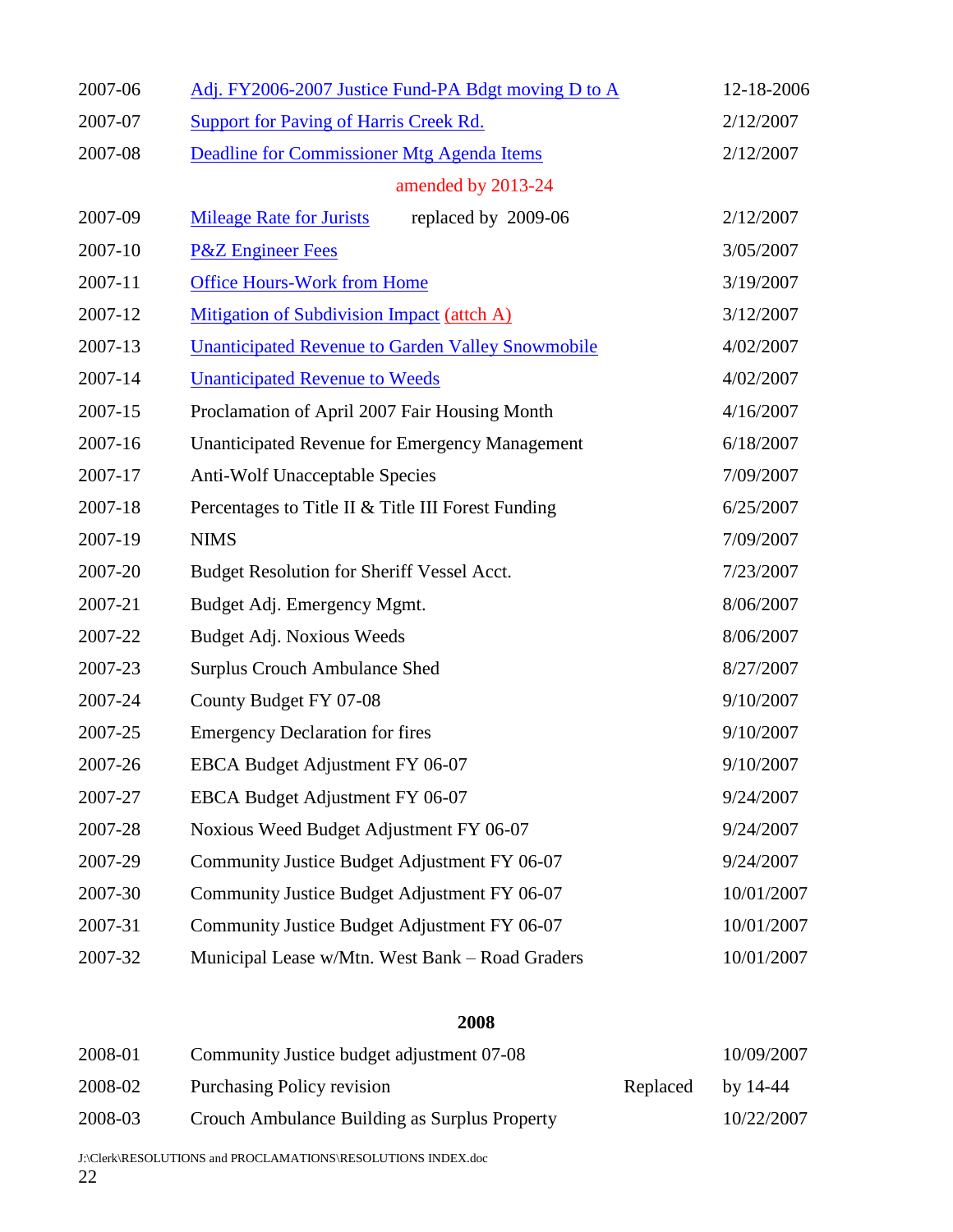| 2008-04 | Adopt-A-Highway Program                                           | 10/29/2007 |
|---------|-------------------------------------------------------------------|------------|
| 2008-05 | Data Processing Budget Adj.                                       | 11/19/2007 |
| 2008-06 | Replaced<br>Solid Waste Fees set for tax year 2006                | by $10-13$ |
| 2008-07 | Treasurer to Cancel Taxes under \$1.00                            | 11/19/2007 |
| 2008-08 | Community Justice Fund Adj.                                       | 11/19/2007 |
| 2008-09 | Justice Fund/Sheriff Budget unanticipated revenue                 | 12/17/2007 |
| 2008-10 | Justice Fund/Prosecuting Attorney Budget unanticipated revenue    | 12/17/2007 |
| 2008-11 | HSB Fire Protection District to include City of HSB               | 12/24/2007 |
| 2008-12 | Emergency Management Budget Adj.                                  | 01/07/2008 |
| 2008-13 | Paving of Harris Creek Road                                       | 01/28/2008 |
| 2008-14 | Emergency Declaration – amended 2008-15                           | 02/11/2008 |
| 2008-15 | <b>AMENDED</b> – Emergency Declaration                            | 02/11/2008 |
| 2008-16 | Idaho Gem Grant for Clean Heat & Power Feasibility Study          | 03/03/2008 |
| 2008-17 | <b>April Fair Housing Month Declaration</b>                       | 04/14/2008 |
| 2008-18 | Solid Waste Fees for Construction and Demolition Rescinds 2006-22 | 06/16/2008 |
| 2008-19 | IC8-A Snowmobile Fund Adjusting FY2007-2008                       | 06/09/2008 |
| 2008-20 | EMS 911 fees increase                                             | 06/16/2008 |
| 2008-21 | IC8-A Snowmobile Fund Adjusting FY2007-2008                       | 06/23/2008 |
| 2008-22 | GV8-B Snowmobile Fund Adjusting FY2007-2008                       | 06/23/2008 |
| 2008-23 | EMS Fund Adjusting FY2007-2008                                    | 06/30/2008 |
| 2008-24 | RECINDED 2006-11 (Fees for Combination of Taxing Parcels)         | 07/07/2008 |
| 2008-25 | P & Z Schedule of Fees                                            | 08/11/2008 |
| 2008-26 | Boise County Budget FY2008/2009                                   | 09/08/2008 |
| 2008-27 | Sheriff Vessel Budget adjustment FY2007-2008                      | 09/08/2008 |
| 2008-28 | Emergency Management transferring vehicle to GVFPD                | 09/22/2008 |
| 2008-29 | EBCA Adjust FY2007/2008 revenue                                   | 09/22/2008 |
| 2008-30 | Sheriff/Justice Fund Budget Adjustment FY07/08                    | 09/29/2008 |
| 2008-31 | Noxious Weed Budget Adjustment FY07/08                            | 09/29/2008 |
| 2008-32 | Noxious Weed Budget Adjustment FY07/08                            | 09/29/2008 |
| 2008-33 | Noxious Weed Budget Adjustment FY07/08                            | 09/29/2008 |
| 2008-34 | Solid Waste Budget Adjustment FY07/08                             | 09/29/2008 |
| 2008-35 | Community Justice Budget Adjustment FY07/08                       | 09/29/2008 |
| 2008-36 | General Operations/Justice Budget Adjustment FY07/08              | 09/29/2008 |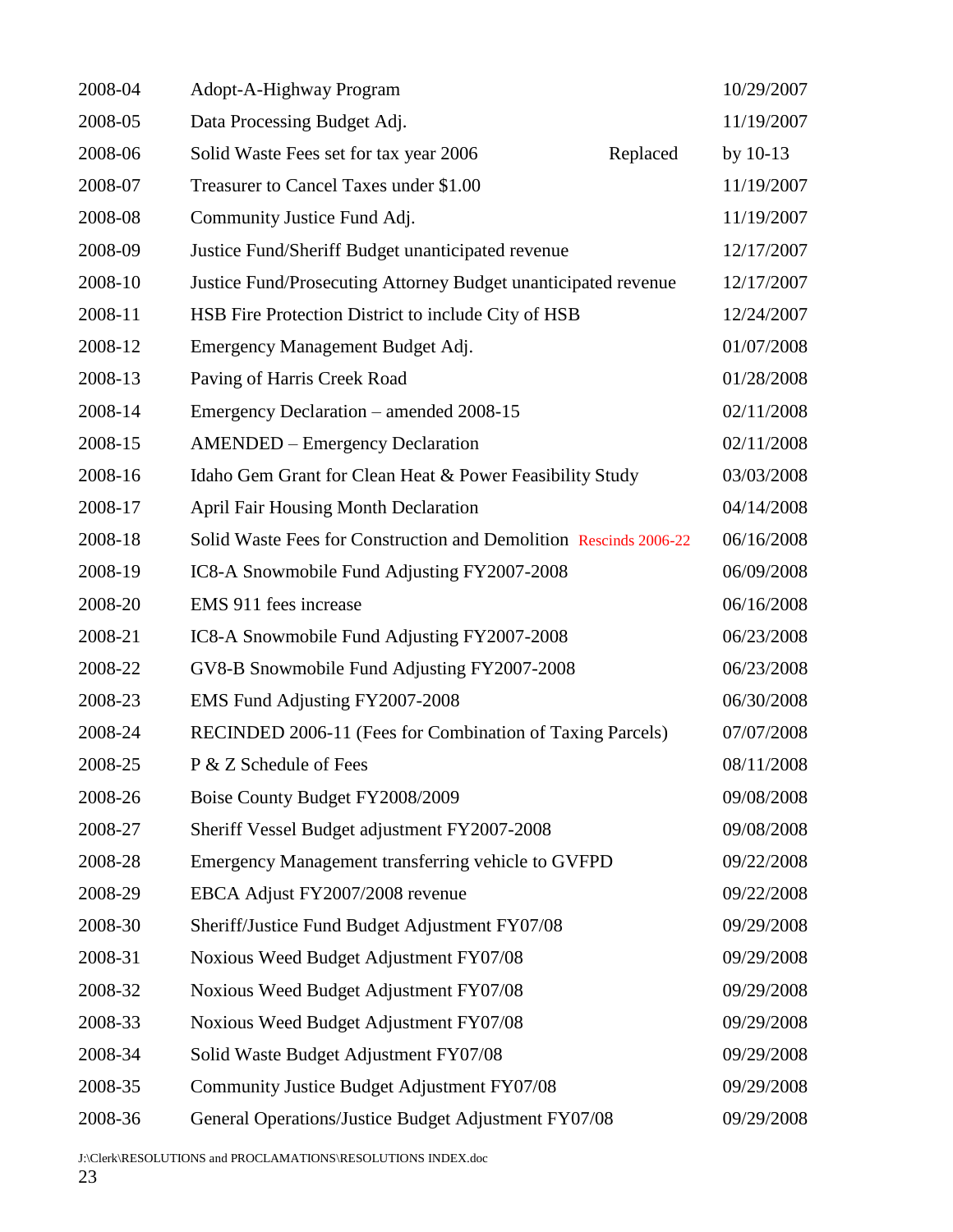| 2008-37 | Data Processing Budget Adjustment FY07/08                     | 09/29/2008 |
|---------|---------------------------------------------------------------|------------|
| 2008-38 | Community Justice Adjustment FY07/08                          | 09/29/2008 |
| 2008-39 | Sheriff Vessel Budget Adjustment FY07/08                      | 09/29/2008 |
| 2008-40 | Justice Budget Adjustment FY07/08                             | 09/29/2008 |
| 2008-41 | Justice Budget Adjustment FY07/08<br><b>RECINDED 03/30/09</b> | 09/29/2008 |
| 2008-42 | Sheriff's Vessel Adjusting budget FY07-08                     | 11/17/2008 |

| 2009-01 | Travel Mileage Reimbursement change FY09                          | 10/06/2008      |
|---------|-------------------------------------------------------------------|-----------------|
| 2009-02 | Disaster Services adjusting budget FY08-09                        | 10/27/2008      |
| 2009-03 | National Forest Designation of Related Safety-Net Payments        | 10/27/2008      |
| 2009-04 | not used                                                          |                 |
| 2009-05 | Noxious Weeds vehicle transfer to HSB Fire Dist.                  | 12/22/2008      |
| 2009-06 | Jurist Mileage Reimbursement Rate (replaces 2007-09)              | 01/12/2009      |
| 2009-07 | EBCA budget adjustment FY08-09                                    | 02/23/2009      |
| 2009-08 | EBCA budget to allocate unanticipated revenue                     | 03/09/2009      |
| 2009-09 | Prosecutor budget adjustment FY 08-09                             | 03/09/2009      |
| 2009-10 | Emergency Food Storage Facility for WICAP in HSB                  | 03/23/2009      |
| 2009-11 | Alamar Ranch Private Legal Council                                | 03/23/2009      |
| 2009-12 | Dispatch Unanticipated Medical Expense FY 08-09                   | 05/26/2009      |
| 2009-13 | Emergency Management budget adjustment FY 08-09                   | 05/04/2009      |
| 2009-14 | Road allocation for Unanticipated Revenue FY 08-09                | 5/26/2009       |
| 2009-15 | not used                                                          |                 |
| 2009-16 | Boise County budget adjust for unanticipated revenue shortfall    | 6/08/2009       |
| 2009-17 | EBCA adjust budget for additional ambulance lease payment         | 6/15/2009       |
| 2009-18 | Emergency Mgmt. Services transfer of items to non-county entities | 6/15/2009       |
| 2009-19 | EBCA Drug & Alcohol Policy                                        | 6/29/2009       |
| 2009-20 | not used                                                          |                 |
| 2009-21 | Justice Fund budget adjustment                                    | <b>NOT USED</b> |
| 2009-22 | EBCA ambulance transfer to Placerville Fire Dept.                 | 9/28/2009       |
| 2009-23 | EBCA ambulance surplus                                            | 8/31/2009       |
| 2009-24 | Prosecutor budget adjustment                                      | 9/28/2009       |
| 2009-25 | Community Justice budget adjustment                               | 9/28/2009       |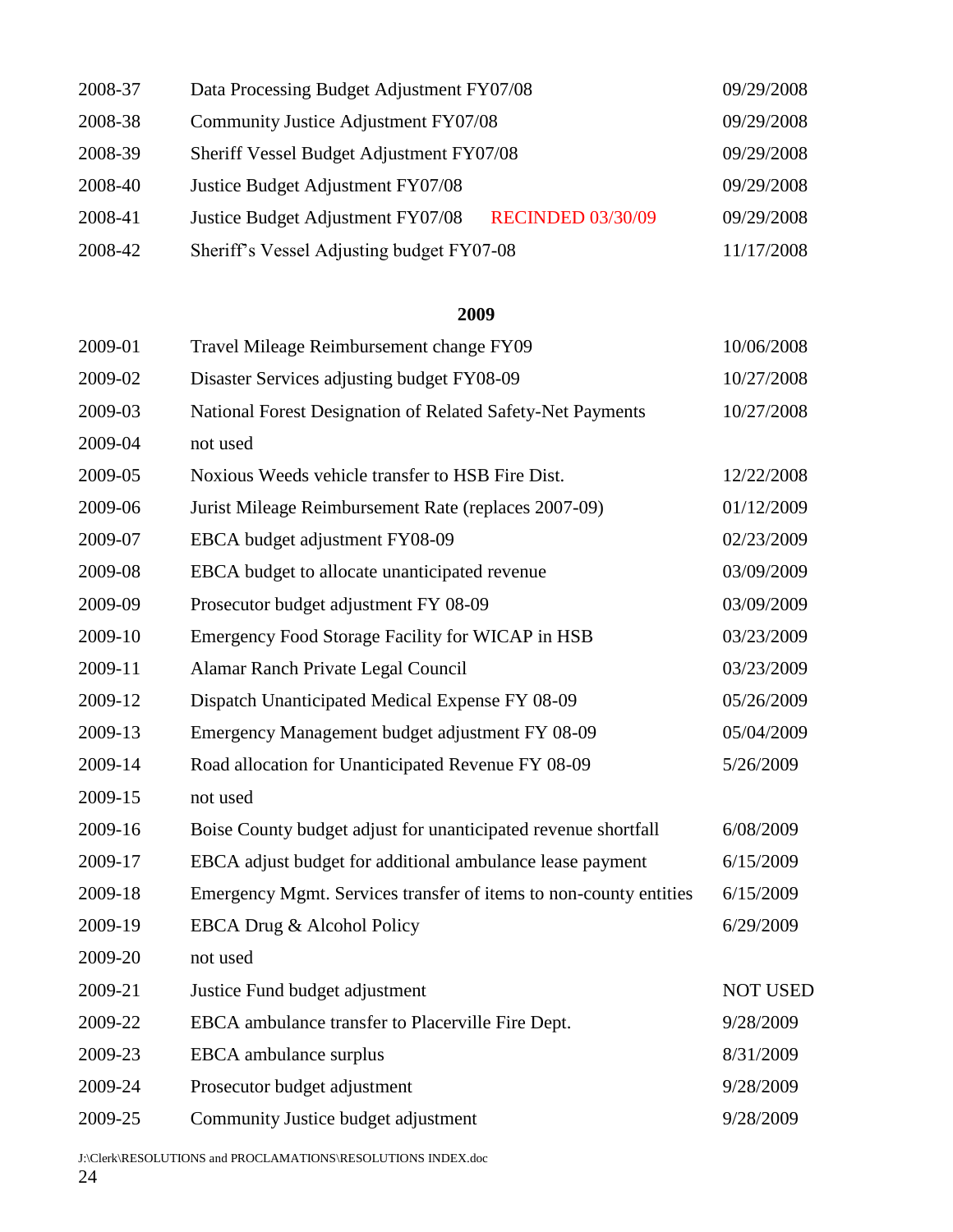| 2009-26 | Sheriff budget adjustment                               | 9/28/2009  |
|---------|---------------------------------------------------------|------------|
| 2009-27 | Justice Fund budget adjustment 08/09                    | 10/26/2009 |
| 2009-28 | Justice Fund budget adjustment 08/09                    | 10/26/2009 |
| 2009-29 | Justice Fund budget adjustment 08/09                    | 10/26/2009 |
| 2009-30 | Justice Fund budget adjustment 08/09                    | 10/26/2009 |
| 2009-31 | Sheriff & Justice Fund budget adjustment 08/09          | 10/26/2009 |
| 2009-32 | Sheriff & Justice Fund budget adjustment 08/09          | 10/26/2009 |
| 2009-33 | Sheriff & Justice Fund budget adjustment 08/09          | 10/26/2009 |
| 2009-34 | Sheriff & Justice Fund budget adjustment 08/09          | 10/26/2009 |
| 2009-35 | Boise County Budget Adoption 09/10                      | 10/26/2009 |
| 2009-36 | Sheriff/Justice Budget adjustment 08/09                 | 11/09/2009 |
| 2009-37 | Solid Waste Budget adjustment 08/09                     | 11/16/2009 |
| 2009-38 | Tort Budget adjustment 08/09                            | 11/16/2009 |
| 2009-39 | General Funds General Operation Budget adjustment 08/09 | 11/16/2009 |
| 2009-40 | EBCA Budget adjustment 08/09                            | 11/23/2009 |
| 2009-41 | Indigent Budget adjustment 08/09                        | 11/23/2009 |
| 2009-42 | Snowmobile IC8-A Budget adjustment 08/09                | 11/23/2009 |
| 2009-43 | Snowmobile GV8-B Budget adjustment 08/09                | 11/23/2009 |
| 2009-44 | Sheriff Reserves Budget adjustment 08/09                | 11/23/2009 |
| 2009-45 | Justice Fund Dispatch Budget adjustment 08/09           | 11/23/2009 |

| 2010-01 | Designation of SRS Funds                                        | 9/14/2009  |
|---------|-----------------------------------------------------------------|------------|
| 2010-02 | Special Prosecutor appointed                                    | 10/05/2009 |
| 2010-03 | <b>Emergency Operation Plan adoption</b>                        | 10/13/2009 |
| 2010-04 | Land Use-Related Hearing Procedures                             | 11/16/2009 |
| 2010-05 | Deputy Prosecuting Attorney's pay changed from an hourly        | 10/13/2009 |
|         | basis to a salary basis                                         |            |
| 2010-06 | Interest on Investment Income Allocation 09/10 recinded 2-12-13 | 10/26/2009 |
| 2010-07 | Sheriff/Justice Budget adjustment 09/10                         | 11/09/2009 |
| 2010-08 | <b>Recovery Zone Bonds</b>                                      | 03/08/2010 |
| 2010-09 | <b>EBCA</b> Service Fees Increase                               | 11/16/2009 |
| 2010-10 | Noxious Weeds unanticipated revenue 09/10                       | 11/09/2009 |

J:\Clerk\RESOLUTIONS and PROCLAMATIONS\RESOLUTIONS INDEX.doc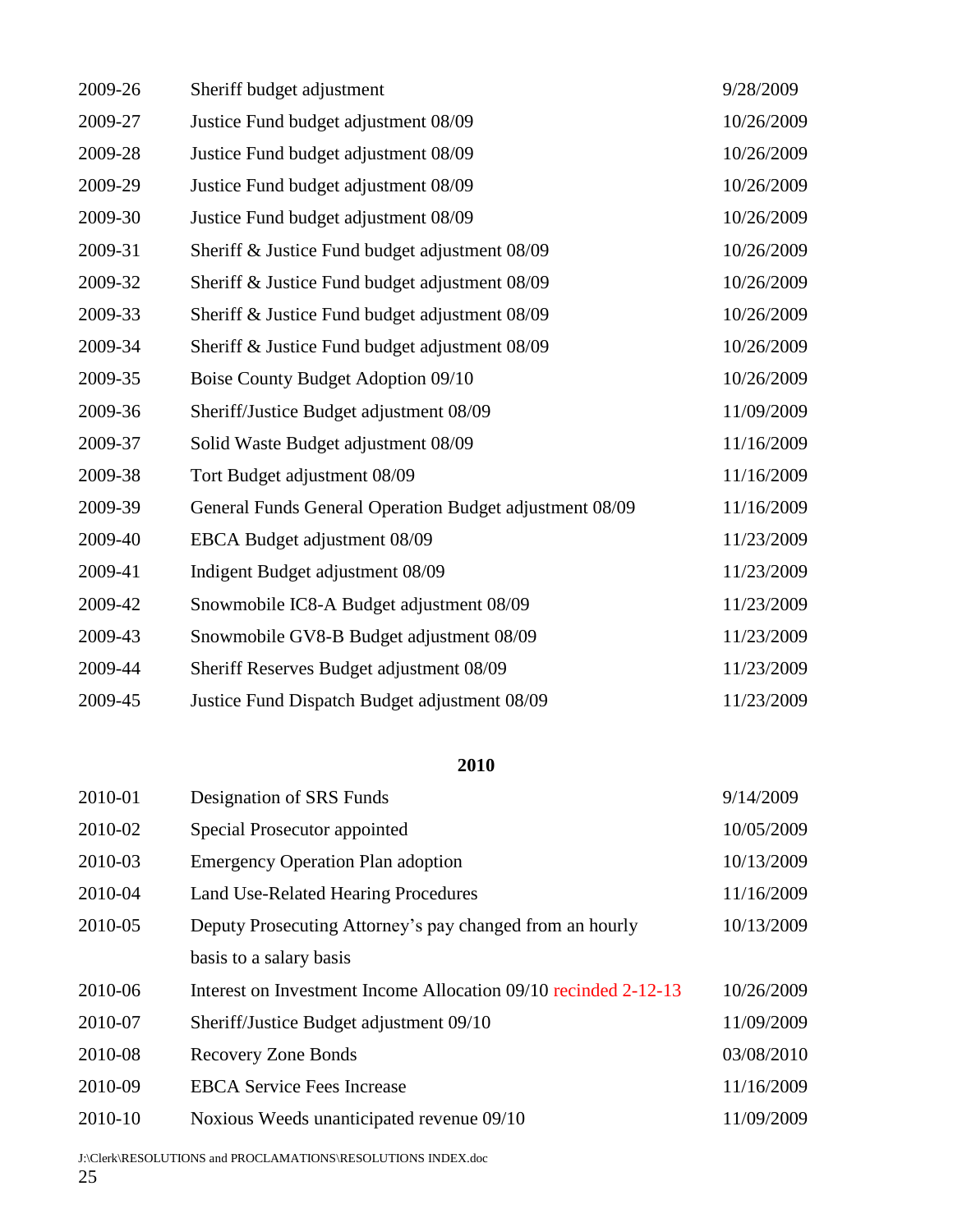| 2010-11 | Noxious Weeds Budget adjustment 09/10                                      | 11/09/2009        |
|---------|----------------------------------------------------------------------------|-------------------|
| 2010-12 | General Fund/Commissioner Budget adjustment 09/10                          | 11/09/2009        |
| 2010-13 | Solid Waste Fees set for 2010<br>Replaced                                  | by $13-58$        |
| 2010-14 | Prosecutor's Unexpected Expenses FY2010                                    | 12/07/2009        |
| 2010-15 | Establish Approval & Routing Process of Contracts, Grants, etc.            | 01/11/2010        |
| 2010-16 | Solid Waste Budget adjustment FY2010-Warm Springs Transfer Site 12/07/2009 |                   |
| 2010-17 | Automatic Extension for Land Use Applications                              | 12/14/2009        |
| 2010-18 | Old Mores Creek Ambulance transfer to Boise County Firefighters            | 12/14/2009        |
| 2010-19 | Emergency Management adjusting funds FY09/10                               | 01/11/2010        |
| 2010-20 | Road Dept. adjustment of 2010 Capital Equip. Budget                        | 01/19/2010        |
| 2010-21 | Not used                                                                   |                   |
| 2010-22 | <b>EBCA Unanticipated CDH Grant Revenue</b>                                | 03/01/2010        |
| 2010-23 | County Owned Vehicles driven to and from work/home                         | Replaced by 19-51 |
| 2010-24 | General Fund 09/10 for phone system                                        | 03/01/2010        |
| 2010-25 | not used                                                                   |                   |
| 2010-26 | <b>Investment Policy</b><br>Replaced by                                    | $13 - 35$         |
| 2010-27 | <b>Show Cause Hearings Procedures</b>                                      | 03/08/2010        |
| 2010-28 | <b>April Fair Housing Month</b>                                            | 04/05/2010        |
| 2010-29 | Justice Fund/Sheriff's Budget adjust FY09/10                               | 04/05/2010        |
| 2010-30 | Justice Fund/Sheriff's Budget adjust FY09/10                               | 04/05/2010        |
| 2010-31 | Noxious Weeds Budget adjust FY09/10                                        | 04/19/2010        |
| 2010-32 | Noxious Weeds Unanticipated Revenue FY09-10                                | 04/19/2010        |
| 2010-33 | Noxious Weeds Unanticipated Revenue FY09-10                                | 04/19/2010        |
| 2010-34 | Not Used                                                                   |                   |
| 2010-35 | 457 State Plan for Deferred Compensation                                   | 05/03/2010        |
| 2010-36 | Road Department Surplus Guardrail                                          | 05/03/2010        |
| 2010-37 | Glossary of Terms for Land Use                                             | 05/17/2010        |
| 2010-38 | Road & Bridge unbudgeted Land Purchase Expense                             | 06/07/2010        |
| 2010-39 | General Fund Contingency – Employee Life Flight Membership                 | 06/07/2010        |
| 2010-40 | WUI Approval & Adoption                                                    | <b>NOT USED</b>   |
| 2010-41 | Flood Plan Ordinance 2010-04 adopted                                       | 06/14/2010        |
| 2010-42 | Road Equipment Surplus                                                     | 06/14/2010        |
| 2010-43 | General Surplus of broken computer and office equipment                    | 06/21/2010        |
|         |                                                                            |                   |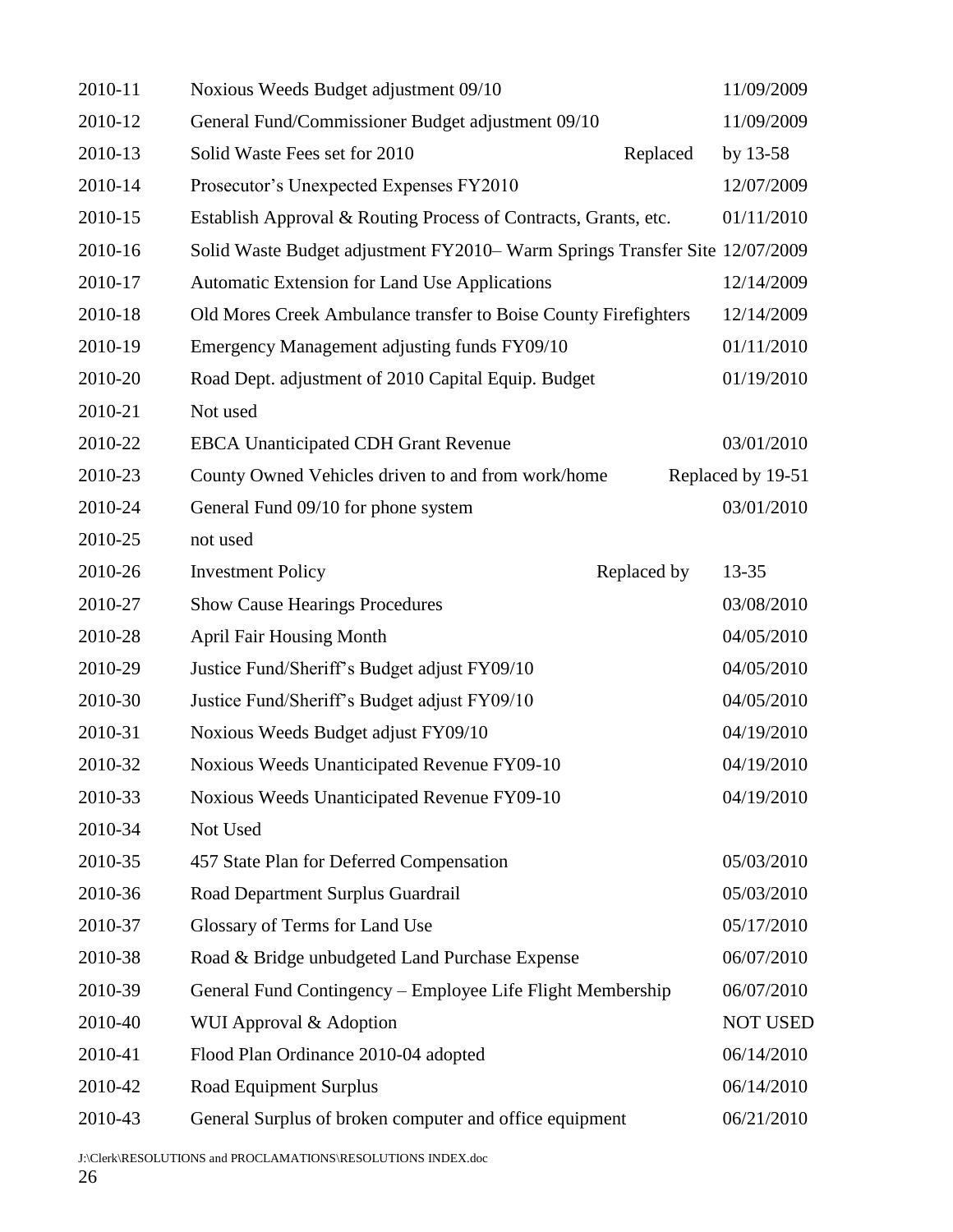| 2010-44 | P & Z budget adjustment FY09-10 for Title III                   | 06/21/2010 |
|---------|-----------------------------------------------------------------|------------|
| 2010-45 | Community Justice FY10/11 budget adjustment                     | 08/16/2010 |
| 2010-46 | <b>Emergency Management DIGB-3</b>                              | 06/21/2010 |
| 2010-47 | Emergency Management fund adjustment FY09/10                    | 07/12/2010 |
| 2010-48 | Road & Bridge Capital Equipment Budget adjustment FY10          | 07/12/2010 |
| 2010-49 | P & Z Fee Schedule<br>Supersedes 2008-25<br>Replaced by 12-02   |            |
| 2010-50 | Gardena surplus lands purchased for water access for Road Dept. | 07/12/2010 |
| 2010-51 | not used                                                        |            |
| 2010-52 | Not used                                                        |            |
| 2010-53 | SRS Designation FY2011                                          | 09/14/2010 |
| 2010-54 | State of Emergency Declaration – Fire                           | 08/30/2010 |
| 2010-55 | EBCA budget adjustment FY09/10 payoff Placerville Ambulance     | 09/14/2010 |
| 2010-56 | Boise County Budget FY2010/2011                                 | 09/14/2010 |
| 2010-57 | Justice Fund Operations Funds increase FY10                     | 09/27/2010 |
| 2010-58 | Not used                                                        |            |
| 2010-59 | Contingency Budget increase FY10                                | 09/27/2010 |
| 2010-60 | General Fund, Capital Expense budgets increase for unexpected   |            |
|         | expenses FY10                                                   | 10/04/2010 |
| 2010-61 | Sheriff's Budget/Justice Fund adjustment FY2010                 | 11/22/2010 |
| 2010-62 | see 2011-01                                                     |            |
| 2010-63 | Sheriff's Reserve Budget adjustment FY2010                      | 11/22/2010 |
| 2010-64 | Justice Fund/Dispatch Budget adjustment FY2010-                 | 11/22/2010 |
| 2010-65 | Justice Fund/Sheriff's Reserves/Road Fund for fire funding      | 11/22/2010 |
| 2010-66 | Extraordinary legal/Homicide Budget FY2010                      | 11/22/2010 |
| 2010-67 | Justice Fund/Prosecutor Budget adjustment FY2010                | 11/22/2010 |
| 2010-68 | General Fund/Emergency Management Budget FY2010                 | 11/22/2010 |
| 2010-69 | Junior College Budget FY2010                                    | 11/22/2010 |
| 2010-70 | Sheriff's Reserve budget adjustment FY2010                      | 12/27/2010 |

| 2011-01 | Prosecutor/Justice Fund budget adjustment FY2011           | 11/08/2010 |
|---------|------------------------------------------------------------|------------|
| 2011-02 | Moratorium on Wildland Urban Interface Ordinance (2010-03) | 11/29/2010 |
| 2011-03 | Coordination with agencies over lands/resources            | 01/10/2011 |

J:\Clerk\RESOLUTIONS and PROCLAMATIONS\RESOLUTIONS INDEX.doc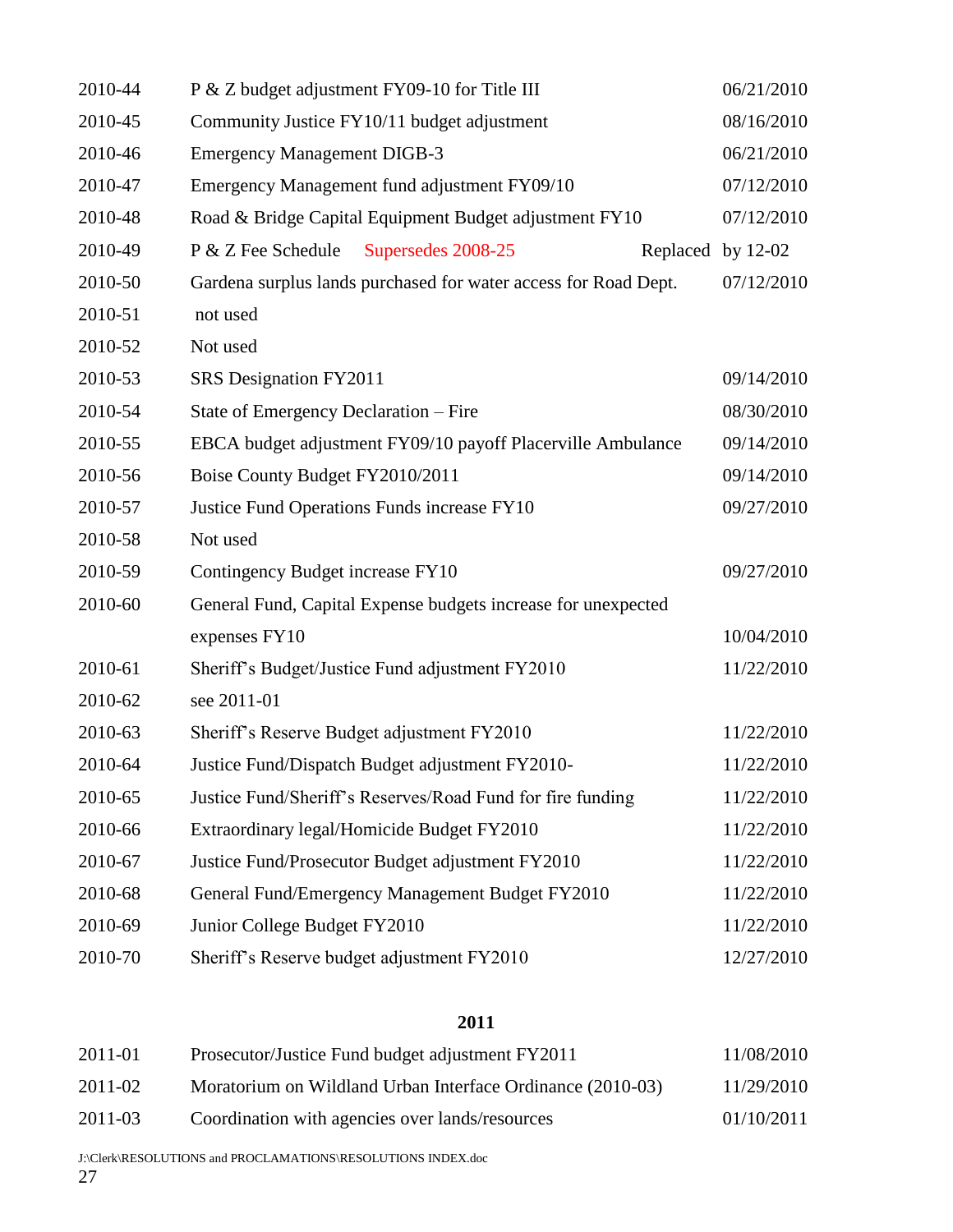| 2011-04     | not used                                                 |            |
|-------------|----------------------------------------------------------|------------|
| 2011-05     | not used                                                 |            |
| 2011-06     | Solid Waste mobile office trailer surplus                | 11/22/2010 |
| 2011-07     | Sheriff's Vessel adjustment FY10/11                      | 01/24/2011 |
| 2011-08     | Solid Waste surplus office trailer re-advertised w/o bid | 02/28/2011 |
| 2011-09     | <b>Boise County Declaring Chapter 9 Bankruptcy</b>       | 02/28/2011 |
| $2011 - 10$ | Road & Bridge surplus vehicles                           | 03/07/2011 |
| 2011-11     | <b>April Fair Housing Month</b>                          | 04/04/2011 |
| 2011-12     | GV Snowmobile cash carryover                             | 04/04/2011 |
| 2011-13     | EBCAD budget adjustment FY2011                           | 05/02/2011 |
| 2011-14     | Personnel Policy Recinds 2003-01                         | 05/09/2011 |
| 2011-15     | <b>Travel Policy Recinds 95-1</b>                        | 05/09/2011 |
| 2011-16     | Snowmobile IC8-A surplus of snowgroomer equipment        | 08/15/2011 |
| 2011-17     | P & Z Commission timeline for recommendations/decisions  | 08/22/2011 |
| 2011-18     | 2011-2012 Budget adoption                                | 09/12/2011 |
| 2011-19     | 2011-2012 EBCA budget adoption                           | 09/12/2011 |
| 2011-20     | SRS safety net payments                                  | 09/12/2011 |
| 2011-21     | 2011 Budget adjustments                                  | 09/26/2011 |
| 2011-22     | 2011 EBCA Budget adjustments                             | 09/26/2011 |

| 2012-01  | <b>Mass Gathering Fees</b>                            |          | 10/17/2011 |
|----------|-------------------------------------------------------|----------|------------|
| 2012-02  | P & Z Schedule of Fees and general copy fees          | Replaced | by $14-39$ |
| 2012-03  | Emergency Management budget adjustment FY2012         |          | 10/31/2011 |
| 2012-03A | Emergency Management amended budget adjustment FY2012 |          | 12/12/2011 |
| 2012-04  | Justice Fund budget adjustment FY2012                 |          | 10/31/2011 |
| 2012-05  | Commissioners budget adjustment FY2012                |          | 10/31/2011 |
| 2012-06  | <b>Boise County Bankruptcy</b>                        |          | 11/10/2011 |
| 2012-06A | Boise County Bankruptcy – amended                     |          | 03-21-2012 |
| 2012-07  | <b>Alamar Ranch litigation settlement</b>             |          | 11/10/2011 |
| 2012-08  | Carryover balance from 2011                           |          | 10/31/2011 |
| 2012-09  | Snowmobile Advisory Committee                         |          |            |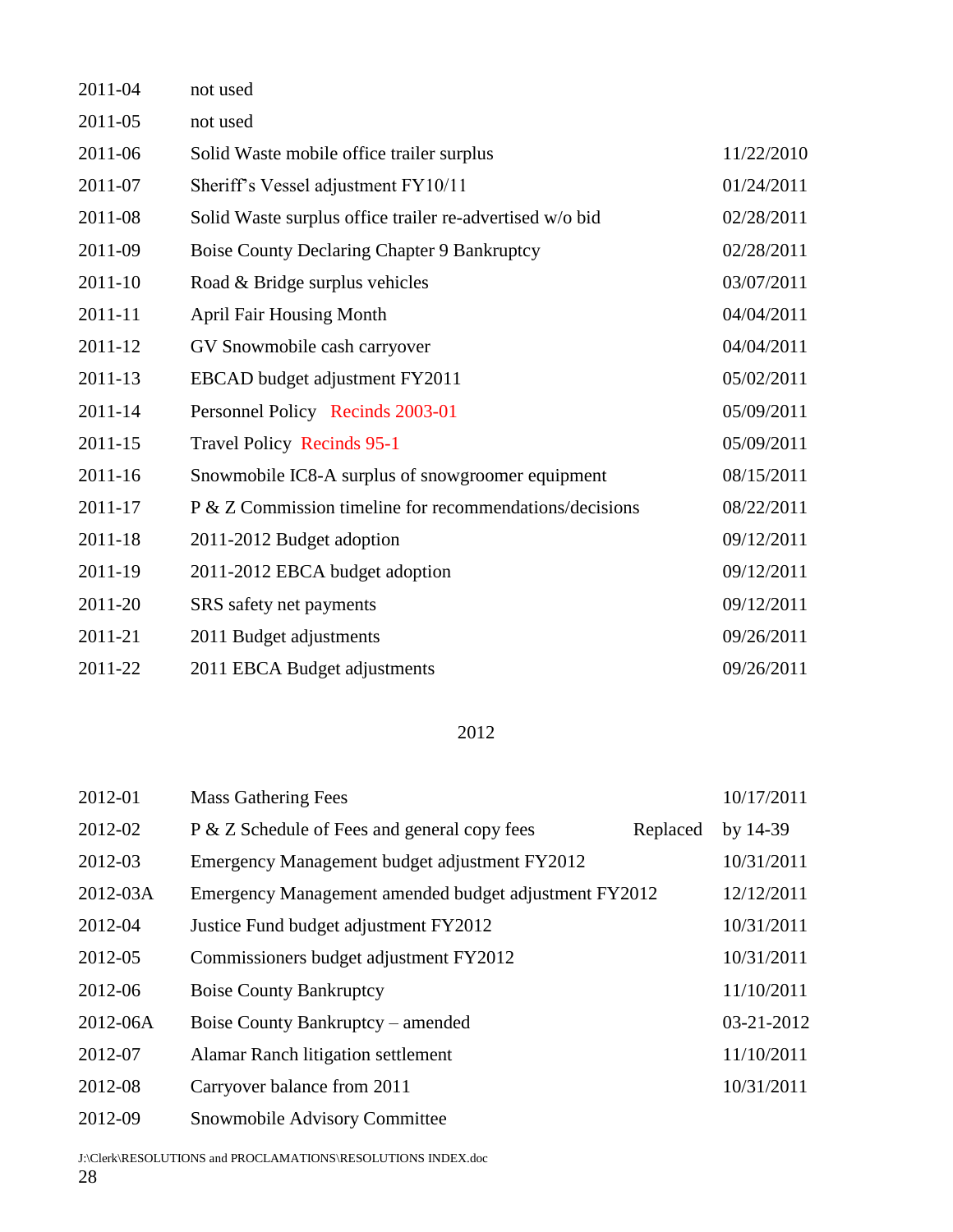| 2012-10 | Erroneous Levies correction (Arrowrock Hydro Plant)              | 12/19/2011 |
|---------|------------------------------------------------------------------|------------|
| 2012-11 | Boise County transfer of vehicle to Lowman Fire Dist.            | 12/19/2011 |
| 2012-12 | Board of Commissioners appointing special counsel – Alamar Ranch | 01/09/2012 |
| 2012-13 | Urging Congress to Reauthorize SRSCA                             | 01/30/2012 |
| 2012-14 | <b>April Fair Housing Month</b>                                  | 03/19/2012 |
| 2012-15 | <b>NOT USED</b>                                                  |            |
| 2012-16 | Road Dept. Surplus gravel/rock                                   | 03/19/2012 |
| 2012-17 | Lawsuit against ID State Tax Commission, re; Alamar Ranch        | 03/19/2012 |
| 2012-18 | Board of Commissioners special levy election                     | 03/30/2012 |
| 2012-19 | Treasurers Courier salary from "A" to "B"                        | 05/21/2012 |
| 2012-20 | Community Justice adjustment - Title III                         | 05/21/2012 |
| 2012-21 | Planning & Zoning Moratorium - family splits                     | 06/18/2012 |
| 2012-22 | not used                                                         |            |
| 2012-23 | Alamar warrant 10A                                               | 06/25/2012 |
| 2012-24 | State of Emergency Declaration – recinded 7-16-12                | 07/11/2012 |
| 2012-25 | Road Dept. office trailer surplus                                | 07/16/2012 |
| 2012-26 | Alamar debt early payment                                        | 07/16/2012 |
| 2012-27 | Solid Waste Surplus Equip.                                       | 07/23/2012 |
| 2012-28 | SRS Designation of funds (Title I, II & III)                     | 07/30/2012 |
| 2012-29 | Road Dept. Surplus 1985 Snow Crete Snowblower                    | 08/09/2012 |
| 2012-30 | <b>EMS Disaster Emergency Declaration</b>                        | 08/09/2012 |
| 2012-31 | County Budget FY 2013                                            | 09/04/2012 |
| 2012-32 | EBCAD Budget FY 2013                                             | 09/04/2012 |
| 2013-33 | EBCAD adjustment FY 2012 Budget                                  | 09/04/2012 |
| 2012-34 | <b>Boise County Bond</b>                                         | 09/10/2012 |
| 2012-35 | <b>Fire Disaster Emergency</b>                                   | 09/18/2012 |
| 2012-36 | E911 adjustment FY 2012 Budget                                   | 09/24/2012 |
| 2012-37 | Sheriff's Reserve adjustment FY 2012 Budget                      | 09/24/2012 |
| 2012-38 | Jr. College unanticipated expenses FY 2012                       | 09/24/2012 |
| 2012-39 | Boise County Budget amendment FY 2012                            | 09/24/2012 |

2013-1 Boise County Information Systems Policy (internet) recinds 99-15 10/01/2012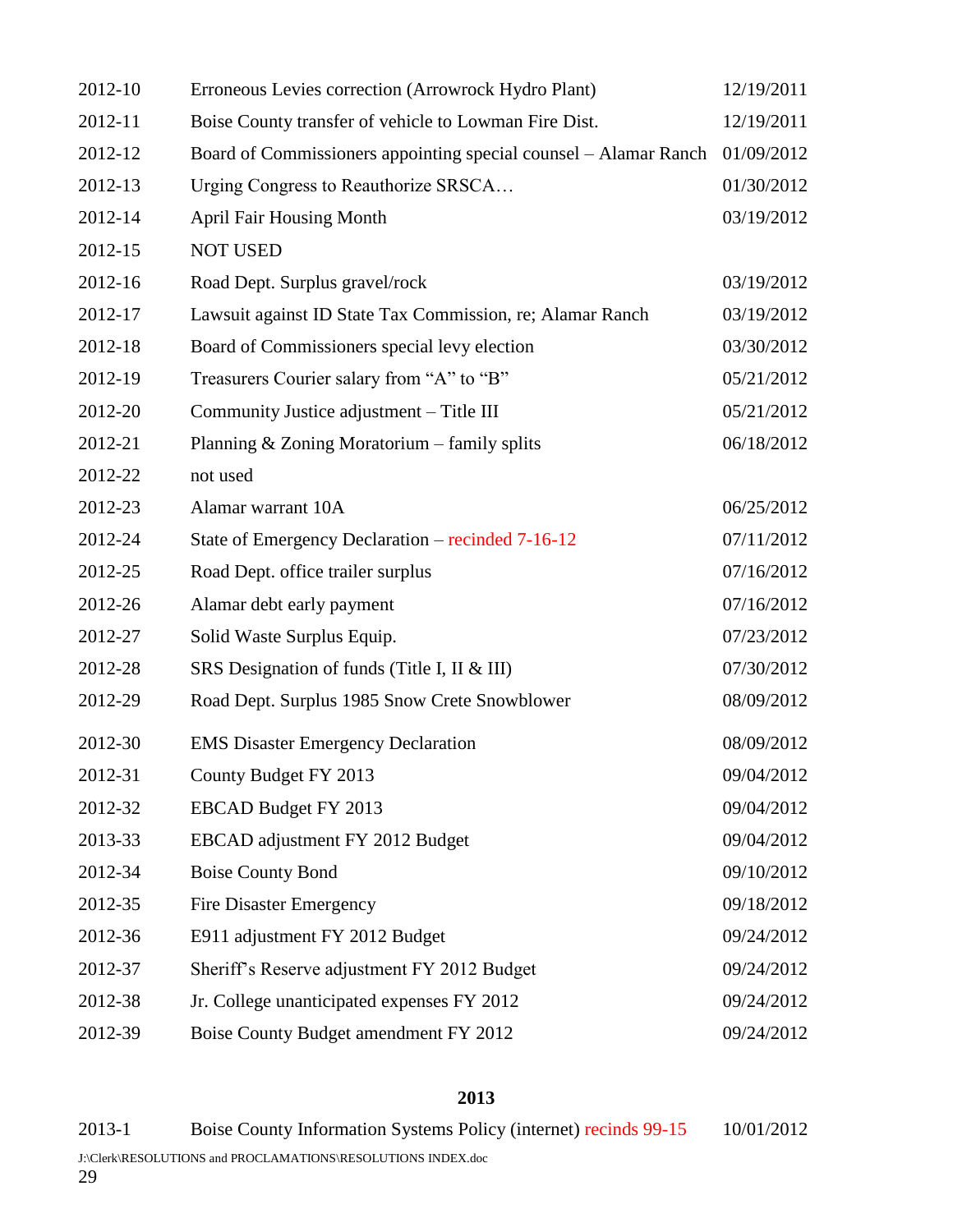| 2013-2   | <b>Boise County Financial Policies</b>                                           | 10/22/2012 |
|----------|----------------------------------------------------------------------------------|------------|
| 2013-3   | <b>Discrimination Policy</b>                                                     | 10/22/2012 |
| 2013-4   | BC GemPlan Cafeteria Plan Amendment                                              | 10/22/2012 |
| 2013-5   | EBCA FY 2012 budget adjustment                                                   | 11/05/2012 |
| 2013-6   | Justice Fund FY 2012 budget adjustment                                           | 11/05/2012 |
| 2013-7   | Justice, Sheriff Reserves & Road Dept FY 12 adjust for Springs Fire              | 11/13/2012 |
| 2013-8   | Sheriff Reserves FY 12 adjust for Trinity Ridge Fire                             | 11/13/2012 |
| 2013-9   | Sheriff Reserves FY 12 adjust for Karney Fire                                    | 11/13/2012 |
| 2013-10  | Justice, Sheriff Dept. FY 12 budget adjustment                                   | 11/13/2012 |
| 2013-11  | Jr. College increase of FY 2012 unanticipated expenses                           | 11/13/2012 |
| 2013-12  | Road Dept. FY 2012 Capital Projects budget adjust for Twin Bridges               | 11/13/2012 |
| 2013-13  | Road Dept. FY 2012 Capital Projects budget adjust Granite Creek                  | 11/13/2012 |
| 2013-14  | Noxious Weeds FY 2012 budget adjustment                                          | 11/13/2012 |
| 2013-15  | District Court/Comm. Justice FY 2012 budget adjustment                           | 11/13/2012 |
| 2013-16  | Justice, Dispatch FY 2012 budget adjustment                                      | 11/13/2012 |
| 2013-17  | Justice, Sheriff Reserves FY 2012 budget adjustment                              | 11/13/2012 |
| 2013-18  | Sheriff Reserves FY 2012 budget adjustment                                       | 11/13/2012 |
| 2013-19  | Boise County carry-over fund balances FY 2012                                    | 11/13/2012 |
| 2013-20  | Boise County amendment to FY 2012 budget                                         | 11/13/2012 |
| 2013-21  | <b>Boise County Carry-over Fund Balances</b>                                     | 11/19/2012 |
| 2013-22  | Boise County Personnel Policy Amendment recinds 2011-14 Replaced by 14-05        |            |
| 2013-23  | District Court FY 2013 budget adjustment                                         | 11/26/2012 |
| 2013-23A | District Court amendment of 2013-23                                              | 10/15/2013 |
| 2013-24  | Commissioners meeting agenda recinds 2007-08                                     | 12/03/2012 |
| 2013-25  | Designation of IAC to represent on 911 fees                                      | 12/10/2012 |
| 2013-26  | Technology Committee purpose & composition RESCINDED BY MOTION MADE              |            |
|          | ON MAY 1ST, 2018                                                                 | 01/07/2013 |
| 2013-27  | EBCAD adjustment of FY2013 budget                                                | 01/07/2013 |
| 2013-28  | EBCAD adjustment of FY2013 budget                                                | 01/07/2013 |
| 2013-29  | Payroll Unanticipated Budget Expenses FY 2013                                    | 03/05/2013 |
| 2013-29A | Payroll Amended Unanticipated Budget Expenses FY 2013 recinds 2006-33 03/12/2013 |            |
| 2013-29B | Payroll 2 <sup>nd</sup> Amended Unanticipated Budget Exp. FY 2013                | 09/27/2013 |
| 2013-30  | Middlefork Overlay Project-LHTAC                                                 | 01/22/2013 |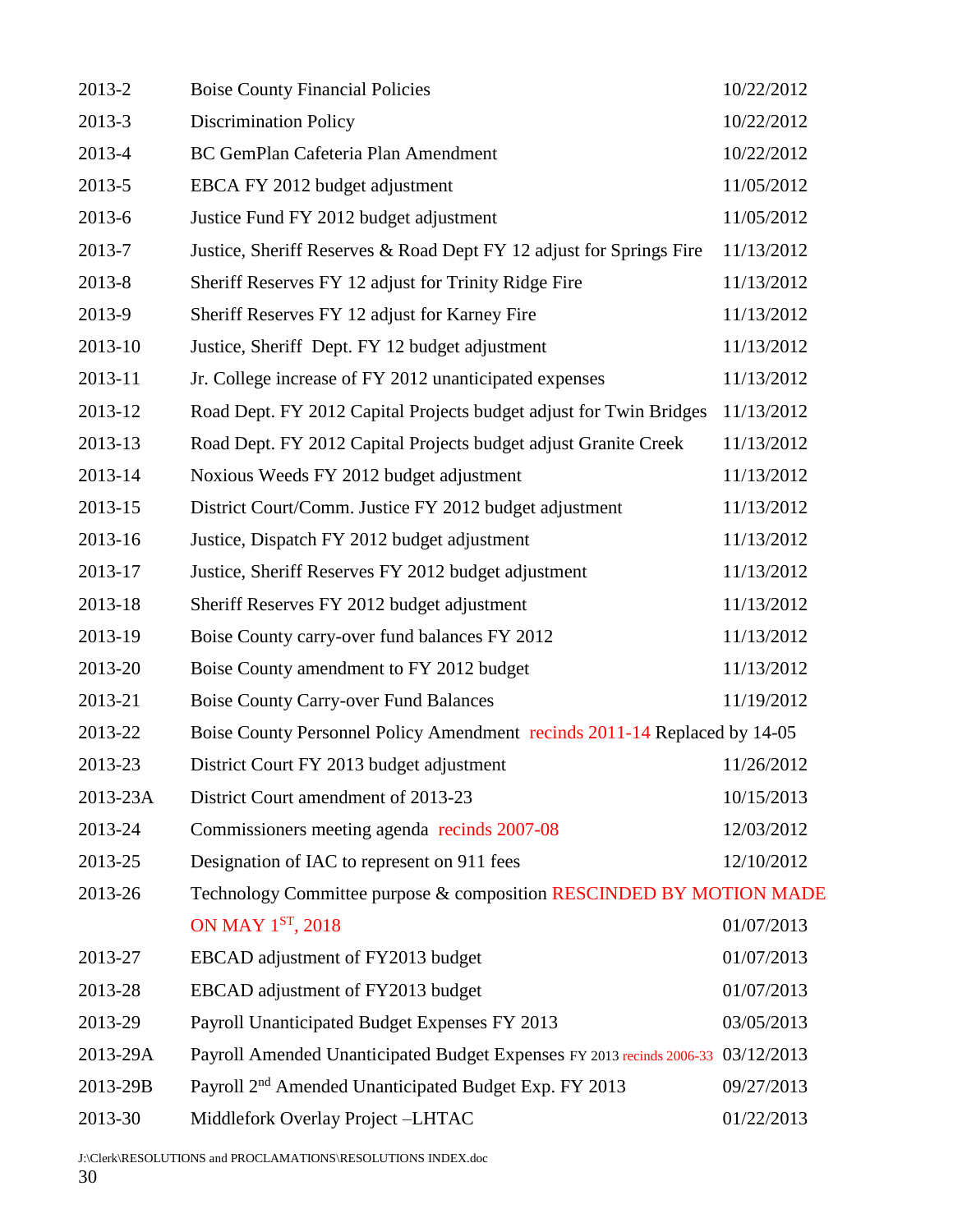| 2013-31  | <b>April Fair Housing Month</b>                                         | 03/12/2013        |
|----------|-------------------------------------------------------------------------|-------------------|
| 2013-32  | Non-Discrimination House Declaration                                    | 03/12/2013        |
| 2013-33  | <b>Board of County Commissioners Bylaws</b>                             | 03/12/2013        |
| 2013-34  | <b>Garden Valley Translator District Board Trustees</b>                 | 03/19/2013        |
| 2013-35  | County Investment Policy (supersedes all previous) recinds 2010-26      | 03/26/2013        |
| 2013-36  | Road Dept. surplus equipment/vehicles                                   | 03/26/2013        |
| 2013-37  | Solid Waste Cleanup Event Policy                                        | 04/16/2013        |
| 2013-38  | Non-Discrimination Policy replaces 97-36                                | 04/23/2013        |
| 2013-39  | EBCAD Operation Plan recinds 2006-41                                    | 04/23/2013        |
| 2013-40  | <b>EBCAD ASPR Grant</b>                                                 | 05/21/2013        |
| 2013-41  | Community Justice budget adjustment FY 2013                             | 05/21/2013        |
| 2013-42  | Community Justice surplus trailer                                       | 06/25/2013        |
| 2013-43  | Noxious Weeds budget adjustment FY 2013                                 | 06/25/2013        |
| 2013-43A | Noxious Weeds amended budget adjustment FY 2013                         | 09/27/2013        |
| 2013-44  | Replaced by 14-21<br><b>Indigent Non-medical Assistance Application</b> |                   |
| 2013-45  | Fair Housing Analysis Action Plan & Transition Plan                     | 07/02/2013        |
| 2013-46  | Road Dept. FY 2013 Middlefork Payette River Bridge                      | 07/16/2013        |
| 2013-47  | <b>Disaster Emergency Declaration</b>                                   | 07/16/2013        |
| 2013-48  | Indigent budget increase FY 2013                                        | 07/16/2013        |
| 2013-49  | Tort Fund budget unanticipated expenses FY 2013                         | 07/16/2013        |
| 2013-50  | Snowmobile GV8-B Fund unanticipated expenses FY 2013                    | 07/16/2013        |
| 2013-51  | Sheriff's Vessel/Maintenance Facility budget adjustment FY2013          | 07/23/2013        |
| 2013-52  | <b>Accident Reporting Policy &amp; Procedures</b>                       | 07/23/2013        |
| 2013-53  | Mores Creek Ambulance building surplus                                  | 07/30/2013        |
| 2013-54  | Disposal of Computer Equipment                                          | 09/03/2013        |
| 2013-55  | BC 2014 Budget adoption                                                 | 09/05/2013        |
| 2013-56  | EBCAD 2014 Budget adoption                                              | 09/05/2013        |
| 2013-57  | <b>Emergency Disaster Declaration</b>                                   | 09/06/2013        |
| 2013-58  | Solid Waste Fee changes for Remainder of Tax Year 2013                  | Replaced by 14-29 |
| 2013-59  | Community Justice FY 2013 adjustment                                    | 09/27/2013        |
| 2013-60  | <b>Emergency Management General Fund FY 2013</b>                        | 09/27/2013        |
| 2013-61  | Sheriff's Reserves FY 2013 budget adjustment                            | 09/27/2013        |
| 2013-62  | EBCAD/Sheriff's Dept. Central District Health transfer of purchase      | 09/27/2013        |
|          |                                                                         |                   |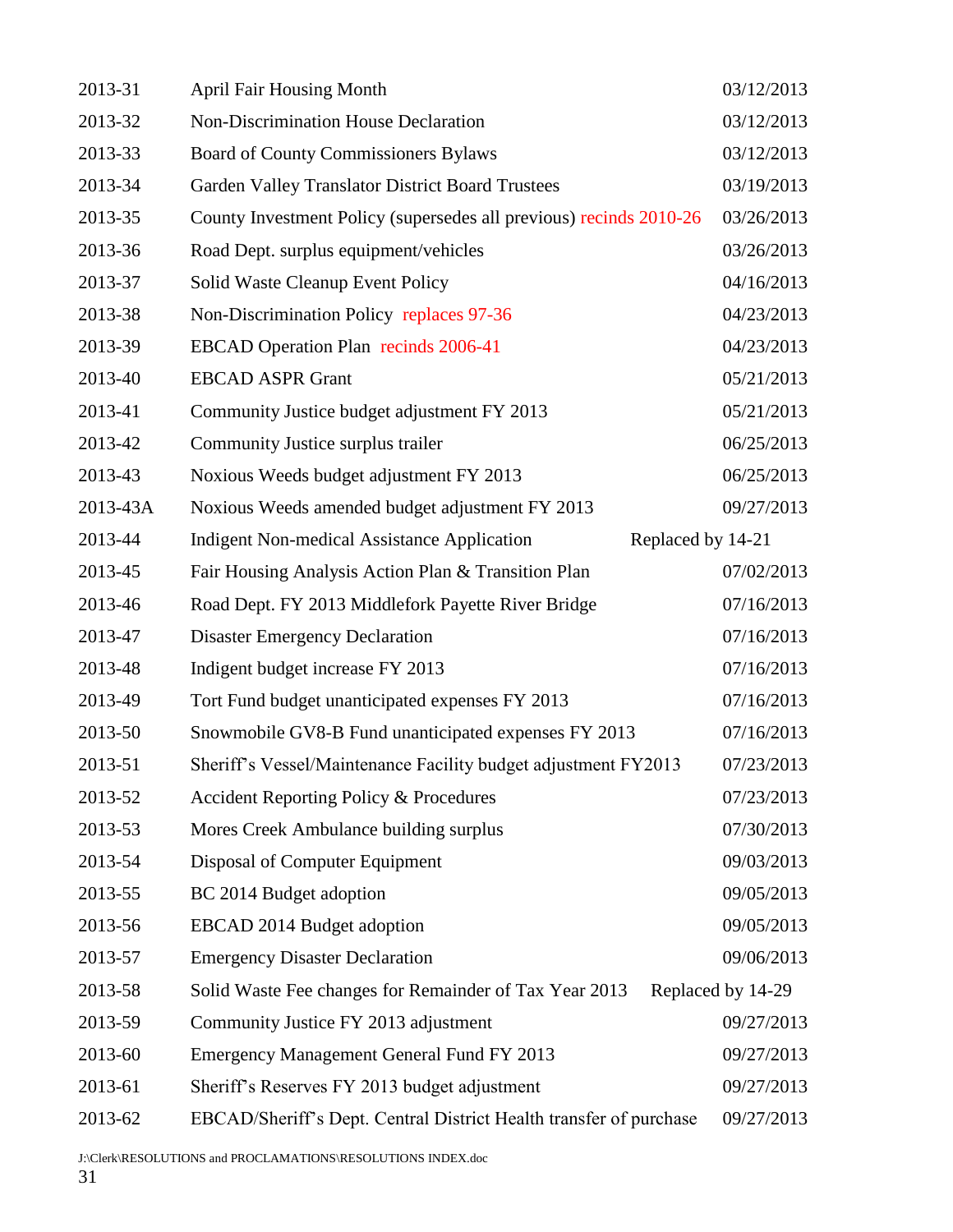| 2013-63 | Snowmobile GV8-B FY 2013 unanticipated budget items           | 09/27/2013 |
|---------|---------------------------------------------------------------|------------|
| 2013-64 | Sheriff's Dept. FY 2013 budget adjustment                     | 09/27/2013 |
| 2013-65 | Sheriff's Dept. FY 2013 budget adjustment                     | 09/27/2013 |
| 2013-66 | Sheriff's Reserves FY 2013 Elk Complex Fire budget adjustment | 09/27/2013 |
| 2013-67 | Bond Fund FY 2013 transfers and cash carryover                | 09/27/2013 |
| 2013-68 | Sheriff's Reserves Fund Transfer into Justice Fund            | 09/27/2013 |
| 2013-69 | General Fund FY 2013 budget increase                          | 09/27/2013 |
| 2013-70 | General Fund FY 2013 Extraordinary Legal Dept. increase       | 09/27/2013 |
| 2013-71 | FY 2013 budget amendment                                      | 09/27/2013 |
| 2013-72 | Solid Waste Circuit Breaker Fee decrease                      | 09/27/2013 |
| 2013-73 | Justice Fund increase FY 2013 budget                          | 09/27/2013 |
| 2013-74 | Community Justice FY 2013 adjustment                          | 09/27/2013 |
| 2013-75 | Extraordinary Legal Dept. FY 2013 budget adjustment           | 10/22/2013 |
| 2013-76 | Sheriff's Reserves FY 2013 budget adjustment                  | 10/22/2013 |
| 2013-77 | Junior College Fund FY 2013 budget adjustment                 | 11/04/2013 |

| 2014-01 | Old safe donated to the Idaho City Historical Society Museum    | 10/22/2013 |
|---------|-----------------------------------------------------------------|------------|
| 2014-02 | Budget FY 2014 amendment                                        | 10/22/2013 |
| 2014-03 | Sheriff's Dept. – Justice Fund FY 2014 budget adjustment        | 10/22/2013 |
| 2014-04 | Carry over/Appropriate Fund Balances into FY 2014 budget        | 10/29/2013 |
| 2014-05 | Personnel Policy – Amended (replaces 2013-22)                   | 10/29/2013 |
| 2014-06 | Carry Over Fund Balances to Operate on a Cash Basis             | 11/12/2013 |
| 2014-07 | District Court FY 2014 adjustment                               | 11/12/2013 |
| 2014-08 | <b>County Personal Property Surplus</b>                         | 11/12/2013 |
| 2014-09 | Transaction Fee for Credit/Debit Card Payments                  | 11/12/2013 |
| 2014-10 | Multijurisdictional Transportation Planning Group establishment | 11/22/2013 |
| 2014-11 | EBCAD surplus ownership                                         | 12/10/2013 |
| 2014-12 | Road Dept. Caterpillar Roller Lease                             | 12/17/2013 |
| 2014-13 | Sheriff's Vessel FY 2014 unanticipated expenses                 | 12/20/2013 |
| 2014-14 | Sheriff's Reserves FY 2014 unanticipated expenses               | 12/20/2013 |
| 2014-15 | Surplus unused personal property (computer equip)               | 12/17/2013 |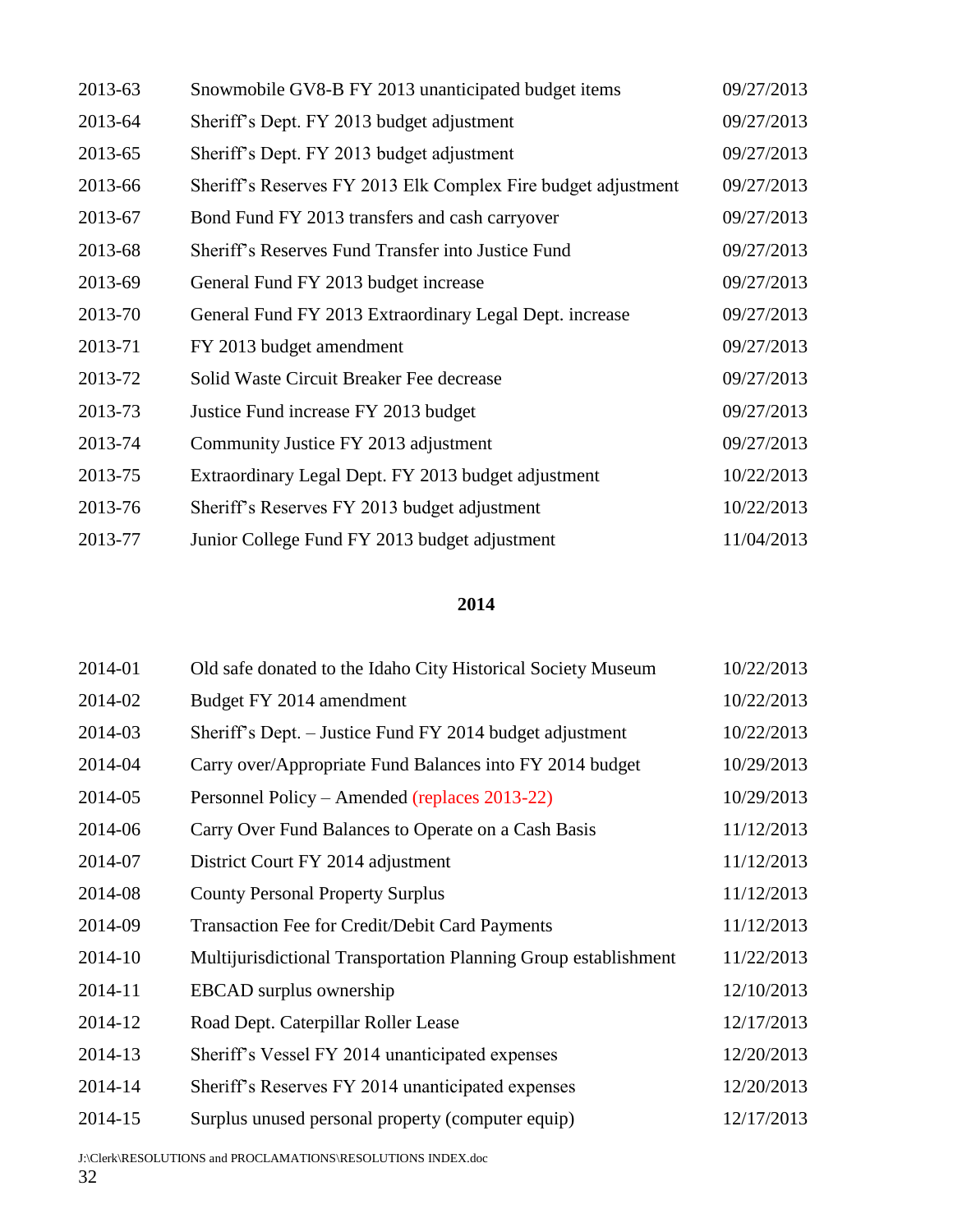| 2014-16 | Road Dept. FY 2014 Capital Project – Granite Creek                       | 12/20/2013 |
|---------|--------------------------------------------------------------------------|------------|
| 2014-17 | <b>Surplus Personal Property Transfer Ownership</b>                      | 12/20/2013 |
| 2014-18 | <b>Workers Compensation Medical Provider Designation</b>                 | 12/20/2013 |
| 2014-19 | <b>SRS Safety-Net Payments Designation</b>                               | 01/07/2014 |
| 2014-20 | <b>Boise County Senior Centers funding</b>                               | 01/17/2014 |
| 2014-21 | Indigent Non-Medical Amended Protocol & Application<br>Replaced by 19-49 |            |
| 2014-22 | E911 Fund adjustment FY 2014                                             | 02/07/2014 |
| 2014-23 | Coroner's adjustment FY 2014 General Fund                                | 02/18/2014 |
| 2014-24 | Justice Fund adjustment FY 2014 Salary Line Budget                       | 02/18/2014 |
| 2014-25 | <b>Administrative Procedures Policy</b>                                  | 02/25/2014 |
| 2014-26 | General Operations adjustment FY 2014                                    | 03/04/2014 |
| 2014-27 | Solid Waste Cleanup Event Policy                                         | 03/18/2014 |
| 2014-28 | Sheriff's Dept. adjusting FY 2014 Justice Fund                           | 03/18/2014 |
| 2014-29 | Solid Waste Fees recinds 2008-18 and Ordinance 2008-01                   | 03/18/2014 |
| 2014-30 | <b>April Fair Housing</b>                                                | 03/25/2014 |
| 2014-31 | Noxious Weeds adjusting FY 2014 budget                                   | 04/08/2014 |
| 2014-32 | Emergency Services SHSP Grant adjusting FY 2014 budget                   | 04/08/2014 |
| 2014-33 | Emergency Services ASPR adjusting FY 2014 budget                         | 04/08/2014 |
| 2014-34 | Community Projects General Fund adjusting FY 2014 budget                 | 04/14/2014 |
| 2014-35 | Justice Fund General Operations adjusting FY 2014 budget                 | 04/14/2014 |
| 2014-36 | Personnel Policy amended (supersedes 2014-05)                            | 04/28/2014 |
| 2014-37 | Solid Waste FY 2014 Budget adjustment – unanticipated revenue            | 05/06/2014 |
| 2014-38 | Comp Plan and Land Use Map amendment                                     | 05/13/2014 |
| 2014-39 | P&Z Fee Schedule (repeals 2012-02)                                       | 05/13/2014 |
| 2014-40 | Noxious Weeds FY 2014 budget adjustment                                  | 06/03/2014 |
| 2014-41 | P&Z General Fund FY 2014 reclassification                                | 06/03/2014 |
| 2014-42 | EMS FY 2014 budget adjustment                                            | 06/17/2014 |
| 2014-43 | Clerk/Auditor General Fund FY 2014 adjustment                            | 06/17/2014 |
| 2014-44 | $(supersedes 2008-02)$<br><b>Purchasing Policy</b>                       | 06/24/2014 |
| 2014-45 | Disaster Emergency Declaration for fire                                  | 07/15/2014 |
| 2014-46 | General Operations Dept. adjusting FY 2014 budget                        | 07/22/2014 |
| 2014-47 | Data Processing FY 2014 budget adjustment                                | 07/29/2014 |
| 2014-48 | Road Dept. FY 2014 Capital Projects - Davies Bridge Chip/Seal Project    | 08/05/2014 |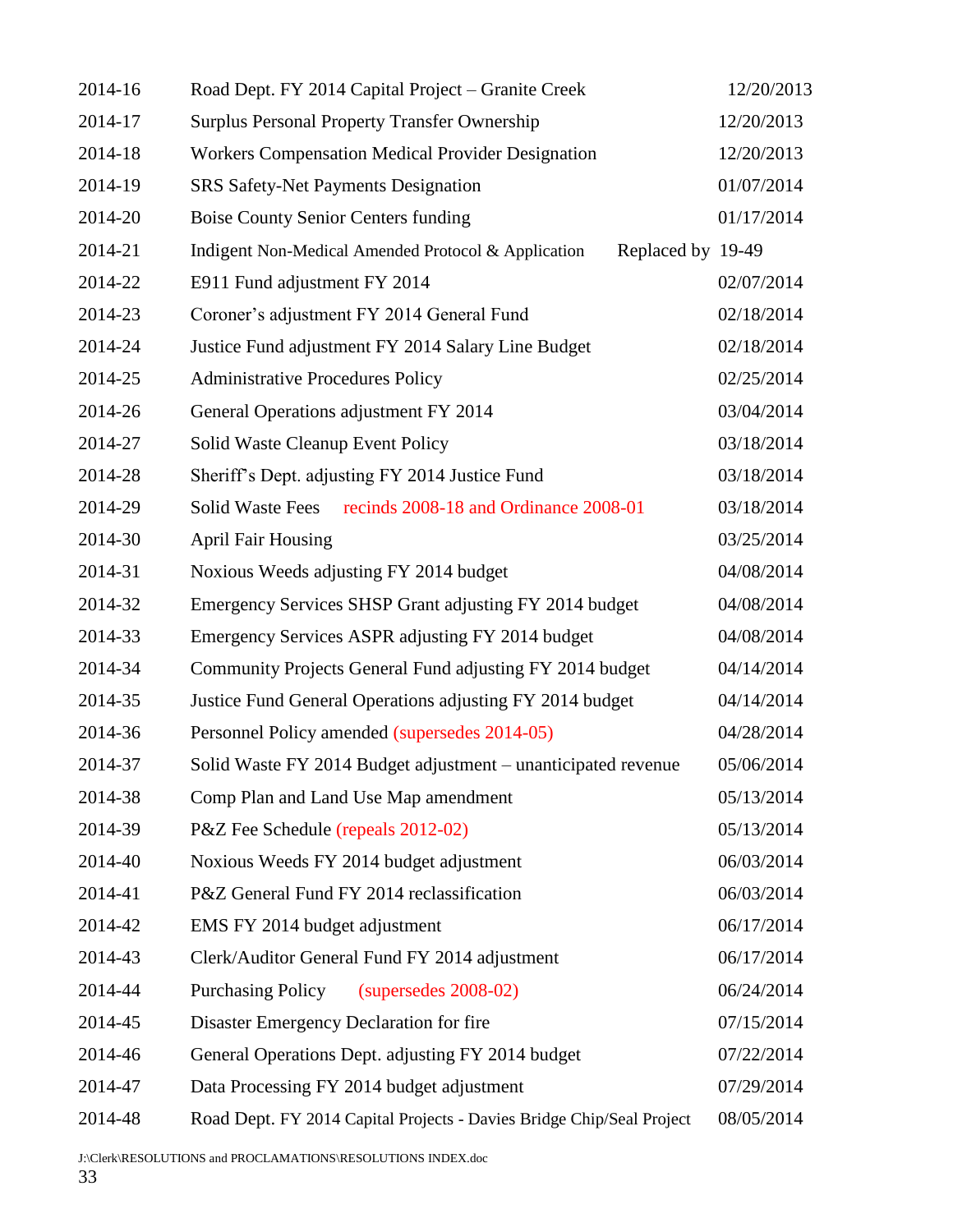| 2014-49  | EMS General Fund budget adjustment FY 2014                  | 08/05/2014 |
|----------|-------------------------------------------------------------|------------|
| 2014-50  | EMS General Fund budget adjustment FY 2014                  | 08/05/2014 |
| 2014-51  | <b>Internal Control Policy</b>                              | 08/05/2014 |
| 2014-52  | Sheriff's Reserves FY 2014 budget adjustment                | 08/19/2014 |
| 2014-53  | PILT Revenue FY 2014 budget adjustment                      | 08/19/2014 |
| 2014-54  | P&Z General Fund FY 2014 budget adjustment                  | 08/19/2014 |
| 2014-55  | Data Processing General Fund FY 2014 budget adjustment      | 08/19/2014 |
| 2014-56  | General Operations General Fund FY 2014 budget adjustment   | 08/19/2014 |
| 2014-57  | EBCAD FY 2015 Budget                                        | 08/26/2014 |
| 2014-58  | Boise County FY 2015 Budget                                 | 09/02/2014 |
| 2014-59  | Road, Assessor and Community Justice Surplus                | 09/09/2014 |
| 2014-59A | Road/Assessor/CJ vehicles surplus (corrected vin)           | 09/12/2014 |
| 2014-60  | Noxious Weeds FY 2014 budget adjustment                     | 09/09/2014 |
| 2014-61  | District Court/Community Justice FY 2014 budget adjustment  | 09/09/2014 |
| 2014-62  | <b>Court Facilities Fund</b>                                | 09/09/2014 |
| 2014-63  | Purchasing Card Program Policies & Procedures               | 09/12/2014 |
| 2014-64  | E911 FY 2014 Unanticipated Expenses                         | 09/12/2014 |
| 2014-65  | Jury Commission/District Court FY 2014 budget unanticipated | 09/12/2014 |
| 2014-66  | Data Processing FY 2014 budget adjustment                   | 09/12/2014 |
| 2014-67  | Carry over/appropriate fund balances into FY 2015 budget    | 09/12/2014 |
| 2014-68  | Records Destruction - countywide                            | 09/23/2014 |
| 2014-69  | Justice Fund FY 2014 budget adjustment                      | 09/30/2014 |
| 2014-70  | Search & Rescue/emergency services reimbursements           | 09/30/2014 |
| 2014-71  | Title III funds – GV Fire Protection Dist.                  | 09/30/2014 |
| 2014-72  | Title III funds - VOP/TC VFP                                | 09/30/2014 |
| 2014-73  | Title III funds $-$ City of IC                              | 09/30/2014 |
| 2014-74  | Boise County FY 2014 budget amendments                      | 09/30/2014 |
| 2014-75  | Personnel Policy amended 9-30-14                            | 09/30/2014 |

| 2015-01 | Carry over fund balance to operate on cash basis   | 10/14/2014 |
|---------|----------------------------------------------------|------------|
| 2015-02 | General Fund FY 2015 General Operations adjustment | 10/14/2014 |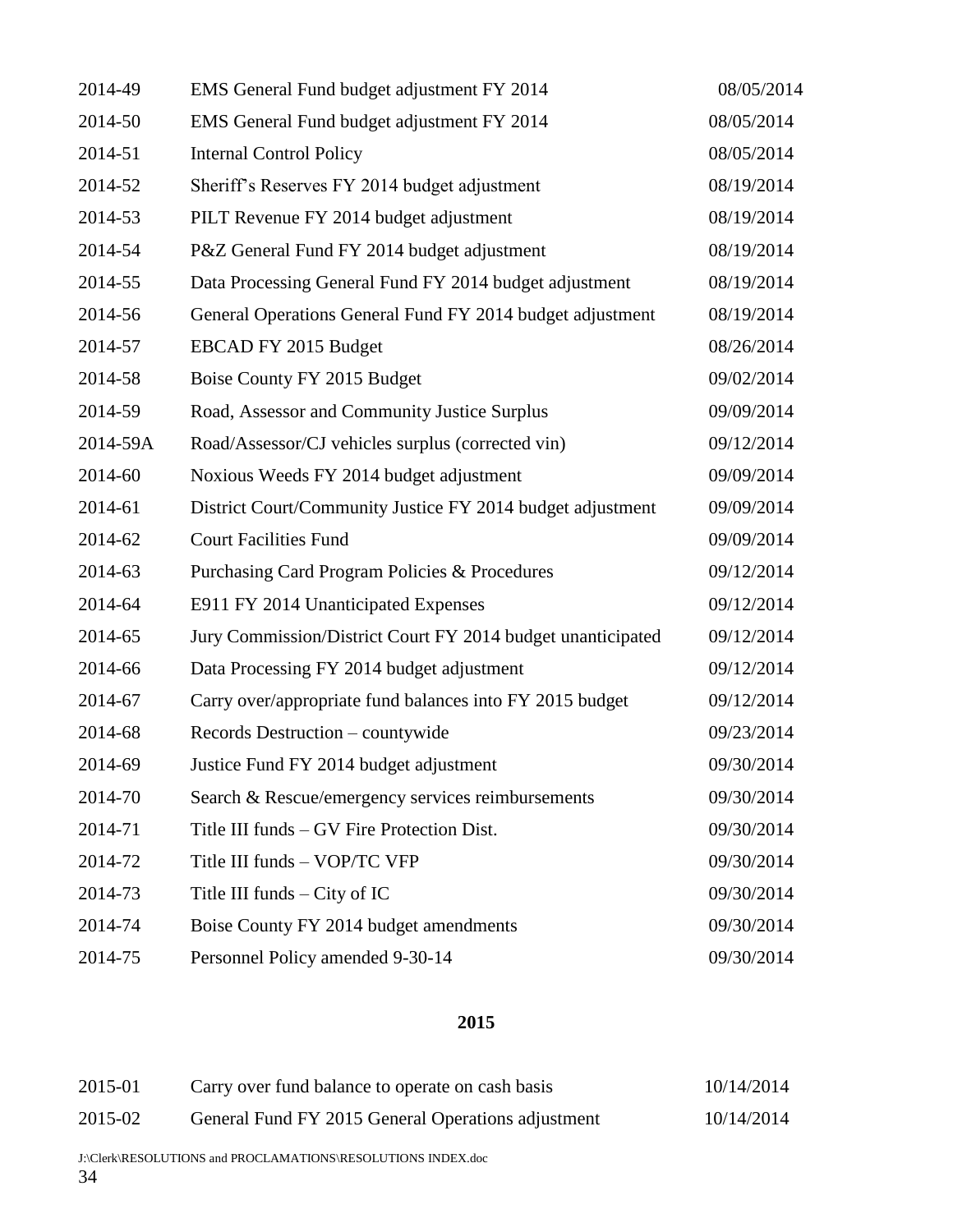| 2015-03 | Community Justice/Dist. Court FY 2014 budget adjustment      | 10/14/2014  |
|---------|--------------------------------------------------------------|-------------|
| 2015-04 | Purchasing Policy revised (supersedes 2014-44)               | 10/21/2014  |
| 2015-05 | General Fund FY 2015 budget adjustment                       | 10/28/2014  |
| 2015-06 | Community Justice/Dist. Court FY 2015 budget adjustment      | 11/07/2014  |
| 2015-07 | Prosecuting Attorney/Justice Fund FY 2015 budget adjustment  | 12/02/2014  |
| 2015-08 | Operations Department/Justice Fund FY 2015 budget adjustment | 12/02/2014  |
| 2015-09 | Road Department FY 2015 mandatory budget adjustment          | 12/09/2014  |
| 2015-10 | Community Justice FY 2015 budget adjustment                  | 12/09/2014  |
| 2015-11 | Community Justice/Dist. Court Fund FY 2014 budget adjustment | 12/09/2014  |
| 2015-12 | <b>Senior Centers Funding</b>                                | 12/16/2014  |
| 2015-13 | Road Name List (recinds 97-3 & 97-25)                        | 12/30/2014  |
| 2015-14 | <b>Film Permit Policy</b>                                    | 12//30/2014 |
| 2015-15 | <b>Internal Controls Policy</b>                              | 12/30/2014  |
| 2015-16 | Payette River Scenic Byway Corridor Mgmt. Plan               | 12/30/2014  |
| 2015-17 | Road Dept. STP Rural 2015-2016 application                   | 01/06/2015  |
| 2015-18 | Court Facilities Fund Transfer of funds                      | 01/06/2015  |
| 2015-19 | Road Dept. Surplus Equip to Gem County                       | 01/12/2015  |
| 2015-20 | Treasurer's copier surplused/destroyed                       | 02/03/2015  |
| 2015-21 | Donation of Ice Chest to IC Museum                           | 02/10/2015  |
| 2015-22 | Internal Controls Policy amendment (2015-15)                 | 03/24/2015  |
| 2015-23 | <b>April Fair Housing Month</b>                              | 03/31/2015  |
| 2015-24 | <b>Emergency Services Mutual Aid</b>                         | 03/31/2015  |
| 2015-25 | Justice Fund Budget adjustment FY 2015                       | 03/31/2015  |
| 2015-26 | <b>Travel Policy Amended Resolution</b>                      | 04/14/2015  |
| 2015-27 | <b>Justice Fund Amended Budget</b>                           | 04/20/2015  |
| 2015-28 | Justice Fund Sheriff's Dept. Budget                          | 05/05/2015  |
| 2015-29 | YMC Proposal 5-5-2015                                        | 05/12/2015  |
| 2015-30 | EMS BHS 2014 SHSP Grant                                      | 06/09/2015  |
| 2015-31 | PA Dept. Justice Fund                                        | 07/07/2015  |
| 2015-32 | <b>EMS ASPR Grant</b>                                        |             |
| 2015-33 | <b>Adjustment of Justice Fund</b>                            | 08/04/2015  |
| 2015-34 | Adjust. Justice Fund Gen Operations Budget                   | 08/04/2015  |
| 2015-34 | Adjust. Justice Fund Gen Operations Budget                   | 08/04/2015  |
|         |                                                              |             |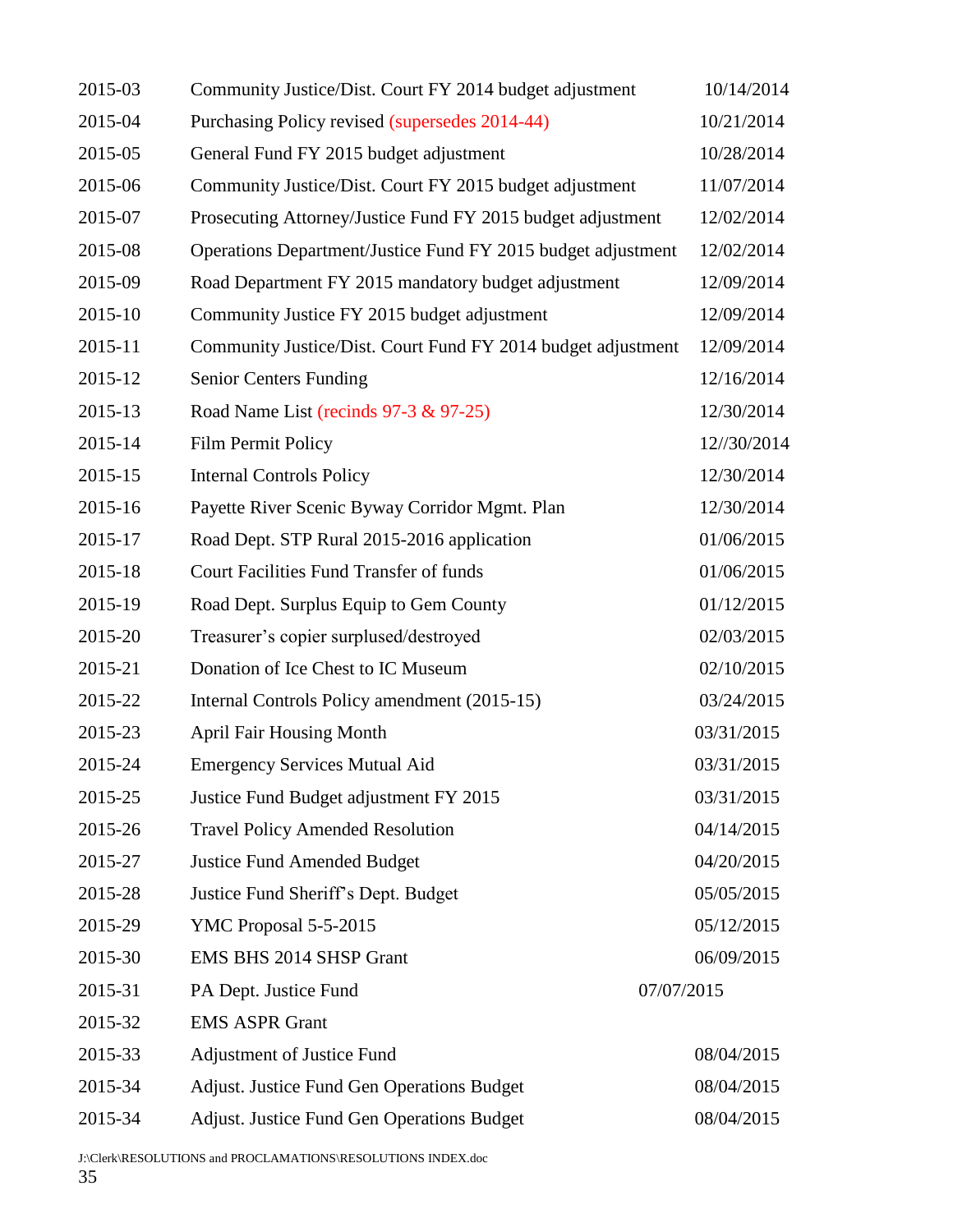| 2015-35 | Idaho Gem Grant                         | 08/11/2015 |
|---------|-----------------------------------------|------------|
| 2015-36 | BC Budget Adoption FY2016               | 08/25/2015 |
| 2015-37 | <b>EBCAD Budget FY2016</b>              | 08/25/2015 |
| 2015-38 | General Fund IT Budget                  | 09/01/2015 |
| 2015-39 | EMS BHS 2013 SHSP Grant                 | 09/01/2015 |
| 2015-40 | R&B Budget Chip-Seal 2015               | 09/01/2015 |
| 2015-41 | NW Budget Revenue USFS AOP              | 09/08/2015 |
| 2015-42 | SW Budget HSB Fire 1                    | 09/08/2015 |
| 2015-43 | SW Budget HSB Fire 2                    | 09/15/2015 |
| 2015-44 | <b>Budget General Legal CCDF</b>        | 09/15/2015 |
| 2015-45 | <b>Court CJ Capital Budget</b>          | 09/15/2015 |
| 2015-46 | R&B Crouch Bridge Wetland Budget        | 09/22/2015 |
| 2015-47 | <b>Justice Fund Unanticipated Rev</b>   | 09/22/2015 |
| 2015-48 | <b>General Fund Commissioner Budget</b> | 09/22/2015 |
| 2015-49 | General Fund Gen Ops Dues Budget        | 09/22/2015 |
| 2015-50 | PZ Budget Revenue                       | 09/29/2015 |
| 2015-51 | Justice Fund Budget Revenue             | 09/29/2015 |
| 2015-52 | Court CJ Rev Budget                     | 09/29/2015 |
| 2015-53 | Amendments to Fiscal Year 2015 Budget   | 09/29/2015 |
| 2015-54 | FY 2016 Budget Cash Carryover           | 09/29/2015 |

| 2016-01 | <b>Emergency Disaster Declaration (Walker Fire)</b> | 10/13/2015 |
|---------|-----------------------------------------------------|------------|
| 2016-02 | General Fund PZ Salary Line Budget Change           | 11/03/2015 |
| 2016-03 | General Fund Coroner Salary Adjustment              | 11/10/2015 |
| 2016-04 | <b>EBCAD Operation Plan Rescind 2013-39</b>         | 12/08/2015 |
| 2016-05 | Cash Handling Procedures Supersedes 2015-15         | 01/12/2016 |
| 2016-06 | Purchasing Policy – Amended (2015-04)               | 01/12/2016 |
| 2016-07 | <b>EMS EMPG 2014 Grant Addition</b>                 | 01/19/2016 |
| 2016-08 | GV Snowmobile Budget Change                         | 02/01/2016 |
| 2016-09 | <b>Travel Policy Amendment Amends 2015-26</b>       | 02/01/2016 |
| 2016-10 | SW Budget HSB Fire 2016                             | 02/01/2016 |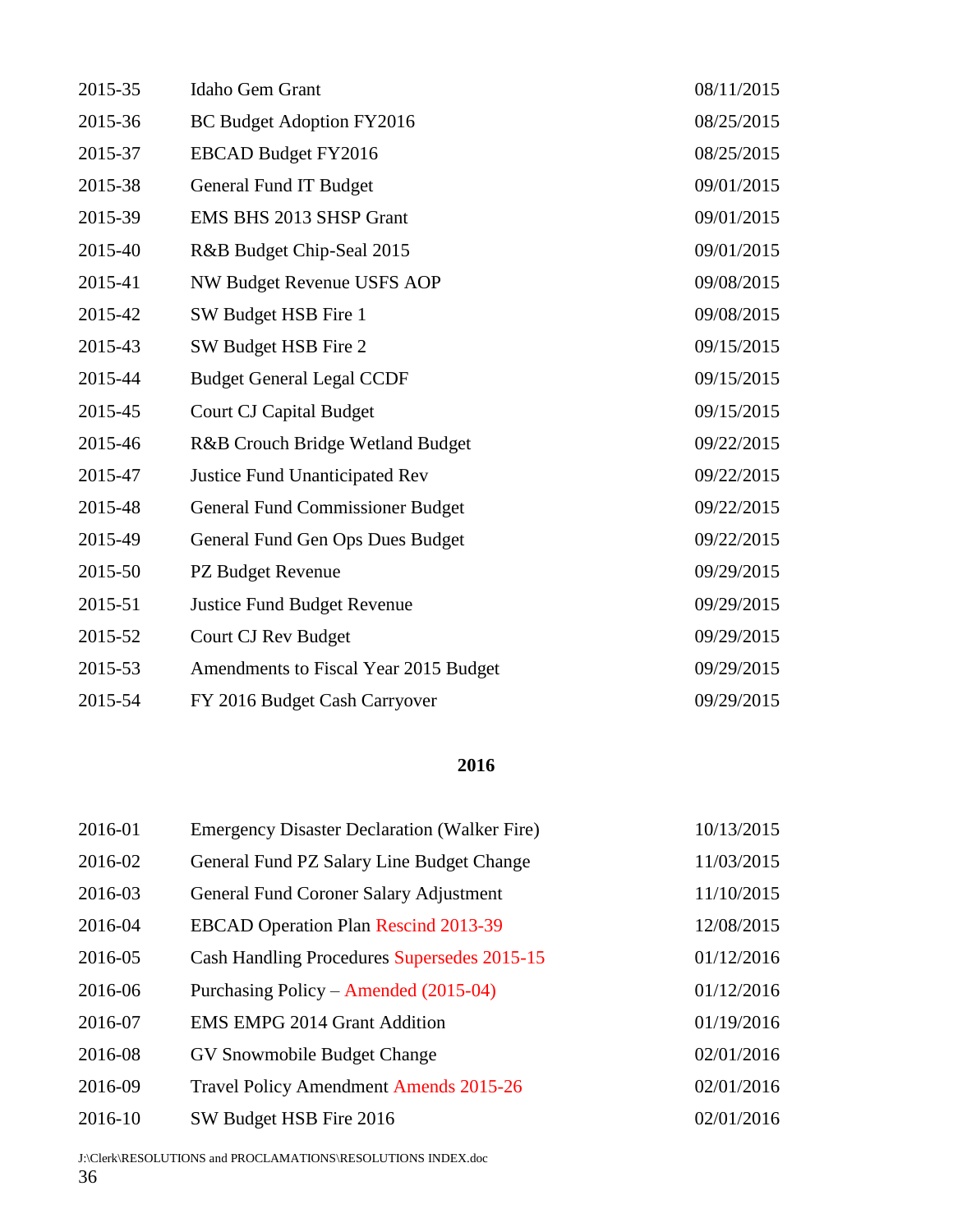| 2016-11 | General Legal Reclass to PZ                              | 02/16/2016 |
|---------|----------------------------------------------------------|------------|
| 2016-12 | General legal Reclass to Justice PA                      | 03/01/2016 |
| 2016-13 | <b>CJ Trail-RAC Grant</b>                                | 02/23/2016 |
| 2016-14 | <b>General Fund Legal Budget Reclass</b>                 | 03/01/2016 |
| 2016-15 | SW Dept. Transfer of Surplus                             | 03/08/2016 |
| 2016-16 | PA Dept. Reclass Salaries for HR                         | 03/01/2016 |
| 2016-17 | CJ Dept. Reclass Salary Budget                           | 03/29/2016 |
| 2016-18 | <b>Cash Handling Policy Amended</b>                      | 03/29/2016 |
| 2016-19 | <b>April Fair Housing Month</b>                          | 03/29/2016 |
| 2016-20 | R&B Budget Amend Roof Damage                             | 04/12/2016 |
| 2016-21 | PA VWC Stop Grant Budget                                 | 04/26/2016 |
| 2016-22 | <b>Boise County Transportation Plan_DRAFT 2015</b>       | 05/03/2016 |
| 2016-23 | NW Equipment Surplus Sell                                | 05/10/2016 |
| 2016-24 | SW Description of fees                                   | 05/18/2016 |
| 2016-25 | <b>Justice Fund Operations Budget PD</b>                 | 05/18/2016 |
| 2016-26 | <b>Court-CJ Juvenile Detention Budget</b>                | 05/18/2016 |
| 2016-27 | 2016 Budget Amend #1                                     | 05/24/2016 |
| 2016-28 | Reclass Change in HR                                     | 06/28/2016 |
| 2016-29 | <b>NOT USED</b>                                          |            |
| 2016-30 | Road Equipment Sale to SW                                | 07/19/2016 |
| 2016-31 | R&B Backhoe Lease Agreement                              | 07/19/2016 |
| 2016-32 | <b>General Fund IT Reclass</b>                           | 07/19/2016 |
| 2016-33 | <b>CJ</b> Diversion Program Fees                         | 07/26/2016 |
| 2016-34 | EMERGENCY DISASTER DECLARATION-MM14 Wildfire             | 07/22/2016 |
| 2016-35 | <b>EMERGENCY DISASTER DECLARATION-Pioneer Wildfire</b>   | 07/22/2016 |
| 2016-36 | <b>R&amp;B RAC Projects</b>                              | 08/02/2016 |
| 2016-37 | <b>ASPRXIII Train &amp; Exercise Grant Unanticipated</b> | 08/23/2016 |
| 2016-38 | <b>BHS</b> Grant Unanticipated                           | 08/23/2016 |
| 2016-39 | <b>Emergency Expenditure Authorization-DTB</b>           | 08/23/2016 |
| 2016-40 | BC Budget Adoption FY2017                                | 08/23/2016 |
| 2016-41 | <b>EBCAD Budget Adoption FY2017</b>                      | 08/23/2016 |
| 2016-42 | <b>USDA Funds For Sheriffs' Office</b>                   | 09/06/2016 |
| 2016-43 | PA Reclass A-D to B                                      | 09/06/2016 |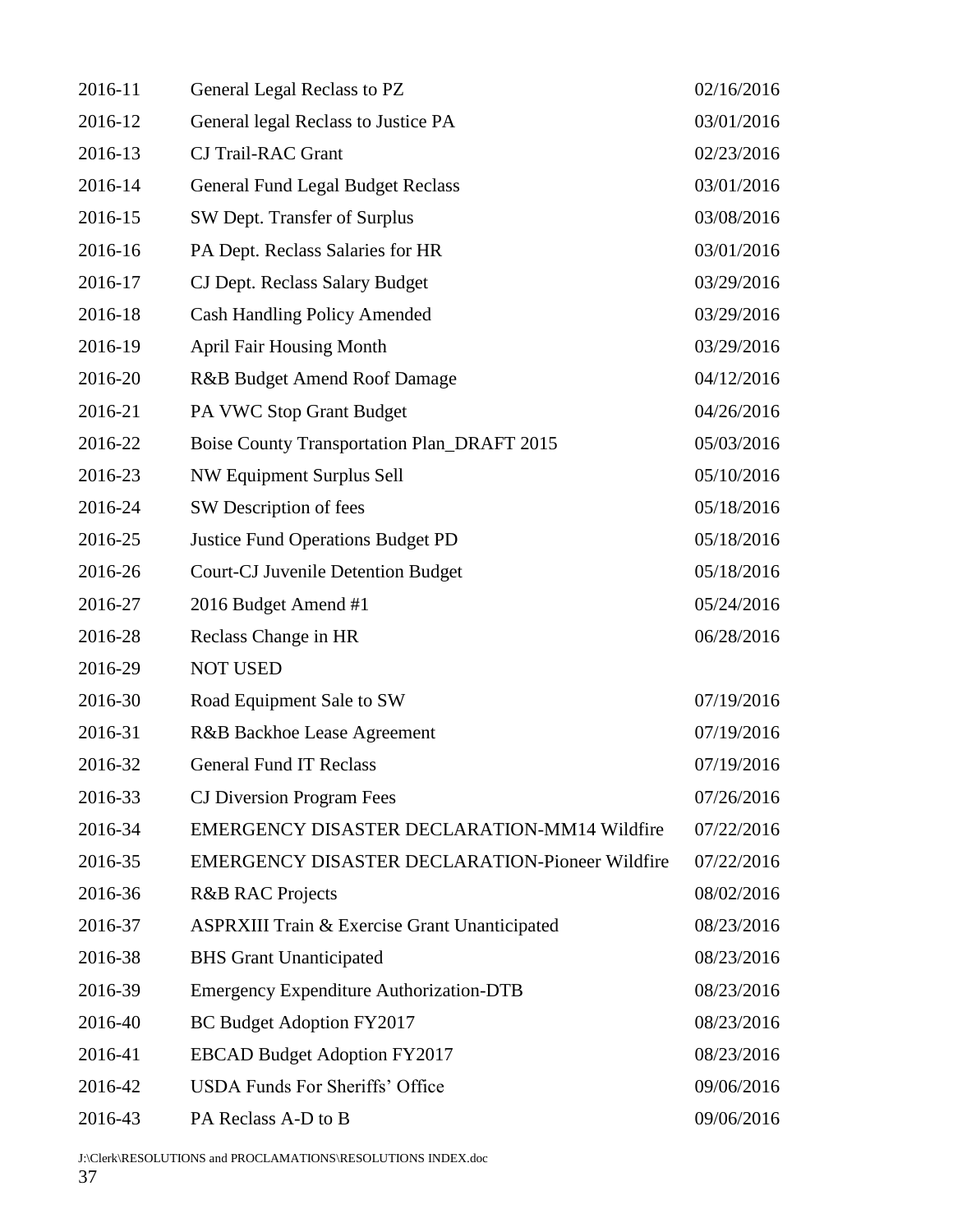| 2016-44 | R&B Fund Equipment Lease                     | 09/13/2016 |
|---------|----------------------------------------------|------------|
| 2016-45 | P&Z Fee Increase                             | 09/13/2016 |
| 2016-46 | <b>Justice Fund Budget Amend</b>             | 09/13/2016 |
| 2016-47 | <b>Commitment of General Fund Monies</b>     | 09/13/2016 |
| 2016-48 | General Fund Elections Budget Amend          | 09/13/2016 |
| 2016-49 | R&B Pioneer Fire Reimb.                      | 09/20/2016 |
| 2016-50 | Sheriff's Capital Vehicle Lease              | 09/20/2016 |
| 2016-51 | Sheriff's Reserves-Mass Gathering            | 09/20/2016 |
| 2016-52 | Sheriff's Reserves Budget Amend-Pioneer Fire | 09/20/2016 |
| 2016-53 | Sheriff's Reserves Budget Amend Walker Fire  | 09/27/2016 |
| 2016-54 | 2016 Budget Amend #2                         | 09/27/2016 |

| 2017-01 | FY 2017 Cash Basis-Cash Carryover              |                   | 10/11/2016 |
|---------|------------------------------------------------|-------------------|------------|
| 2017-02 | <b>Excess Tax Deed Transfer to State</b>       |                   | 10/25/2016 |
| 2017-03 | <b>EMS</b> Fees                                |                   | 11/01/2016 |
| 2017-04 | Password Policy                                | Replaced by 19-13 | 11/15/2016 |
| 2017-05 | R&B Banks-Lowman Hwy Budget Amend              |                   | 12/06/2016 |
| 2017-06 | <b>NOT USED</b>                                |                   |            |
| 2017-07 | <b>Appointment of Prosecuting Attorney</b>     |                   | 12/20/2016 |
| 2017-08 | <b>Justice Fund Vehicle Lease Budget Amend</b> |                   | 01/03/2017 |
| 2017-09 | Funding for Gardena Bridge Project             |                   | 01/03/2017 |
| 2017-10 | District Court Fund Salary Line Budget Change  |                   | 01/17/2017 |
| 2017-11 | General Fund Copier Lease Buyout Budget Amend  |                   | 01/17/2017 |
| 2017-12 | Justice Fund Salary Line Budget Change         |                   | 01/17/2017 |
| 2017-13 | <b>CJ RAC Grant</b>                            |                   | 01/24/2017 |
| 2017-14 | <b>SW</b> Fees                                 |                   | 01/31/2017 |
| 2017-15 | R&B Budget-Pine Flat Parcel Purchase           |                   | 03/21/2017 |
| 2017-16 | <b>NOT USED</b>                                |                   |            |
| 2017-17 | Justice Fund Budget Amend-Pioneer Fire         |                   | 02/28/2017 |
| 2017-18 | PA Dept Restructure Reclass                    |                   | 02/28/2017 |
| 2017-19 | General Fund IT Budget                         |                   | 03/21/2017 |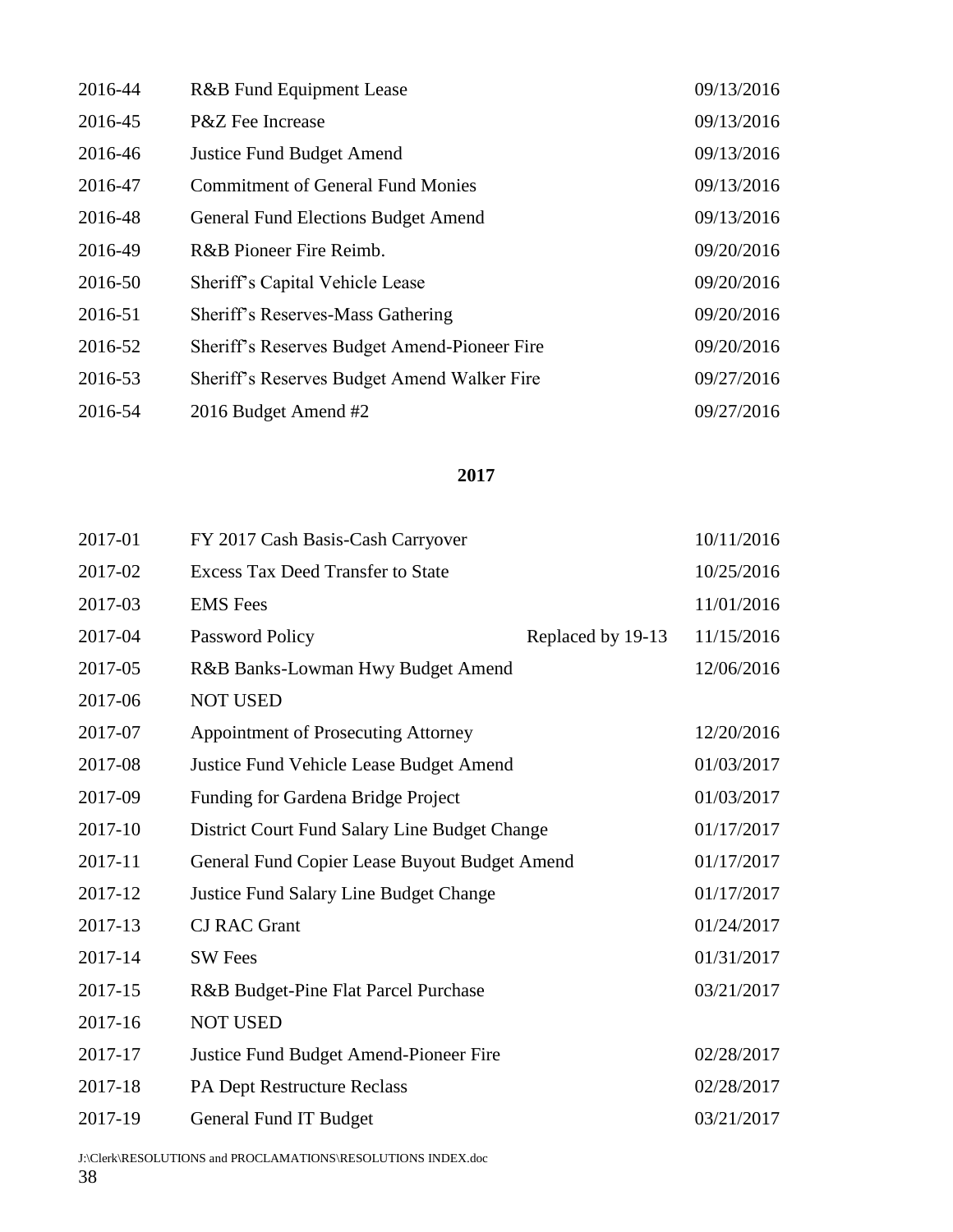| 2017-20 | <b>EMS EMP Grant Program</b>                  |                   | 03/21/2017 |
|---------|-----------------------------------------------|-------------------|------------|
| 2017-21 | <b>Equipment Transfer EBCAD to BCSO</b>       |                   | 03/21/2017 |
| 2017-22 | P&Z By-Laws                                   |                   | 04/04/2017 |
| 2017-23 | <b>Travel Policy Amendment</b>                |                   | 04/11/2017 |
| 2017-24 | <b>Appoint Translator District Trustees</b>   |                   | 04/11/2017 |
| 2017-25 | <b>April Fair Housing Month</b>               |                   | 04/11/2017 |
| 2017-26 | RB Budget-Pine Flat Parcel Purchase 2         |                   | 04/17/2017 |
| 2017-27 | <b>SW Surplus Equipment</b>                   |                   | 04/25/2017 |
| 2017-28 | 2015 SHSP Grant                               |                   | 05/23/2017 |
| 2017-29 | GV Snowmobile Shed Collapse                   |                   | 05/30/2017 |
| 2017-30 | Amended Ordinance 2016-01 ULO                 |                   | 05/30/2017 |
| 2017-31 | <b>Sheriff Capital Vehicle Lease</b>          |                   | 06/06/2017 |
| 2017-32 | <b>Sheriff OHV Grant</b>                      |                   | 06/06/2017 |
| 2017-33 | <b>Sheriff Salary Reclass</b>                 |                   | 06/06/2017 |
| 2017-34 | Routing & Approval of Contracts & Grants      |                   | 07/07/2017 |
| 2017-35 | Drug & Alcohol Free Workplace Policy          |                   | 07/11/2017 |
| 2017-36 | Noxious Weeds Quonset Building Claim          |                   | 07/11/2017 |
| 2017-37 | <b>Emergency Declaration Eclipse</b>          |                   | 07/11/2017 |
| 2017-38 | Disaster Fund Transfer                        |                   | 07/18/2017 |
| 2017-39 | <b>District Court Budget Reclassification</b> |                   | 07/25/2017 |
| 2017-40 | P&Z Legal Fees                                |                   | 07/25/2017 |
| 2017-41 | Capital Project CJ Roof Repair                |                   | 07/25/2017 |
| 2017-42 | Solid Waste Surplus                           |                   | 09/05/2017 |
| 2017-43 | BC Budget Adoption FY2018                     |                   | 08/29/2017 |
| 2017-44 | <b>EBCAD Budget Adoption FY 2018</b>          |                   | 08/29/2017 |
| 2017-45 | <b>General Fund General Ops HSB</b>           |                   | 09/05/2017 |
| 2017-46 | PA's VWC Stop Grant                           |                   | 09/05/2017 |
| 2017-47 | Sheriff OHV Grant 2 <sup>nd</sup> Award       |                   | 09/19/2017 |
| 2017-48 | <b>Bond Fund Budget Amend</b>                 |                   | 09/19/2017 |
| 2017-49 | Sheriff's Mass Gathering                      |                   | 09/19/2017 |
| 2017-50 | General Fund General Ops Valuation            |                   | 09/19/2017 |
| 2017-51 | <b>RB Budget Amend Banks-Low</b>              |                   | 09/26/2017 |
| 2017-52 | <b>Capital Asset Policy</b>                   | Replaced by 19-14 | 09/26/2017 |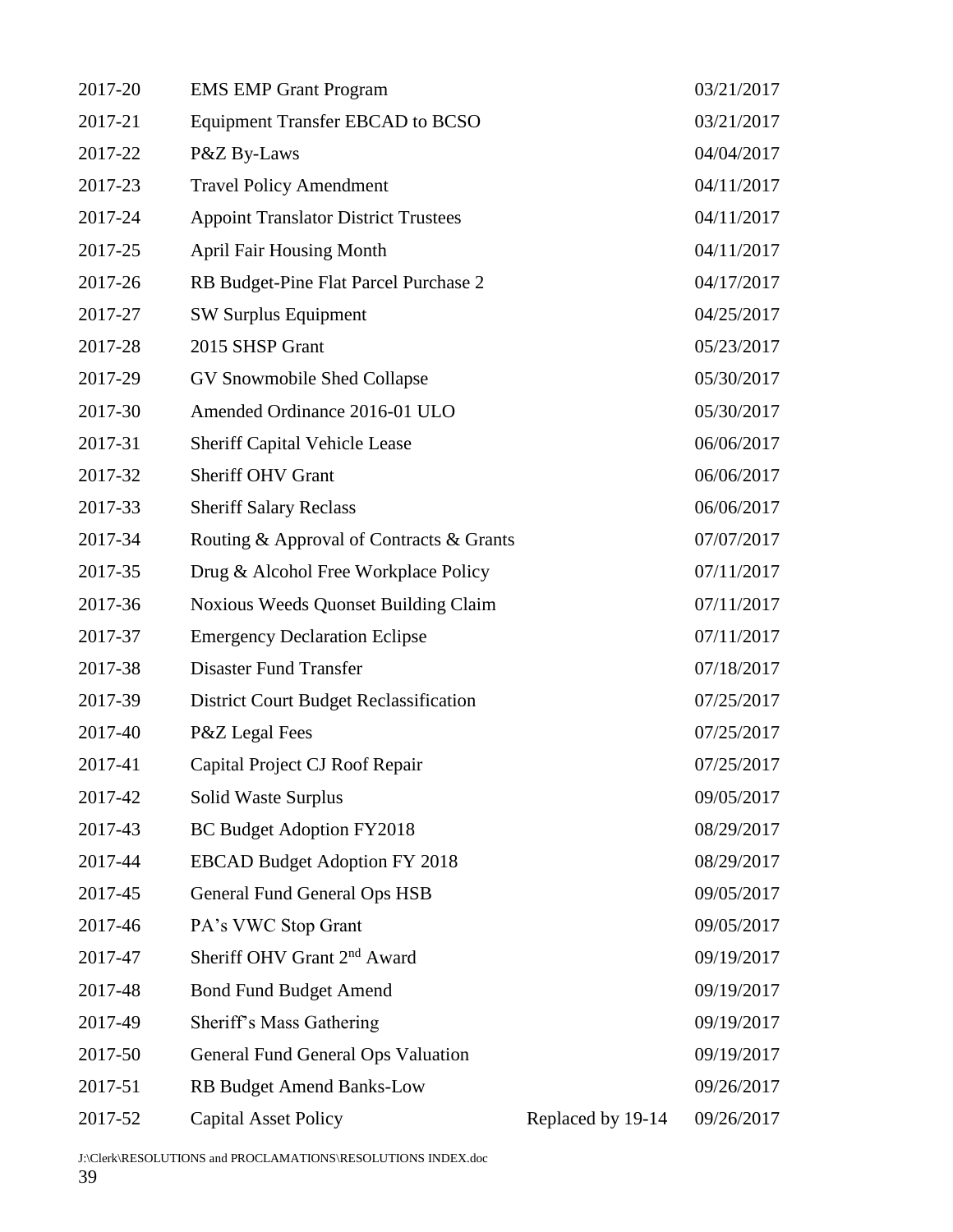| 2017-53 | General Fund Title III Reclassification | 09/26/2017 |
|---------|-----------------------------------------|------------|
| 2017-54 | EMS SHSP 2017 Grant                     | 09/26/2017 |
| 2017-55 | General Fund Budget Amendment           | 09/26/2017 |
| 2017-56 | Sheriff's ITD Budget                    | 09/26/2017 |
| 2017-57 | FY 2017 Budget Amendment                | 09/26/2017 |

| 2018-01 | FY 2018 Cash Basis - Cash Carryover         | 10/17/2017 |
|---------|---------------------------------------------|------------|
| 2018-02 | Justice Fund Salary Line Budget Change      | 10/24/2017 |
| 2018-03 | <b>Revised Purchasing Policy</b>            | 10/24/2017 |
| 2018-04 | <b>Cash Handling Policy Amendment</b>       | 11/06/2017 |
| 2018-05 | Assessor's DMV Admin Fees                   |            |
| 2018-06 | <b>Revaluation Vehicle Surplus</b>          | 11/28/2017 |
| 2018-07 | Not Used                                    |            |
| 2018-08 | Funding for Gardena Bridge Project          | 12/27/2017 |
| 2018-09 | CJ "What's the Buzz on Alcohol" Grant       | 12/27/2017 |
| 2018-10 | <b>Emergency Management 2016 SHSP Grant</b> | 01/30/2018 |
| 2018-11 | <b>Indigent Fund Budget Amend</b>           | 01/30/2018 |
| 2018-12 | CJ 2016 RAC Grant                           | 02/13/2018 |
| 2018-13 | CJ 2018 Millennium Grant                    | 02/13/2018 |
| 2018-14 | <b>EBCAD</b> Fee Increase                   | 02/27/2018 |
| 2018-15 | <b>Investment Policy Amended</b>            | 02/27/2018 |
| 2018-16 | Funding for Banks/Lowman Project            | 03/06/2018 |
| 2018-17 | Agencies against Opioid Epidemic            | 03/06/2018 |
| 2018-18 | SW & NW Records Destruction                 | 03/14/2018 |
| 2018-19 | Solid Waste Fees-Extraordinary Items        | 03/14/2018 |
| 2018-20 | <b>Elections Budget Increases</b>           | 03/27/2018 |
| 2018-21 | <b>IT Salary Reclass</b>                    | 03/27/2018 |
| 2018-22 | <b>April Fair Housing Month</b>             | 03/27/2018 |
| 2018-23 | <b>Boise County Records Destruction</b>     | 04/17/2018 |
| 2018-24 | <b>Budget Amend SHSP 16 Grant</b>           | 04/17/2018 |
| 2018-25 | <b>Hazard Mitigation Plan</b>               | 05/01/2018 |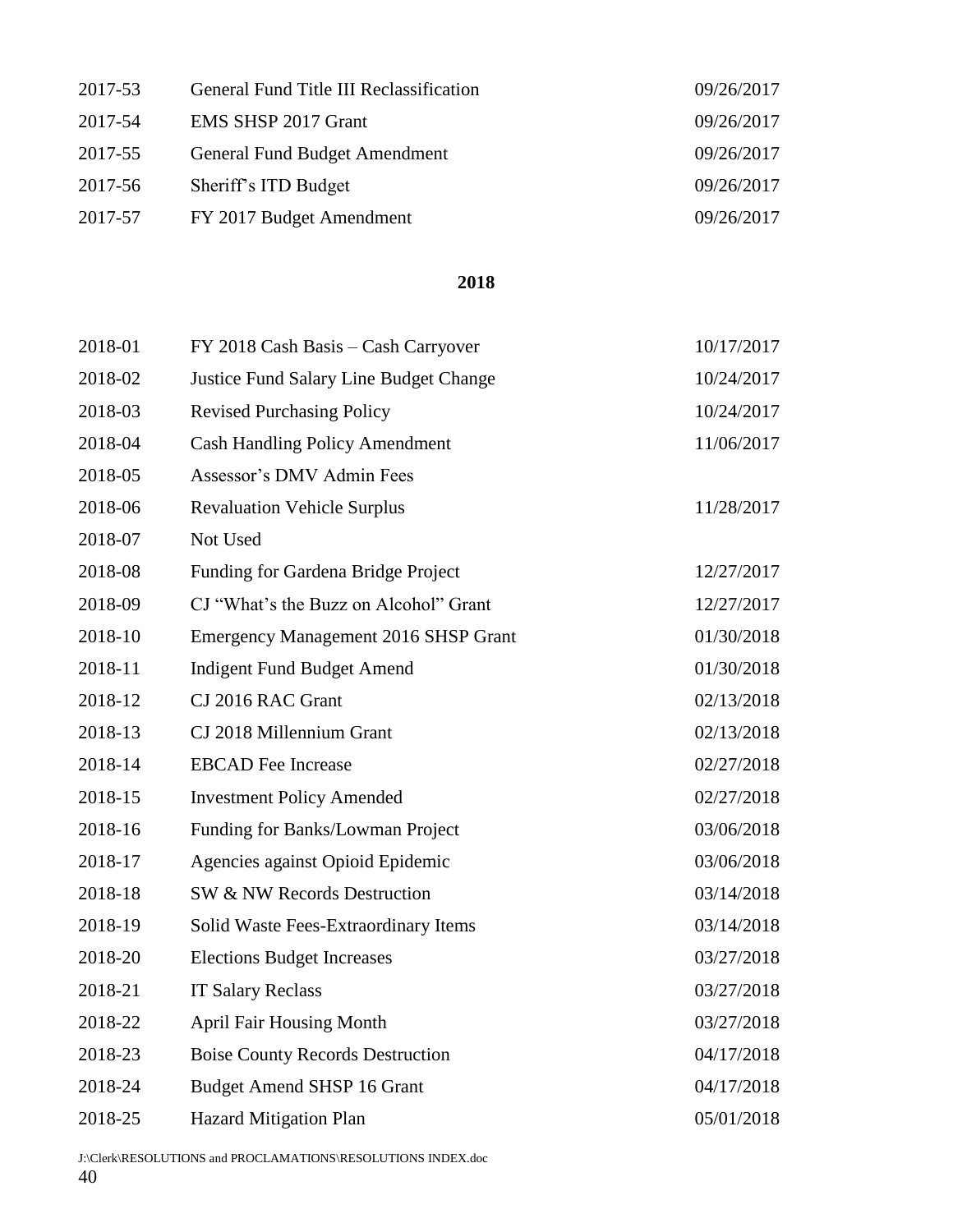| 2018-26 | <b>Extra Legal Salary Reclass</b>                    | 05/01/2018 |
|---------|------------------------------------------------------|------------|
| 2018-27 | E911 2017 Grant                                      | 05/08/2018 |
| 2018-28 | <b>Boise County Records Destruction</b>              | 05/08/2018 |
| 2018-29 | R&B Banks Lowman MP 6.75 Project                     | 05/17/2018 |
| 2018-30 | M2 Automation Contract Award                         | 05/17/2018 |
| 2018-31 | <b>Cash Handling Policy Amended</b>                  | 07/10/2018 |
| 2018-32 | Coroner's Vehicle Transfer to BCSO                   | 06/12/2018 |
| 2018-33 | Sheriff' Vehicle Surplus                             | 06/12/2018 |
| 2018-34 | Sheriff' Vehicle Transfer to Wildfire Mitigation     | 06/12/2018 |
| 2018-35 | <b>Information Systems Policy-Amended</b>            | 06/19/2018 |
| 2018-36 | <b>EBCAD</b> Surplus                                 | 06/19/2018 |
| 2018-37 | District Court Fund Budget Amend                     | 06/26/2018 |
| 2018-38 | <b>Sheriff Capital Vehicle Lease</b>                 | 06/26/2018 |
| 2018-39 | <b>Community Justice Fee Increase</b>                | 06/26/2018 |
| 2018-40 | <b>Boise County Records Destruction</b>              | 07/02/2018 |
| 2018-41 | <b>Boise County Record Custodians</b>                | 07/10/2018 |
| 2018-42 | <b>Boise County Records Destruction</b>              | 07/10/2018 |
| 2018-43 | <b>Boise County Records Destruction</b>              | 07/24/2018 |
| 2018-44 | Emergency Disaster Declaration MM 73 Hwy 55 Wildfire | 07/27/2018 |
| 2018-45 | R&B Culvert Budget Re-class                          | 07/31/2018 |
| 2018-46 | BC Budget Adoption FY2019                            | 08/28/2018 |
| 2018-47 | <b>EBCAD Budget Adoption FY 2019</b>                 | 09/04/2018 |
| 2018-48 | <b>Possible Dissolution GVHD</b>                     | 09/04/2018 |
| 2018-49 | PA Salary Re-class                                   | 09/04/2018 |
| 2018-50 | Justice Fund Budget Amend-Hwy 55 Fire                | 09/18/2018 |
| 2018-51 | <b>CJ</b> Budget Amend                               | 09/18/2018 |
| 2018-52 | <b>Indigent Fund Budget Amend</b>                    | 09/18/2018 |
| 2018-53 | <b>Capital Projects Budget Increase</b>              | 09/18/2018 |
| 2018-54 | Sheriff's Mass Gathering                             | 09/25/2018 |
| 2018-55 | Title III Salary Benefits Re-class                   | 09/25/2018 |
| 2018-56 | R&B Chip Seal Budget Re-class                        | 09/25/2018 |
| 2018-57 | Amended Ordinance 2016-01 ULO                        | 09/25/2018 |
| 2018-58 | Land Use Public Hearing Procedures                   | 09/25/2018 |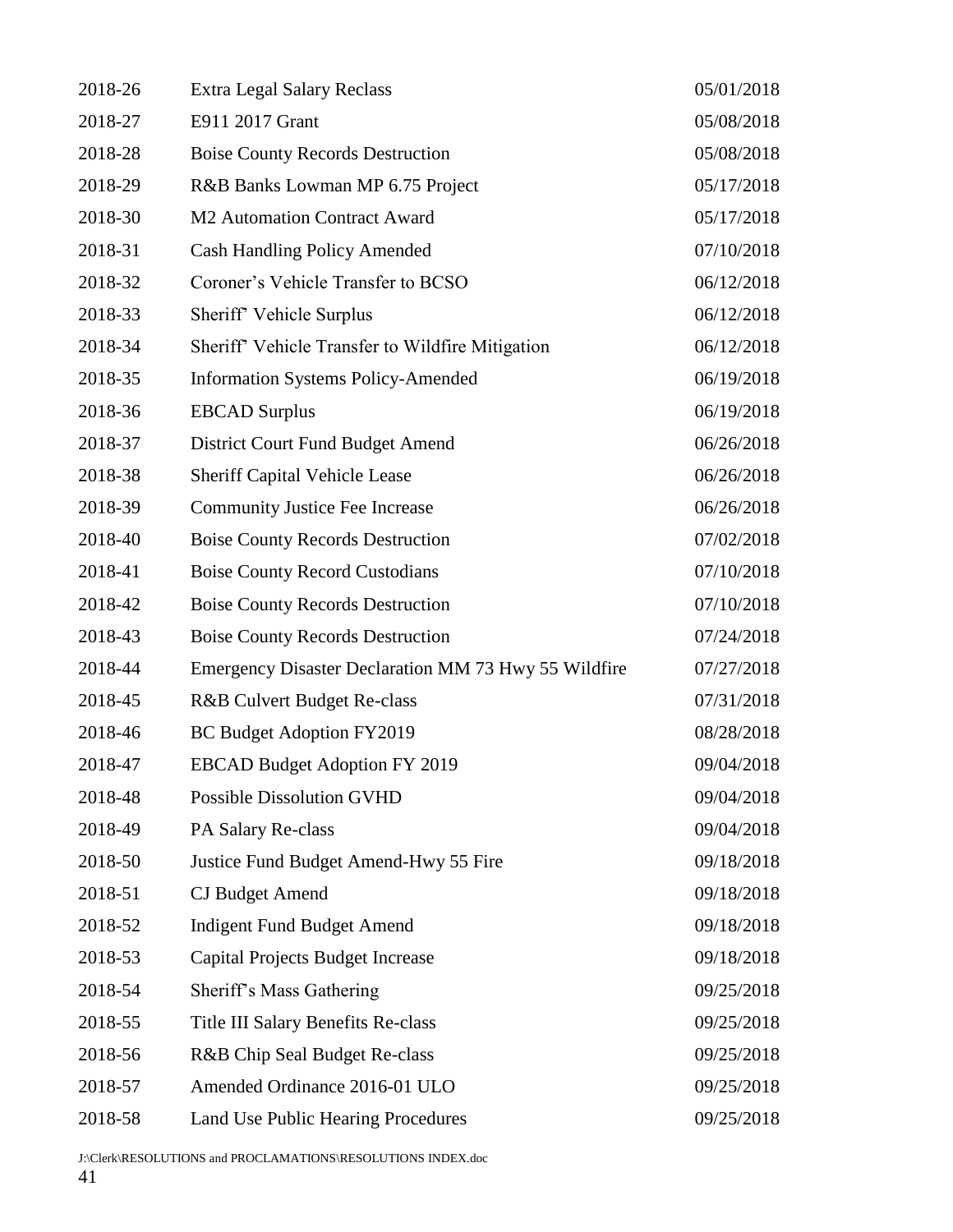# **EBCAD**

| 2019-01             | Drug – Alcohol Testing Policy                |                | 01/04/2019 |
|---------------------|----------------------------------------------|----------------|------------|
| 2019-02             | <b>Budget Amend Salary Line Change</b>       |                | 01/04/2019 |
| 2019-03             | <b>EBCAD Salary Reclass</b>                  |                | 08/27/2019 |
| 2019-04             | <b>EBCAD Budget Adoption FY 2020</b>         |                | 08/27/2019 |
| 2019-05             | FY 2019 Final Budget Amend                   |                | 09/24/2019 |
| <b>BOISE COUNTY</b> |                                              |                |            |
| 2019-01             | FY 2019-Cash Basis-Cash Carryover            |                | 10/02/2018 |
| 2019-02             | P&Z Commission By-Laws                       |                | 10/02/2018 |
| 2019-03             | <b>Excess Tax Deed Transfer to State</b>     |                | 10/30/2018 |
| 2019-04             | Sheriff's K9 Payout                          |                | 10/30/2018 |
| 2019-05             | <b>Boise County Records Destruction</b>      |                | 10/30/2018 |
| 2019-06             | Vehicle Transfer from NW to SW               |                | 11/13/2018 |
| 2019-07             | R&B Budget Amend MP 6.75 Project             |                | 11/13/2018 |
| 2019-08             | <b>Children Safety Grant</b>                 |                | 11/13/2018 |
| 2019-09             | <b>Emergency Management Vehicle Budget</b>   |                | 11/27/2018 |
| 2019-10             | <b>Boise County Surplus</b>                  |                | 12/14/2018 |
| 2019-11             | <b>Justice Fund PA Budget Amend</b>          |                | 01/22/2019 |
| 2019-12             | <b>Boise County Records Destruction</b>      |                | 01/29/2019 |
| 2019-13             | Password Policy                              | Rescinds 17-04 | 01/29/2019 |
| 2019-14             | <b>Capital Asset Policy</b>                  | Rescinds 17-52 | 01/29/2019 |
| 2019-15             | <b>Commissioner Bylaws</b>                   |                | 02/12/2019 |
| 2019-16             | Solid Waste Salary Re class                  |                | 02/12/2019 |
| 2019-17             | Routing and Approval of Contracts and Grants |                | 02/19/2019 |
| 2019-18             | Amended SW Description of fees               |                | 02/26/2019 |
| 2019-19             | GV Snowmobile Budget Change                  |                | 02/26/2019 |
| 2019-20             | <b>Emergency Disaster Declaration</b>        |                | 02/26/2019 |
| 2019-21             | <b>April Fair Housing Month</b>              |                | 03/26/2019 |
| 2019-22             | <b>Boise County Records Destruction</b>      |                | 03/26/2019 |
| 2019-23             | <b>Emergency Disaster Declaration</b>        |                | 04/09/2019 |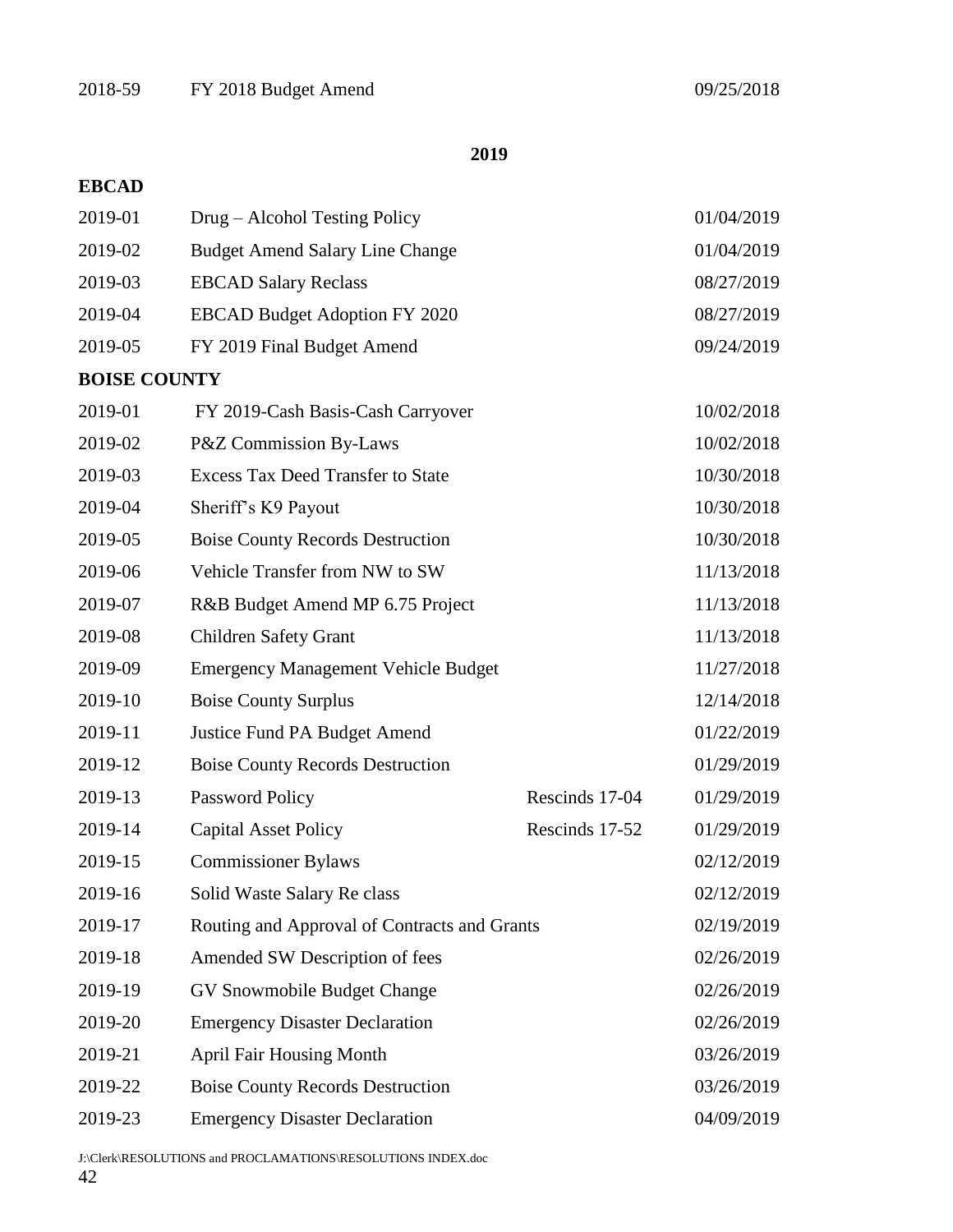| 2019-24 | <b>CJ IT Project Sub Grant</b>                            | 04/16/2019  |
|---------|-----------------------------------------------------------|-------------|
| 2019-25 | <b>Emergency Management 2017 SHSP Grant</b>               | 05/07/2019  |
| 2019-26 | <b>Boise County Surplus</b>                               | 05/07/52019 |
| 2019-27 | SW Retaining Wall Budget Reclass                          | 05/21/2019  |
| 2019-28 | SW Solar Panel Budget Reclass                             | 05/21/2019  |
| 2019-29 | <b>Emergency Management 2018 SHSP Grant</b>               | 05/21/2019  |
| 2019-30 | Sheriff's Vehicle Capital Lease                           | 05/21/2019  |
| 2019-31 | EM 2018 SHSP GV & HSB Grant                               | 05/28/2019  |
| 2019-32 | R&B Gardena Shop Roof Damage                              | 05/28/2019  |
| 2019-33 | <b>Assessors Dept Salary Change</b>                       | 06/11/2019  |
| 2019-34 | <b>Boise County Records Destruction</b>                   | 06/25/2019  |
| 2019-35 | <b>Boise County Surplus</b>                               | 07/02/2019  |
| 2019-36 | EM 2018 SHSP Grant for Electrical & Inverter              | 07/16/2019  |
| 2019-37 | <b>Boise County Surplus</b>                               | 07/23/2019  |
| 2019-38 | Road & Bridge Snow Plow Policy Amended<br>Rescinds 06-25  | 07/23/2019  |
| 2019-39 | <b>Capital Project Budget Reclass</b>                     | 08/27/2019  |
| 2019-40 | <b>Coroner Autopsy Budget Increase</b>                    | 08/27/2019  |
| 2019-41 | General Fund Professional Services Budget Increase        | 08/27/2019  |
| 2019-42 | Sheriff's Boarding Prisoners Budget Increase              | 08/27/2019  |
| 2019-43 | <b>Health Preventative Budget Increase</b>                | 08/27/2019  |
| 2019-44 | <b>Assessors Dept. Salary Change</b>                      | 08/27/2019  |
| 2019-45 | BC Budget Adoption FY 2020                                | 08/27/2019  |
| 2019-46 | <b>Indigent Fund Balance Budget Increase</b>              | 09/03/2019  |
| 2019-47 | Sheriff's Mass Gathering                                  | 09/03/2019  |
| 2019-48 | CJ Drug testing Budget Increase                           | 09/03/2019  |
| 2019-49 | Amended Non-Medical Indigency Policy Rescinds Res 2014-21 | 09/10/2019  |
| 2019-50 | <b>Solid Waste Fees</b>                                   | 09/03/2019  |
| 2019-51 | Vehicle Use & Maintenance Policy Rescinds Res 2010-23     | 09/24/2019  |
| 2019-52 | FY 2019 Final Budget Amend                                | 09/24/2019  |

**EBCAD**

| 2020-01 | FY 2020 Cash Basis-Cash Carryover | 12/17/2019 |
|---------|-----------------------------------|------------|
|---------|-----------------------------------|------------|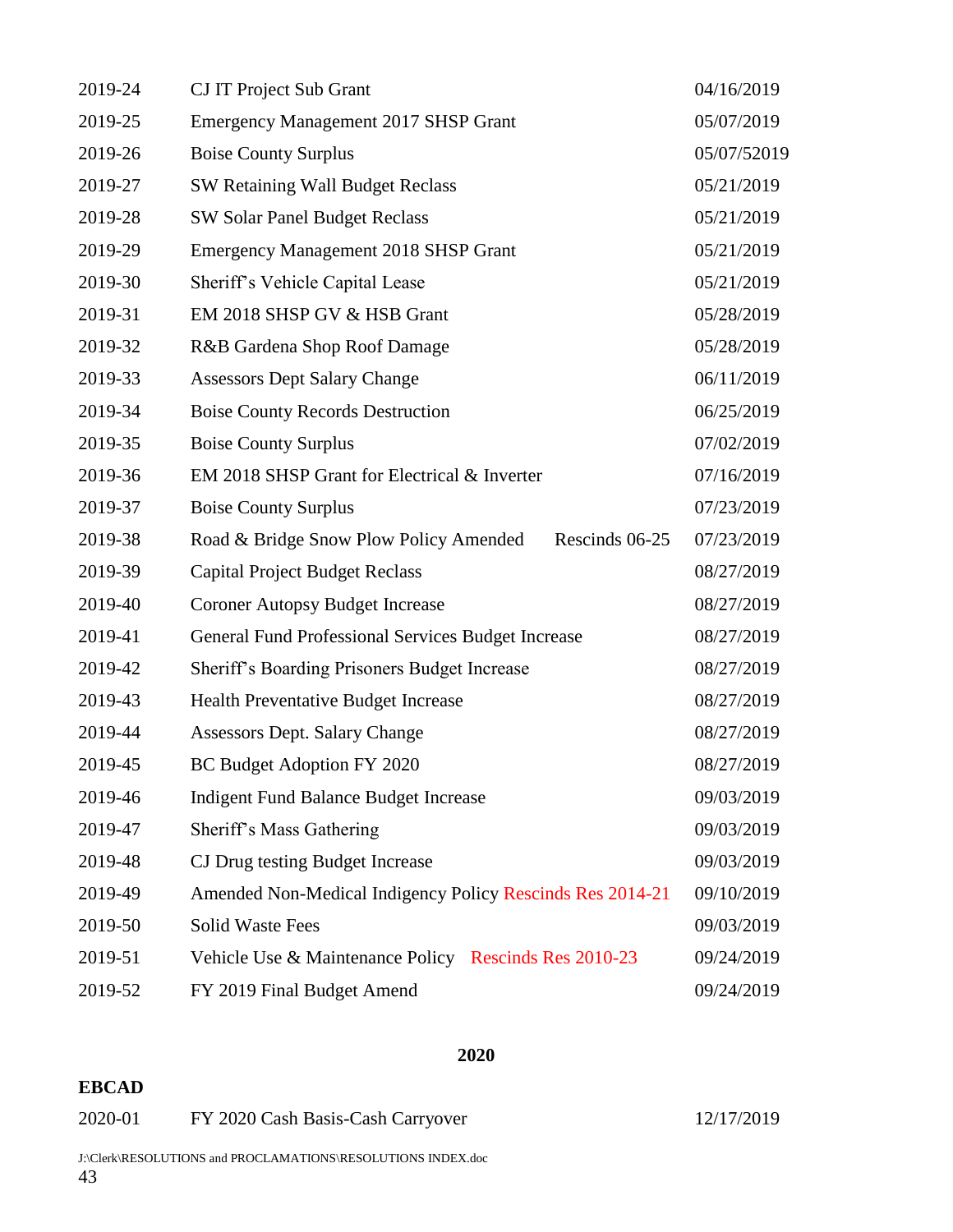| 2020-02             | <b>EBCAD EMT Class Grant</b>                       | 12/17/2019 |
|---------------------|----------------------------------------------------|------------|
| 2020-03             | <b>Budget Amend Salary Line Change</b>             | 01/28/2020 |
| 2020-04             | <b>Equipment Transfer EBCAD to SW</b>              | 07/14/2020 |
| 2020-05             | EBCAD Budget Adoption FY 2021 Attachment A         | 09/08/2020 |
| 2020-06             | <b>EBCAD Resolution-Reserve Foregone Amount</b>    | 09/08/2020 |
| 2020-07             | FY 2021 Cash Basis-Cash Carryover                  | 09/08/2020 |
| 2020-08             | FY 2020 Final Budget Amend                         | 09/29/2020 |
| <b>BOISE COUNTY</b> |                                                    |            |
| 2020-01             | FY 2020 Cash Basis-Cash Carryover                  | 10/08/2019 |
| 2020-02             | Sheriff's vessel Budget Increase                   | 10/08/2019 |
| 2020-03             | Assessor's Vehicle Surplus                         | 10/15/2019 |
| 2020-04             | Vehicle Transfer from Assessor to P&Z              | 10/15/2019 |
| 2020-05             | Vehicle Transfer from Assessor to R&B              | 10/15/2019 |
| 2020-06             | <b>Boise County Records Destruction</b>            | 10/29/2019 |
| 2020-07             | EM 2019 SHSP Grant for PSB Fridge                  | 11/12/2019 |
| 2020-08             | <b>Boise County Records Destruction</b>            | 11/19/2019 |
| 2020-09             | Vehicle Budget Amendment                           | 11/19/2019 |
| 2020-10             | <b>EM SHSP Grant Radio Base Stations</b>           | 11/26/2019 |
| 2020-11             | <b>EM 2018 SHSP Grant Repeater Antenna</b>         | 11/26/2019 |
| 2020-12             | EM 2019 SHSP Grant for FCC Licensing               | 12/31/2019 |
| 2020-13             | <b>IC Snow Groomer ICRMP Claim</b>                 | 12/17/2019 |
| 2020-14             | E911 Grant for Dispatch Computers                  | 12/31/2019 |
| 2020-15             | Sheriff's Vehicle ICRMP Claim                      | 12/31/2019 |
| 2020-16             | Funding for Gardena Bridge Project                 | 12/31/2019 |
| 2020-17             | <b>EMPG Over Match Rev for Decals</b>              | 01/21/2020 |
| 2020-18             | EM 2019 SHSP Grant for Laptops                     | 02/11/2020 |
| 2020-19             | <b>Solid Waste Fees</b>                            | 02/11/2020 |
| 2020-20             | <b>Capital Project Budget Reclass</b>              | 02/25/2020 |
| 2020-21             | Boise County Records Destruction AP & Auditor      | 03/03/2020 |
| 2020-22             | Boise County Records Destruction NW & SW           | 03/17/2020 |
| 2020-23             | <b>Boise County Emergency Declaration COVID-19</b> | 03/17/2020 |
| 2020-24             | <b>April Fair Housing Month</b>                    | 03/24/2020 |
| 2020-25             | Trailer Transfer from Weed Dept. to R&B            | 04/14/2020 |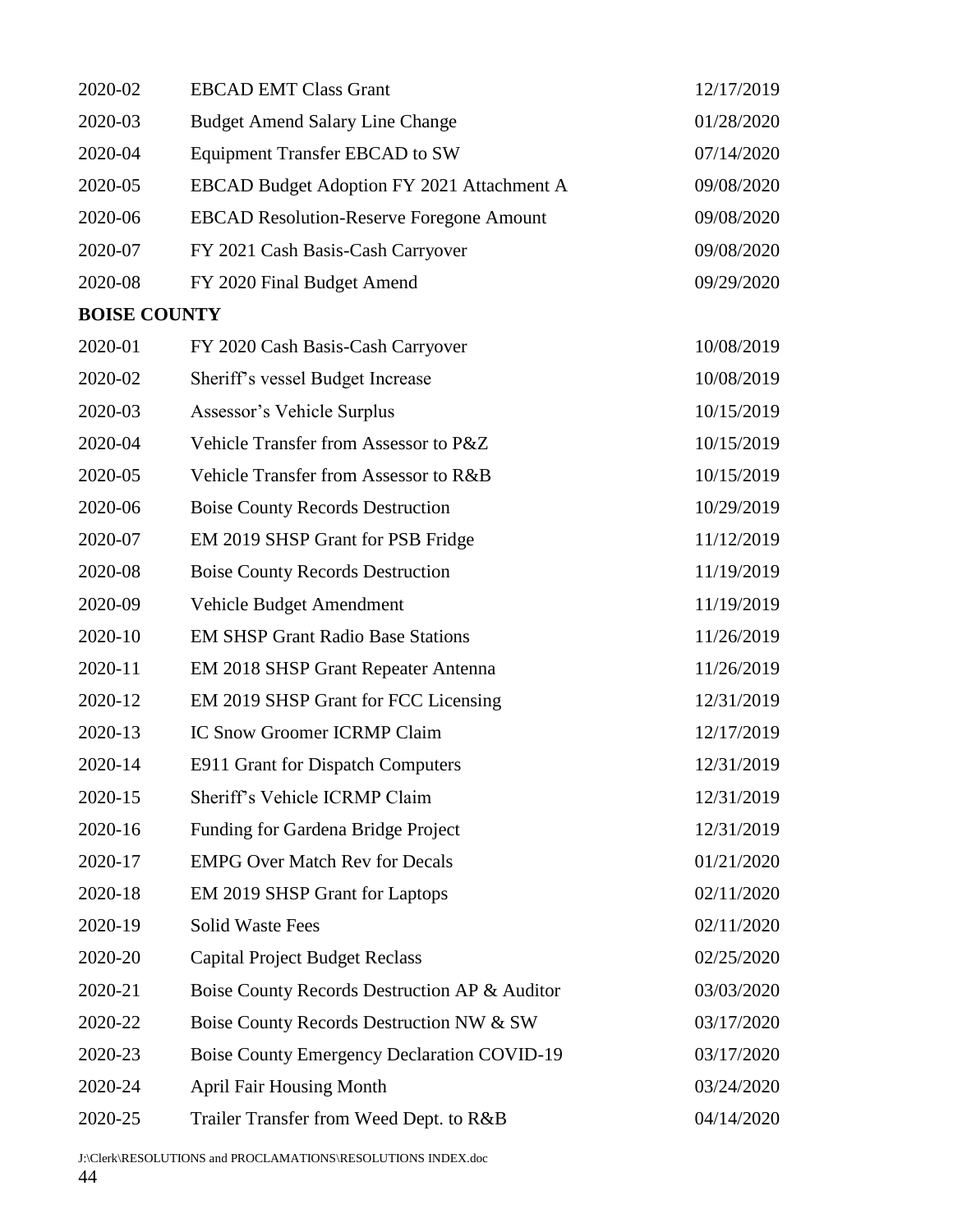| 2020-26 | <b>COVID-19 Response Guidelines Policy</b>            | 04/07/2020 |
|---------|-------------------------------------------------------|------------|
| 2020-27 | Sheriffs' Office Records Destruction                  | 04/28/2020 |
| 2020-28 | <b>Sheriffs' Office Records Destruction</b>           | 05/05/2020 |
| 2020-28 | Amended Sheriffs' Office Records Destruction          | 08/11/2020 |
| 2020-29 | <b>Justice Fund Budget Amend</b>                      | 05/05/2020 |
| 2020-30 | <b>Boise County Emergency Declaration COVID 19</b>    | 05/05/2020 |
| 2020-31 | Boise County Emergency Declaration COVID 19 Continued | 07/07/2020 |
| 2020-32 | <b>BC Emergency Declaration Earthquake</b>            | 06/04/2020 |
| 2020-33 | <b>HSB Annex Asset Surplus</b>                        | 06/16/2020 |
| 2020-34 | Equipment Transfer from BCSO to EBCAD                 | 06/30/2020 |
| 2020-35 | Vehicle Transfer from BC to IC                        |            |
| 2020-36 | Boise County COVID-19 Policy                          | 07/21/2020 |
| 2020-37 | Sheriff's Vehicle Capital Lease                       | 07/21/2020 |
| 2020-38 | <b>CJ</b> Juvenile Detention                          | 07/21/2020 |
| 2020-39 | EM 2019 SHSP Grant for Equipment                      | 08/25/2020 |
| 2020-40 | Court Facilities Fund Budget Reclassification         | 08/25/2020 |
| 2020-41 | Treasurers' Office Records Destruction                | 09/01/2020 |
| 2020-42 | Truck Transfer from Solid Waste to R&B                | 09/01/2020 |
| 2020-43 | Assessors" Office Records Destruction                 | 09/08/2020 |
| 2020-44 | BC Budget Adoption FY 2021                            | 09/08/2020 |
| 2020-45 | <b>Resolution-Reserve Foregone Amount</b>             | 09/08/2020 |
| 2020-46 | Cash Basis-Cash Carryover for FY2021                  | 09/08/2020 |
| 2020-47 | <b>EMR CC Hazard Mit Grant</b>                        | 09/15/2020 |
| 2020-48 | Pick-up Transfer from NW to R&B                       | 09/22/2020 |
| 2020-49 | General Fund IT Budget Amend                          | 09/22/2020 |
| 2020-50 | R&B Pavement Projects Budget Decrease                 | 09/22/2020 |
| 2020-51 | District Court Fund Budget Amend                      | 09/22/2020 |
| 2020-52 | District Court Fund Budget Amend                      | 09/29/2020 |
| 2020-53 | <b>EM SHSP Grant for GV School</b>                    | 09/29/2020 |
| 2020-54 | General Fund IT-Gen Ops Budget Amend                  | 09/29/2020 |
| 2020-55 | General Fund P-Z Legal Budget Amend                   | 09/29/2020 |
| 2020-56 | Justice Fund Sheriffs Dept. Budget Amend              | 09/29/2020 |
| 2020-57 | <b>CJ Electronic Monitoring Budget Amend</b>          | 09/29/2020 |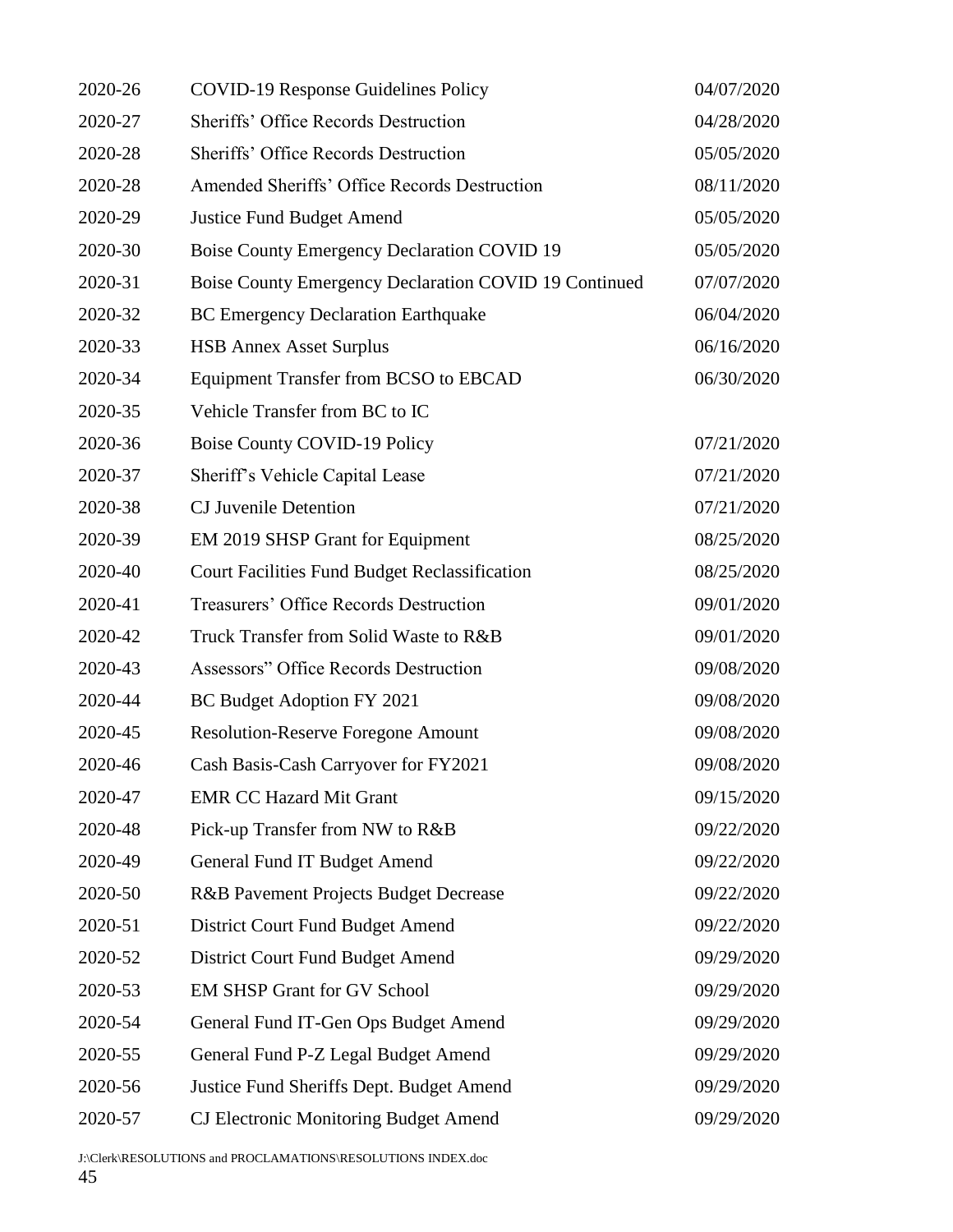| 2020-58 | Indigent Public Defense Budget Amend | 09/29/2020 |
|---------|--------------------------------------|------------|
| 2020-59 | FY 2020 Final Budget Amend           | 09/29/2020 |

# **EBCAD**

| 2021-01 | <b>Budget Amend Salary Line Change</b>         | 11/17/2020 |
|---------|------------------------------------------------|------------|
| 2021-02 | <b>Equipment Surplus</b>                       | 11/17/2020 |
| 2021-03 | <b>EBCAD Budget Adoption FY2022</b>            | 08/31/2021 |
| 2021-04 | <b>EBCAD Resolution Recover Forgone Amount</b> | 08/31/2021 |
| 2021-05 | <b>EBCAD Fund Budget Amend</b>                 | 09/14/2021 |
| 2021-06 | EBCAD FY 2022 Cash Basis-Cash Carryover        | 09/30/2021 |
| 2021-07 | EBCAD FY 2021 Final Budget Amend.              | 09/30/2021 |

# **BOISE COUNTY**

| 2021-01     | R&B Payroll Budget Re-class                      | 10/13/2020 |
|-------------|--------------------------------------------------|------------|
| 2021-02     | Sheriff's OHV Distribution Budget Increase       | 10/13/2020 |
| 2021-03     | <b>Boise County Records Destruction</b>          | 10/13/2020 |
| 2021-04     | General Fund Auditor Dept. Budget Amend          | 10/13/2020 |
| 2021-05     | Sheriff's Investigator Salary Re-class           | 10/27/2020 |
| 2021-06     | <b>Excess Tax Deed Transfer to State</b>         | 10/27/2020 |
| 2021-07     | <b>Boise County Surplus</b>                      | 10/27/2020 |
| 2021-08     | IC Snowmobile IDPR Grant                         | 12/08/2020 |
| 2021-09     | <b>Elections HAVA Grant Budget Increase</b>      | 12/22/2020 |
| 2021-10     | Vehicle Transfer Surplus to R&B                  | 12/22/2020 |
| 2021-11     | Sheriff's SMART Grant Budget Increase            | 12/22/2020 |
| 2021-12     | <b>Cont. BC Emergency Declaration Earthquake</b> | 12/22/2020 |
| 2021-13     | <b>Unfunded Mandate Legislation</b>              | 12/22/2020 |
| 2021-14     | <b>Commitment of Funds-Paving Projects</b>       | 12/22/2020 |
| $2021 - 15$ | PA Budget Re-class                               | 01/05/2021 |
| $2021 - 16$ | P&Z Budget Re-class                              | 01/05/2021 |
| 2021-17     | Title III Search & Rescue Budget Increase        | 01/11/2021 |
| 2021-18     | P&Z Amended By-Laws                              | 02/02/2021 |
| 2021-19     | BC 2 <sup>nd</sup> Amendment Sanctuary           | 02/16/2021 |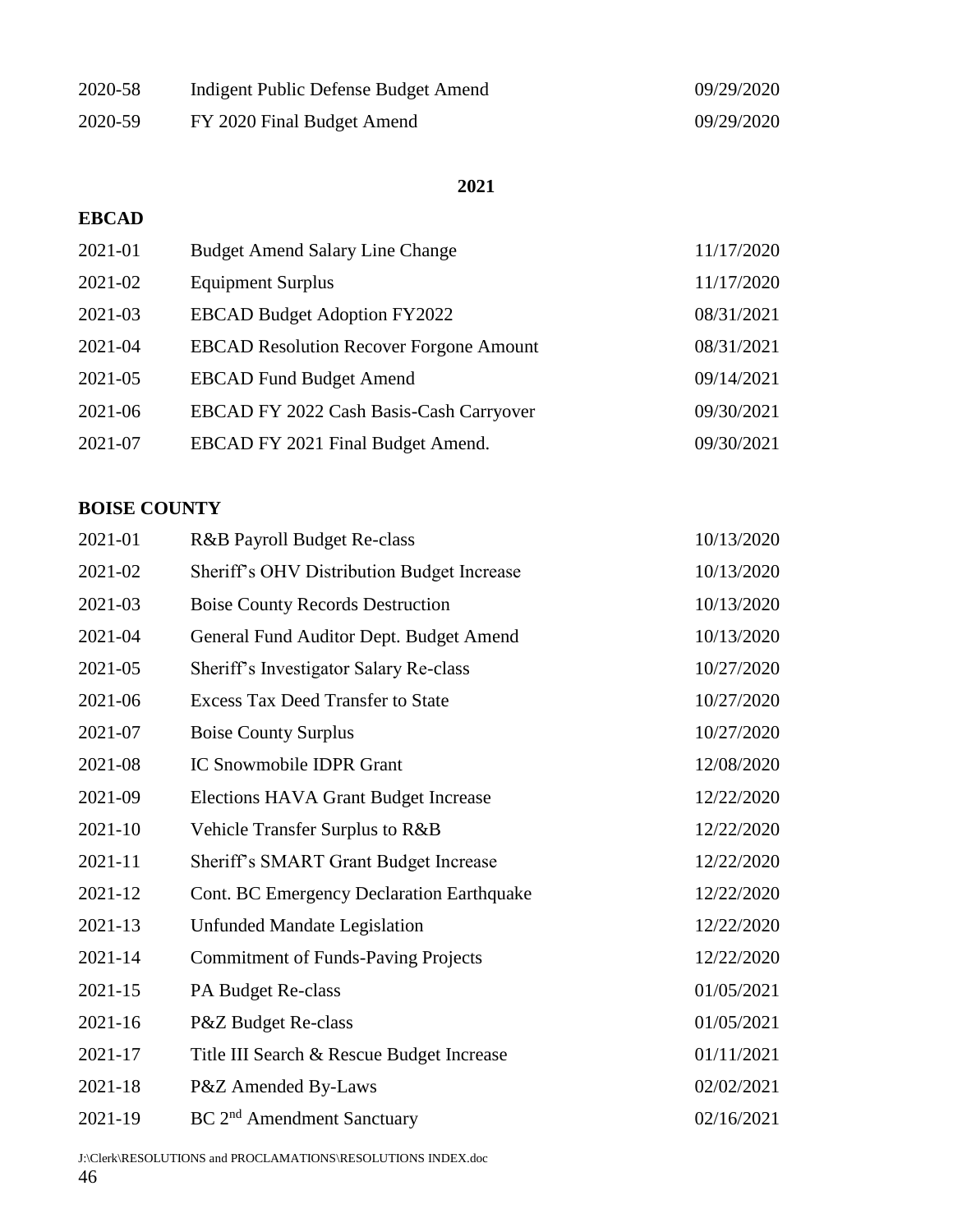| 2021-20 | <b>IT Salary Budget Increase</b>                                          | 03/10/2021 |  |
|---------|---------------------------------------------------------------------------|------------|--|
| 2021-21 | IC Snowmobile IDPR Grant Budget Increase                                  | 03/10/2021 |  |
| 2021-22 | EM 2019 SHSP Grant Budget Increase                                        | 03/10/2021 |  |
| 2021-23 | P&Z Salary Budget Increase                                                | 03/10/2021 |  |
| 2021-24 | <b>April Fair Housing Month</b>                                           | 03/23/2021 |  |
| 2021-25 | <b>Capital Asset Policy Amended</b>                                       | 03/30/2021 |  |
| 2021-26 | Social Media Policy                                                       | 03/30/2021 |  |
| 2021-27 | Road Salary Budget Increase                                               | 05/03/2021 |  |
| 2021-28 | Adoption of the Specific Plan for the Avimor Planned Community 05/03/2021 |            |  |
| 2021-29 | Road & Bridge Budget Increase                                             | 06/08/2021 |  |
| 2021-30 | Road & Bridge Budget Amendment                                            | 06/29/2021 |  |
| 2021-31 | <b>Idaho CARES Act Broadband Grant</b>                                    | 06/16/2021 |  |
| 2021-32 | Idaho CARES Act Broadband Grant                                           | 06/16/2021 |  |
| 2021-33 | IT Dept. Grant Budget Amend.                                              | 07/19/2021 |  |
| 2021-34 | <b>General Fund Budget Amend</b>                                          | 07/19/2021 |  |
| 2021-35 | <b>GV Snowmobile IDPR Grant</b>                                           | 07/27/2021 |  |
| 2021-36 | P-Z Legal Budget Amend                                                    | 08/03/2021 |  |
| 2021-37 | <b>Boise County Records Destruction</b>                                   | 08/10/2021 |  |
| 2021-38 | General Fund P-Z Dept. Budget Amend                                       | 08/24/2021 |  |
| 2021-39 | BC Budget Adoption FY2022                                                 | 08/31/2021 |  |
| 2021-40 | <b>BC Resolution Recover Forgone Amount</b>                               | 08/31/2021 |  |
| 2021-41 | R&B Budget Amendment                                                      | 08/31/2021 |  |
| 2021-42 | <b>Boise County Records Destruction</b>                                   | 09/07/2021 |  |
| 2021-43 | Road Budget Amend Capital Lease                                           | 09/21/2021 |  |
| 2021-44 | <b>R&amp;B Payroll Budget Reclass</b>                                     | 09/21/2021 |  |
| 2021-45 | General Fund P-Z Dept Budget Amend                                        | 09/21/2021 |  |
| 2021-46 | <b>Extraordinary SW Fees</b>                                              | 09/30/2021 |  |
| 2021-47 | <b>Solid Waste Fees</b>                                                   | 09/30/2021 |  |
| 2021-48 | Cash Basis-Cash Carryover for FY2022                                      | 09/30/2021 |  |
| 2021-49 | FY 2021 Final Budget Amend                                                | 09/30/2021 |  |